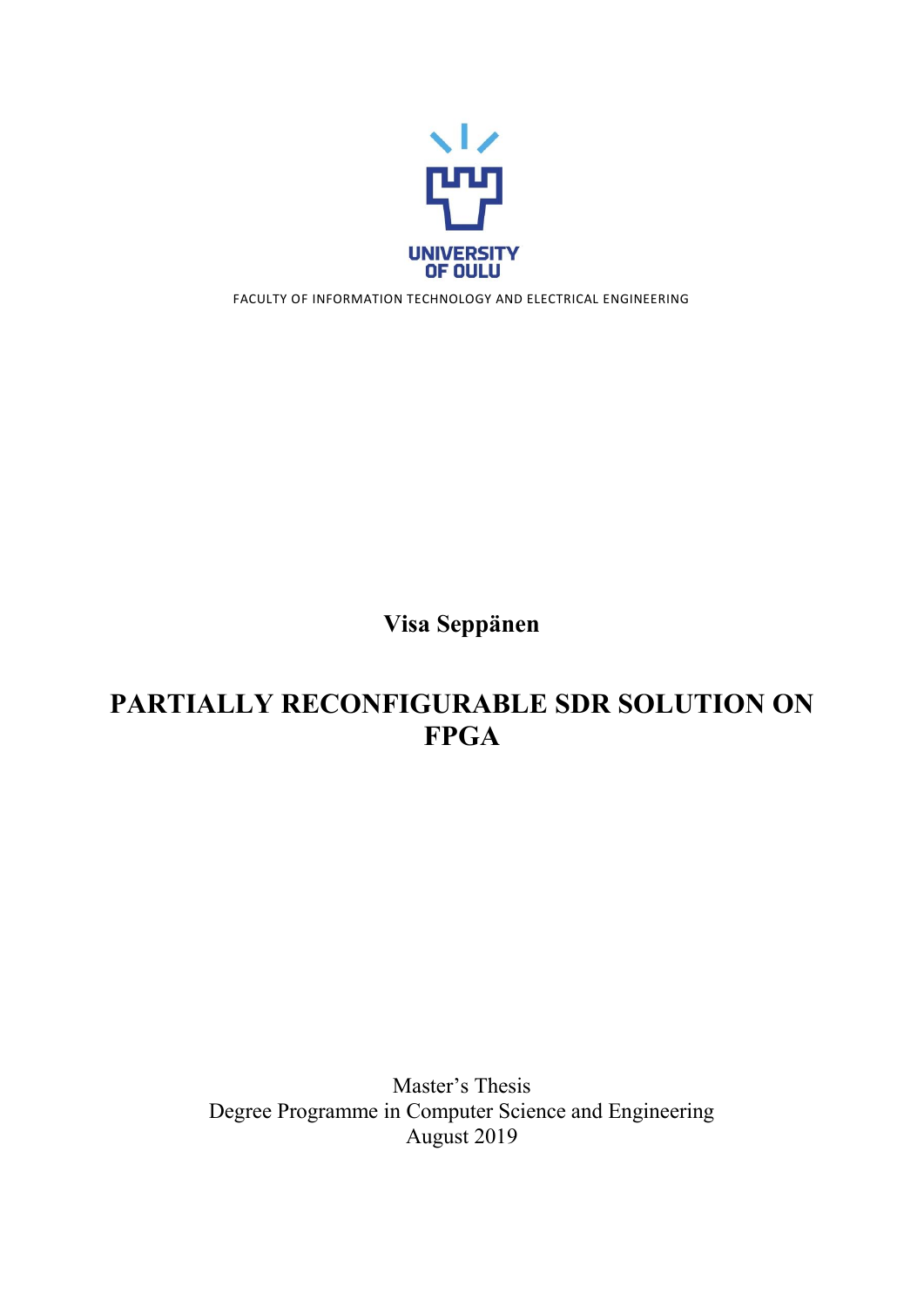**Seppänen V. (2019) Partially reconfigurable SDR solution on FPGA.** University of Oulu, Degree Programme in Computer Science and Engineering. Master's Thesis, 46 p.

## **ABSTRACT**

**Software-defined radios (SDR) have become more common in order to answer the increasing complexity of wireless communication standards. The flexibility offered by SDR technology in return makes it possible to create and implement even more complex standards so there exists a mutual evolution cycle. One of the technological opportunities pursued on SDR is changing the waveforms on the fly.**

**The standards challenge the SDR development. Computing throughput needs to be high enough, the end product has to be energy efficient, and all of this must be accomplished as cheaply as possible.**

**SDRs have a wide range of implementation opportunities from complete software designs to more hardware oriented with higher level software control. The extreme ends of these approaches suffer from energy dissipation and design cost issues, respectively. The compromises include application specific architectures and reconfigurable hardware. Solutions vary from software to hardware between cases and depending on the needs. This thesis concentrates on investigating partial reconfigurability on a field-programmable gate array (FPGA) in an SDR application.**

**Based on the results, partial reconfigurability is an attractive mean to bolster SDR functionalities. Although the energy efficiency of the employed FPGA solution is inferior to using an application-specific integrated circuit (ASIC), the flexibility and cost of design set them apart. This study focuses on partial reconfiguration on Xilinx FPGA devices but it may show benefits for other devices that can utilize partial reconfiguration on their designs.**

**Keywords: software-defined radio, partial reconfiguration, field-programmable gate array, waveform**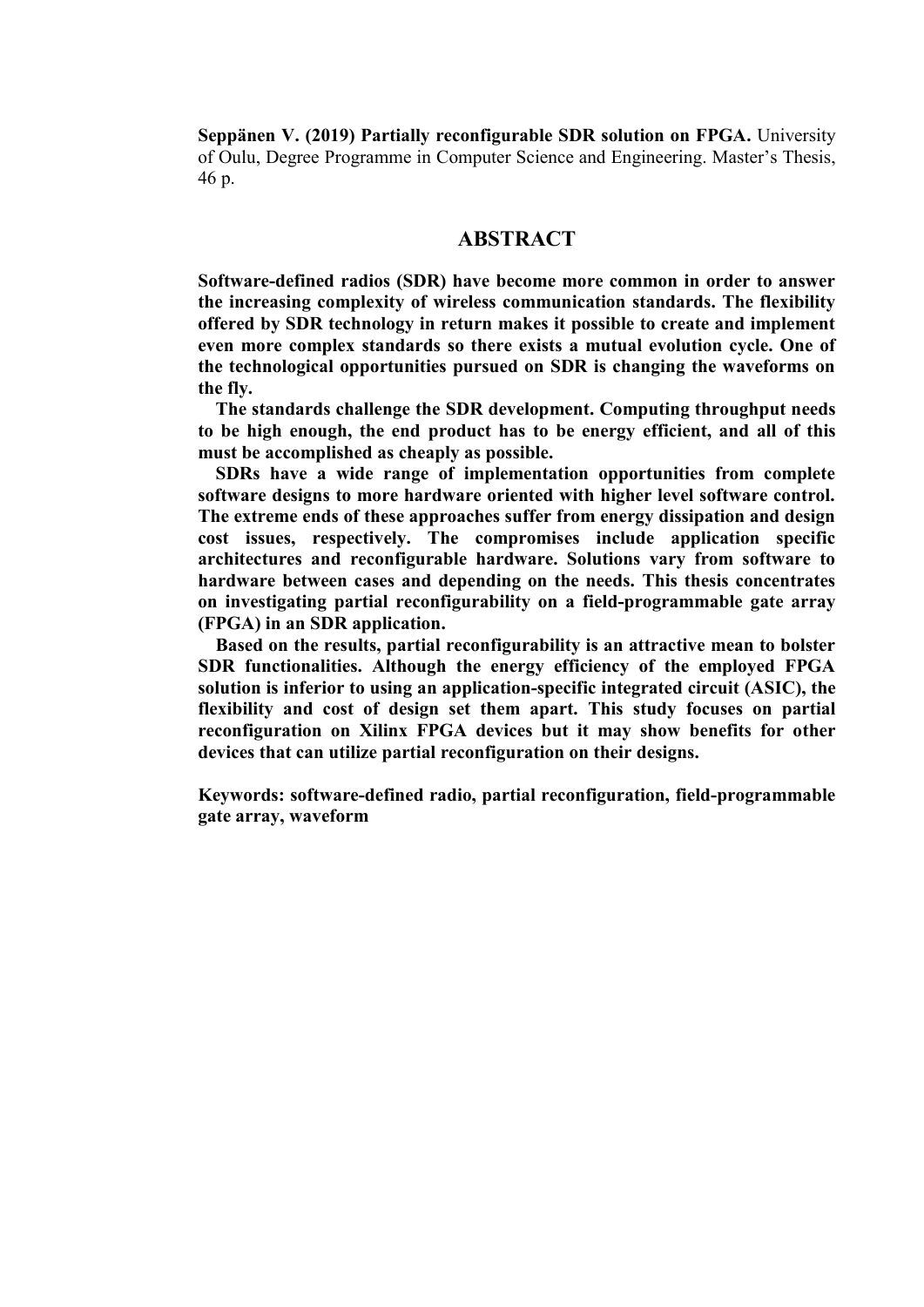**Seppänen V. (2019) Osittain uudelleenohjelmoitava ohjelmistoradio FPGApiirillä.** Oulun yliopisto, tietotekniikan tutkinto-ohjelma. Diplomityö, 46 s.

## **TIIVISTELMÄ**

**Ohjelmistoradiot ovat yleistyneet entistä kehittyneempien langattomien kommunikointimenetelmien myötä ja tarpeesta vastata näiden vaatimuksiin. Samalla ohjelmistoradioiden joustavuus mahdollistaa uusien ja kompleksisempien standardien kehittämisen. Tätä voi pitää molemminpuolisena kehityssyklinä. Aaltomuotojen nopea vaihtaminen lennosta ohjelmistoradion ollessa käytössä on yksi kehityksen alla oleva teknologia.**

**Kommunikointistandardit haastavat ohjelmistoradioiden kehityksen erilaisilla vaatimuksillaan. Esimerkiksi laskentatehon tulee olla korkea, lopputuotteen energiatehokas ja tämän tulee tapahtua mahdollisimman edullisesti.**

**Ohjelmistoradioiden toteutukset vaihtelevat aina vahvoista ohjelmistopohjaisista arkkitehtuureista enemmän laitteistoon tukeutuviin versioihin. Ääripäissä tässä spektrissä ohjelmistoihin perustuvat toteutukset eivät ole riittävän energiatehokkaita ja laitteistoratkaisujen hinnat nousevat helposti korkealle. Keskitien ratkaisuja ovat sovelluskohtaiset arkkitehtuurit ja uudelleen ohjelmoitavat laitteistot. Implementaatiot vaihtelevat ohjelmistolaitteisto skaalalla riippuen tarpeesta ja tilanteesta. Tämä opinnäytetyö keskittyy tutkimaan osittaista uudelleenohjelmoimista FPGA-piireillä ohjelmistoradion yhteydessä.**

**Tulosten perusteella osittainen uudelleen ohjelmointi on houkutteleva tapa tehostaa ohjelmistoradioita. Vaikka FPGA-piirien energiatehokkuus ei ole yhtä hyvä kuin ASIC-toteutusten, niiden joustavuus ja suunnittelukustannukset ovat paremmat. Vaikka tämä työ keskittyy osittaiseen uudelleenohjelmointiin Xilinxin FPGA-piireillä, voi siitä olla hyötyä muissa tutkimuksissa ja laitteissa.**

**Avainsanat: ohjelmistoradio, osittainen uudelleenohjelmointi, FPGA, aaltomuoto**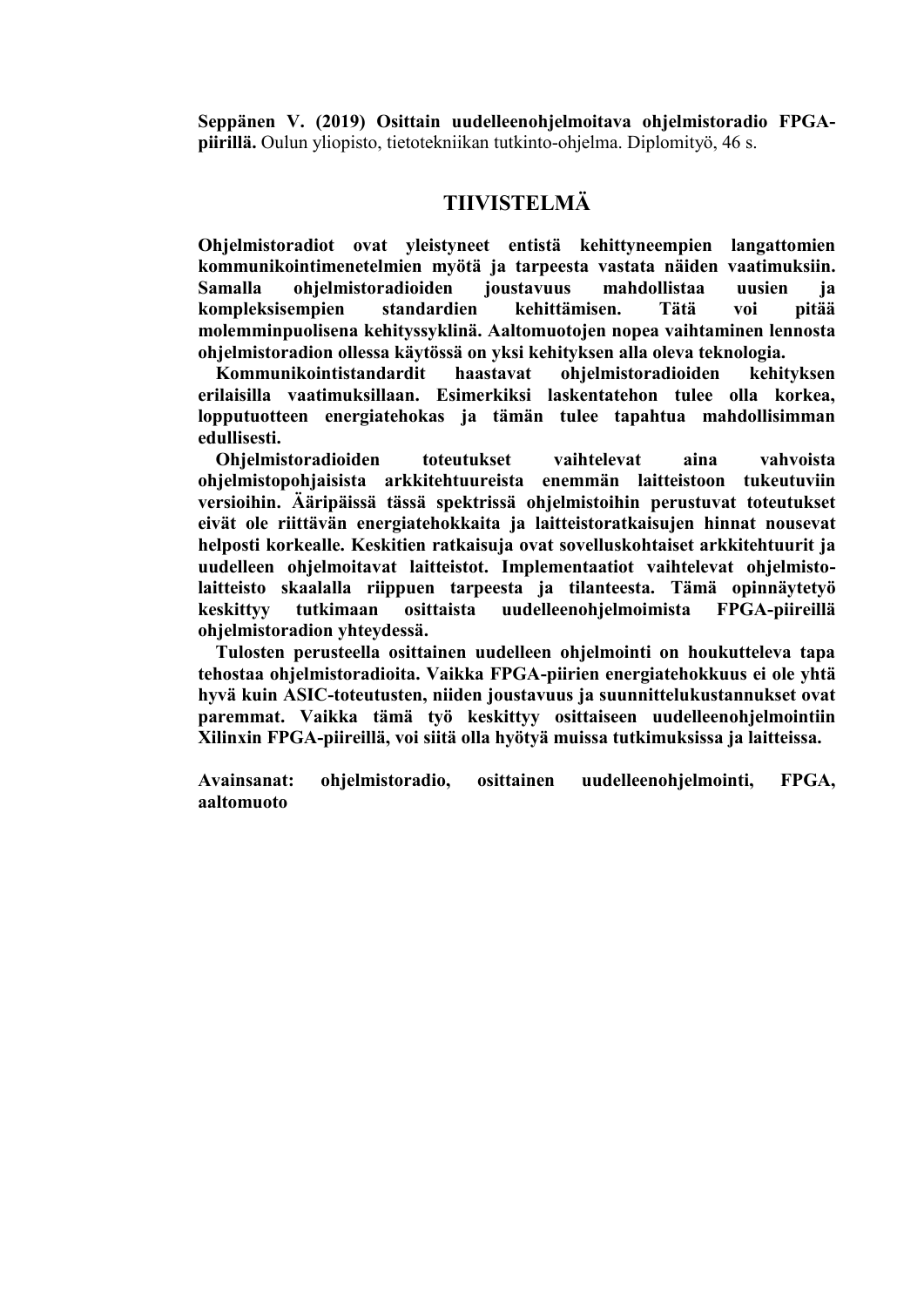## **TABLE OF CONTENTS**

|             | <b>ABSTRACT</b> |                                                    |  |
|-------------|-----------------|----------------------------------------------------|--|
|             | TIIVISTELMÄ     |                                                    |  |
|             |                 | <b>TABLE OF CONTENTS</b>                           |  |
|             | <b>FOREWORD</b> |                                                    |  |
|             |                 | <b>ABBREVIATIONS</b>                               |  |
| 1.          |                 |                                                    |  |
|             | 11              |                                                    |  |
| 2.          |                 |                                                    |  |
|             | 2.1.            |                                                    |  |
|             |                 | 2.1.1.                                             |  |
|             |                 | 2.1.2.                                             |  |
|             |                 | 2.1.3.                                             |  |
|             |                 | 2.1.4.                                             |  |
|             | 2.2.            | Development of software-defined radios on FPGA  16 |  |
|             | 2.3.            |                                                    |  |
| 3.          |                 |                                                    |  |
|             | 3.1.            |                                                    |  |
|             | 3.2.            |                                                    |  |
|             | 3.3.            |                                                    |  |
|             | 3.4.            |                                                    |  |
|             | 3.5.            |                                                    |  |
| $4_{\cdot}$ |                 |                                                    |  |
|             | 4.1.            |                                                    |  |
|             | 4.2.            |                                                    |  |
|             | 4.3.            |                                                    |  |
|             | 4.4.            |                                                    |  |
|             |                 | 441                                                |  |
| 5.          |                 |                                                    |  |
|             | 5.1.            |                                                    |  |
|             | 5.2.            |                                                    |  |
|             | 5.3.            |                                                    |  |
|             | 5.4.            |                                                    |  |
|             | 5.5.            |                                                    |  |
|             | 5.6.            |                                                    |  |
|             | 5.7.            |                                                    |  |
| 6.          |                 |                                                    |  |
| 7.          |                 |                                                    |  |
| 8.          |                 |                                                    |  |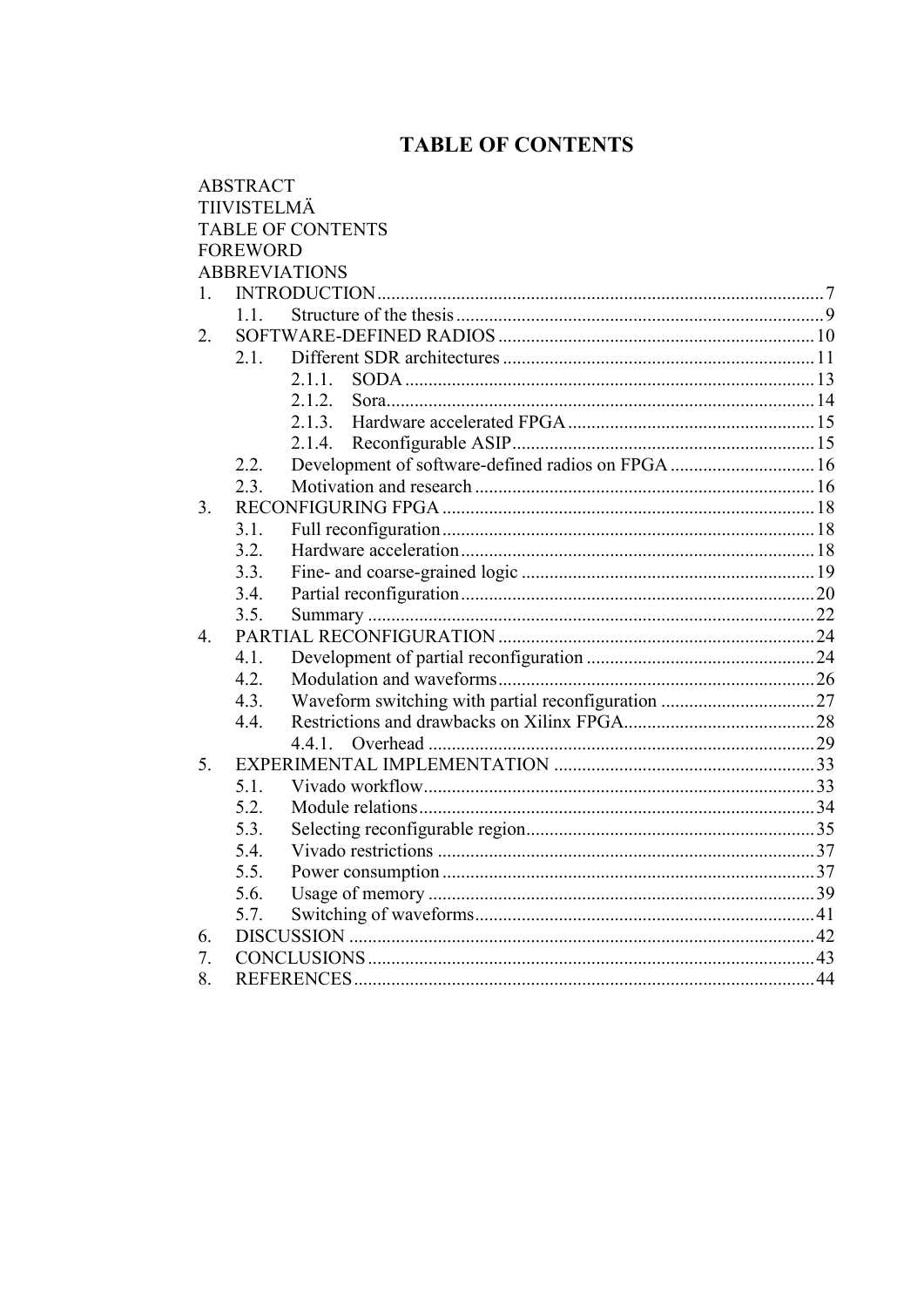## **FOREWORD**

This thesis was made to research the partial reconfiguration of Xilinx FPGAs with SDRs by the request of Bittium Wireless Oy. The work was supervised by Prof. Olli Silvén from the University of Oulu with Dr. Konstanting Mikhaylov acting as the second examiner, and by Jussi Liedes from Bittium Wireless Oy.

The technology of FPGAs and partial reconfiguration was very interesting and researching it opened my eyes to more opportunities on this field. The potential harmony between software and hardware can unlock many doors in the future even though the society drifts ever so slightly more and more on the shoulders of software. Nothing however can work without hardware and it is crucial to research its capabilities to create even more efficient applications that utilize the full potential of the hardware design. It is hard to distinguish a specific line between these two platforms or to juggle between them, but I love standing in that crossroads.

I would like to express my gratitude to my supervisors, who gave me such a superb feedback on my work. There were disagreements, but mostly these comments kept me pushing for the better. Special thanks go to my friends and closest ones, who helped with ideas and gave support when I needed it.

Oulu, 5.8.2019

Visa Seppänen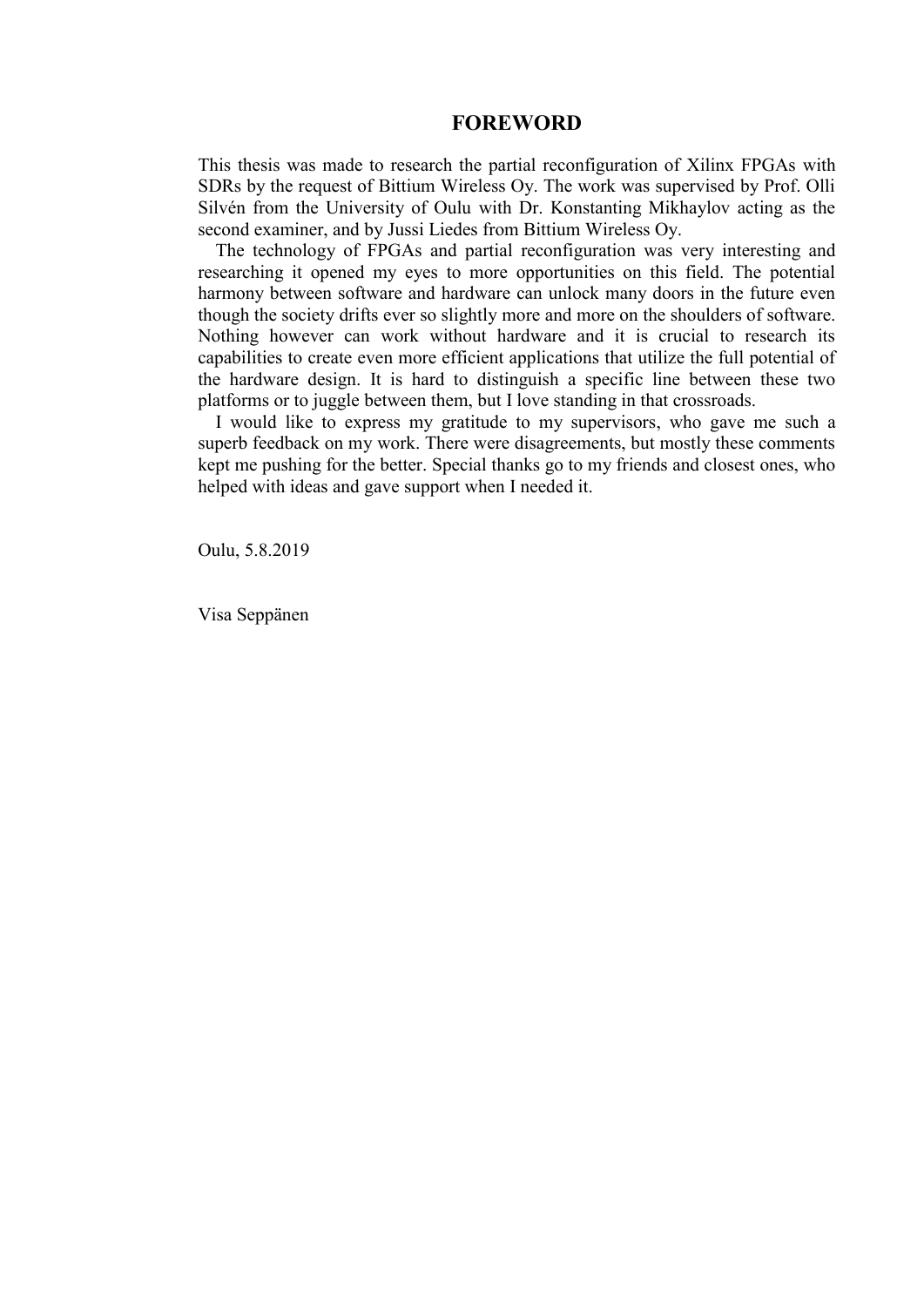## **ABBREVIATIONS**

| <b>ASIC</b> | application-specific integrated circuit        |
|-------------|------------------------------------------------|
| <b>ASIP</b> | application-specific instruction-set processor |
| <b>CR</b>   | cognitive radio                                |
| <b>DSP</b>  | digital signal processor                       |
| <b>FFT</b>  | fast Fourier transform                         |
| <b>FPGA</b> | field-programmable gate array                  |
| <b>GPP</b>  | general-purpose processor                      |
| <b>GPU</b>  | graphical processing unit                      |
| <b>ICAP</b> | internal configuration access port             |
| <b>ILA</b>  | integrated logical analyzer                    |
| <b>IOB</b>  | input/output block                             |
| IP          | intellectual property                          |
| <b>ISE</b>  | integrated synthesis environment               |
| <b>LUT</b>  | lookup table                                   |
| <b>OFDM</b> | orthogonal frequency-division multiplexing     |
| <b>PHY</b>  | physical layer                                 |
| <b>PRR</b>  | partially reconfigurable region                |
| <b>PSK</b>  | phase shift keying                             |
| QAM         | quadrature amplitude modulation                |
| <b>RM</b>   | reconfigurable module                          |
| <b>RTL</b>  | register transfer level                        |
| <b>RX</b>   | receiver                                       |
| <b>SDR</b>  | software-defined radio                         |
| <b>SODA</b> | signal-processing on-demand architecture       |
| <b>TX</b>   | transmitter                                    |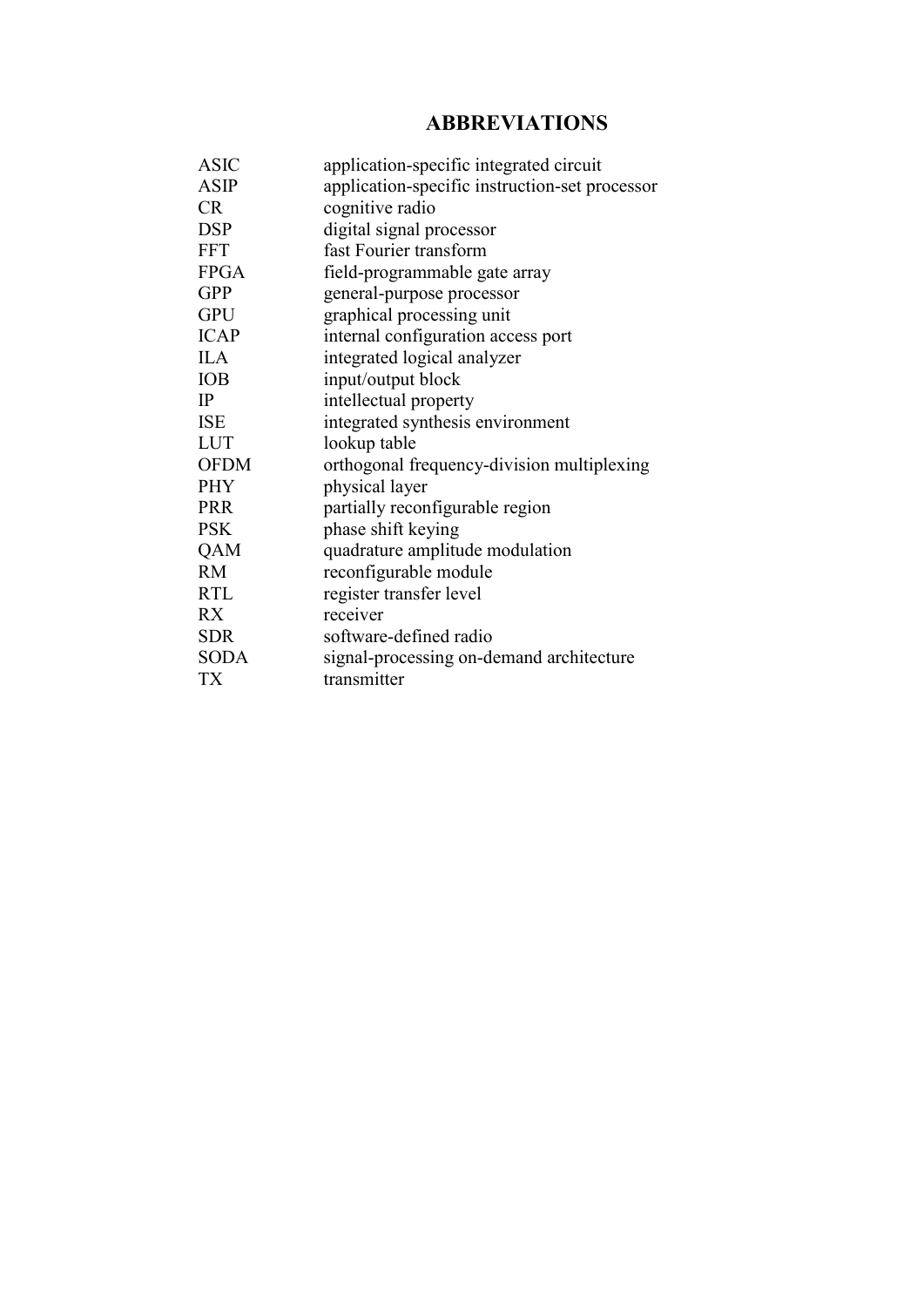## **1. INTRODUCTION**

<span id="page-6-0"></span>Wireless communication is the backbone of modern technology, which is always under intense development and research. More and more complex communication standards are being developed in order to increase overall throughput and reliability. This can be seen from the increasing number of specifications and reports over time as Figure 1 shows. These next generation standards demand greater performance from the devices that were suitable for the earlier generations. New technologies must be created in a fast pace in order to answer this growing demand. Radios that implement these standards must be able to work with multiple life cycles of those standards. Reworking every device's hardware that utilizes radio technology between every new finding in wireless communication is not a feasible method. With SDRs, updating becomes straightforward and flexible.

SDR is a radio type which has part of its functionalities realized via software instead of hardware. The development of SDR goes back to 1970's and 80's when the radio known as SpeakEasy was made, but Joseph Mitola III who started working on SDR in 1990's is considered as the father of this technology [1]. SDRs gave access to new possibilities with their flexibility and capabilities compared to their hardware based counterparts.

The most notable features in SDRs are interoperability and quick configuration for needed task. With SDRs, communication between different systems became much more straightforward and if some technology were not supported, it could be easily added to SDR's repertoire [1]. The ability to reconfigure existing SDRs with new waveforms and solutions also prolongs the lifetime of SDR equipment, which has especially monetary value [2].



Figure 1. Difference in the number of specifications and reports between different wireless communication generations provided by 3GPP.

Radios based on hardware solutions do not have the same flexibility that SDRs offer. The current fast development of communication technology requires fast adaptation to new standards and the ability to support multiple different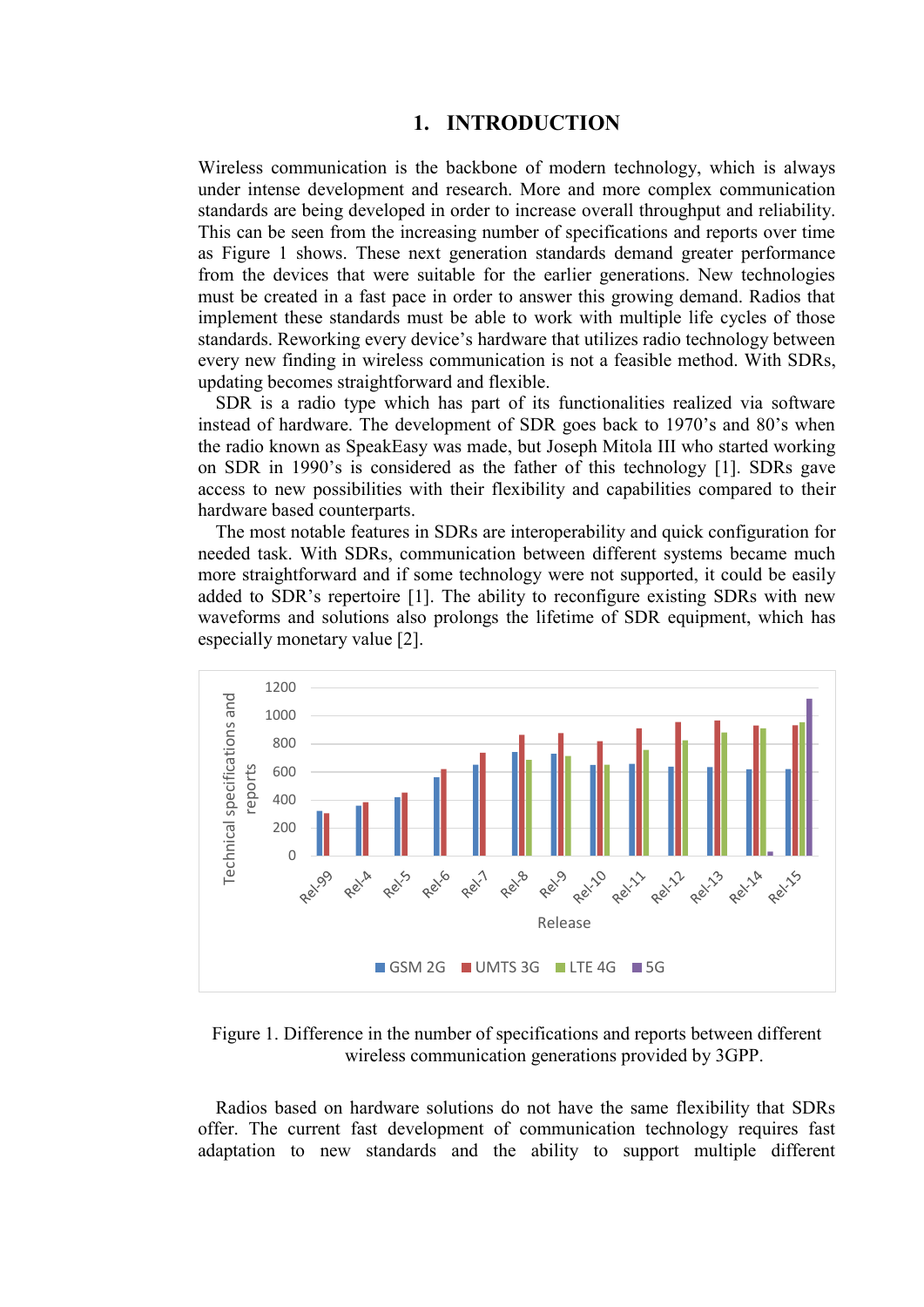<span id="page-7-0"></span>communication standards on the same equipment. SDRs though can also lack behind in this pace if their reconfigurability is not improved and efficiency increased. Different devices like FPGAs are reconfigurable, but they can be optimized by introducing other technologies and solutions on them just like overclocking a processor on a laptop to enhance its performance.

SDR is not a new invention, but evolving computing power in technology makes the SDR implementations viable in commercial products. Development around SDRs focuses on different aspects of this technology in order to create the best possible end product. In [3] the focus is on lowering power consumption while still maintaining the advantages of software implementations like support for multiple different protocols. On the other hand [4] shows advantages on combining different architectural approaches in order to create a high-performance SDR where those approaches support one another.

Balancing between different attributes of a device and finding the right solutions to satisfy each need that have been established is a key to a successful product. This is also true for SDR. The attributes like size or power consumption cannot be considered as independent variables but always affect each other, for example increasing computational power via adding hardware increases the size and bill of materials.

There are different ways to realize SDRs utilizing hardware and software with their distinct approaches to different issues. In the past ASIC was the main hardware technology but has since been replaced by FPGAs with their flexibility, which is a main driving force for SDR [5]. FPGAs are a feasible platform for these kinds of applications, where the FPGA includes none or little hardware solutions for a radio but offers flexible solutions for a software implementation of such.

Different architectures have different advantages and combining these into hybrid solutions can bring the best attributes forth but in the meantime raise complexity and costs. General-purpose processors (GPP), application-specific instruction-set processors (ASIP), and hardware acceleration all have their pros and cons. Combining these and introducing new techniques can mitigate the drawbacks while maintaining high performance. Reconfiguring, would it be fine- or coarse-grained, for example makes it possible to reutilize same resources for different tasks and this way reduce size and power consumption.

Software reconfiguration is normally perceived as slow full reconfiguration. There are however ways to enhance this process like speeding up the configuration process or reconfiguring only parts of the device. There are multiple ways to implement these enhancements and the architecture may support some of those better than others. In the product considered in this thesis, there was a need for a fast waveform swapping without disturbing the rest of SDR's functionalities running on the same FPGA device. Partial reconfiguration, for instance, holds a lot of potential in this regard. The main focus is to research if with our given equipment an SDR system with partially reconfigurable waveforms is possible. If this functionality is viable, then it will be implemented to the product.

The advantages and disadvantages of partial reconfiguration and comparison between other possible approaches shall be discussed before the possible implementation. If this technology proves to be beneficial to the product, other uses than reconfiguring just waveforms may also be researched.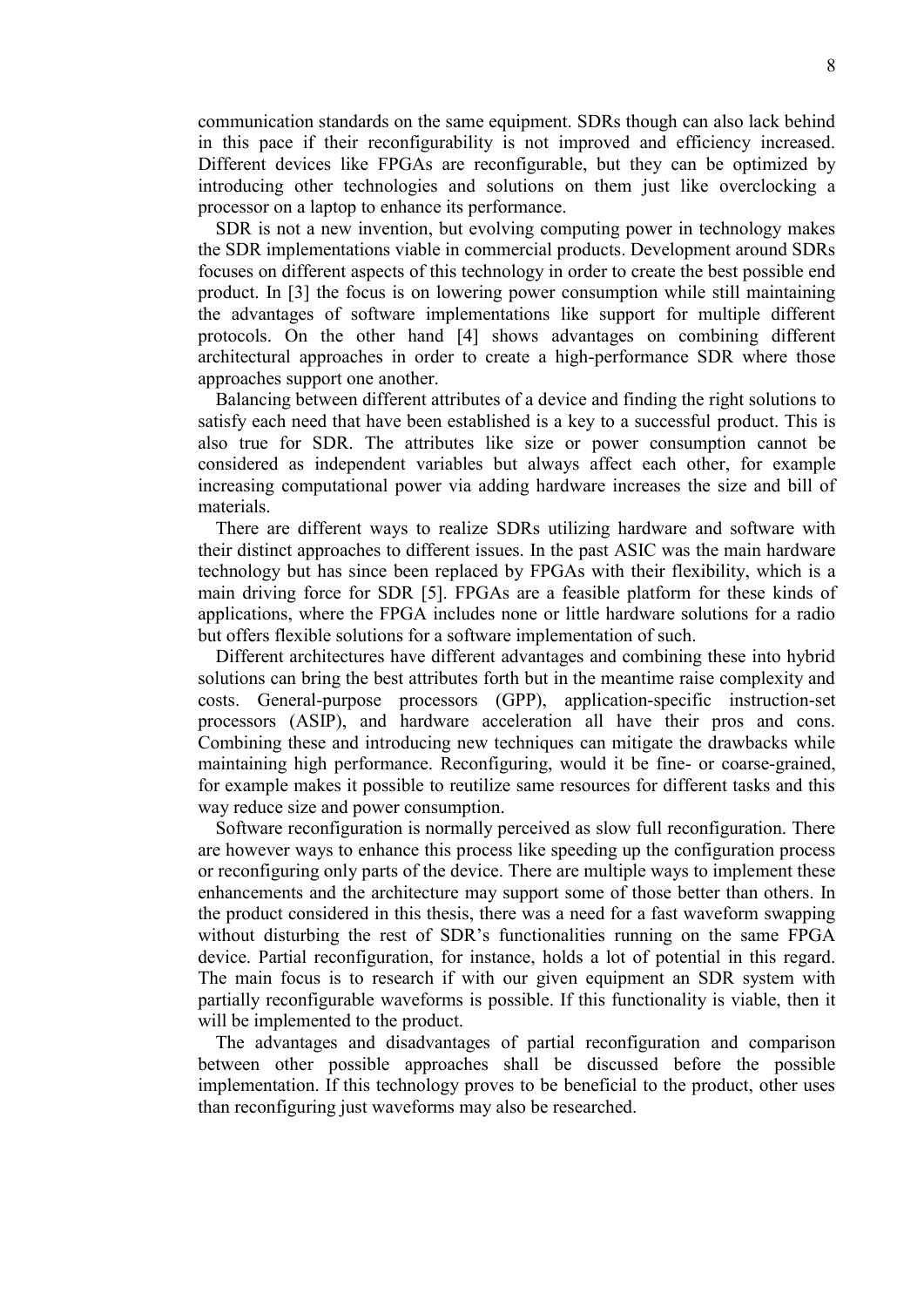#### **1.1. Structure of the thesis**

This thesis is structured as follows. Chapter 2 goes over general SDR information and compares few different approaches. FPGA reconfiguration is examined in more detail in Chapter 3, and from those methods Chapter 4 focuses on partial reconfiguration. Chapter 5 presents the implementation of partial reconfiguration on Xilinx FPGA. The results and hardships are discussed in Chapter 6. Chapter 7 wraps all up and looks into some future work.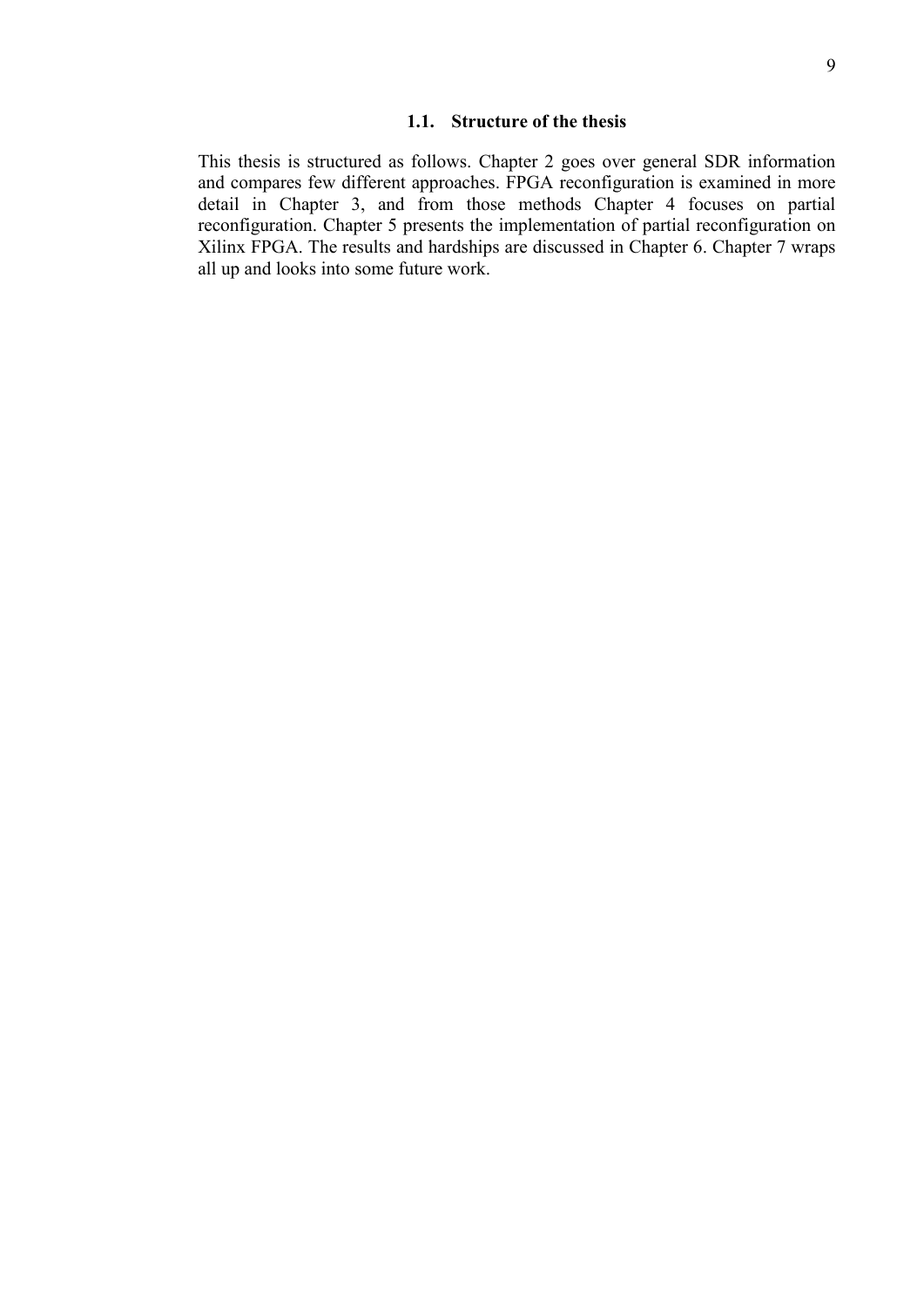## **2. SOFTWARE-DEFINED RADIOS**

<span id="page-9-0"></span>Radio technology is the base of all wireless data communication. Advancements and development in this field have been very important for reliable and fast communication all over the world.

SDR architecture can be separated into hardware and software sections where the dividers are the analog-to-digital and digital-to-analog converters as can be seen in Figure 2. On the analog side, computing has been realized by hardware and on the digital side processes are done by software. Data flows through these parts in both ways, which are divided into transmitter (TX) and receiver (RX) components [6]. How these parts are realized is dependent on individual projects and their developers. Figure 3 shows a little bit more detailed block design of the architecture used in the context of this thesis.



Figure 2. Simple SDR architecture.

From a financial standpoint, manufacturing hardware for different standards is a very high cost endeavor. With SDR, only one type of hardware is needed since the different standards can be implemented through software. Development is also made easier on SDR platform by just reprogramming the system according to requirements [1]. Of course, these advances can be achieved only if there are multiple different configurations, waveforms, and modulations using this software. Radio relying on hardware solutions that has been tailored to one specific usage can still out perform and be more cost-efficient than an SDR, which also has been tailored to only one configuration. The advances of an SDR system rely heavily on its flexibility and agile development of multiple standards.

The changing of communication standards and how it happens can be considered as one of the main variables when comparing SDRs with each other [2]. On one end are those that take long time to load a new waveform algorithm and disturb the functionalities of the SDR while doing so. On the other end waveforms are loaded instantaneously and there are little or no downtime caused by this. Also the amount of different modulations and software that the SDRs can support will set them apart from each other.

Reconfiguring used platform with new software to work with different standards takes away the need to replace hardware in order to update outdated equipment.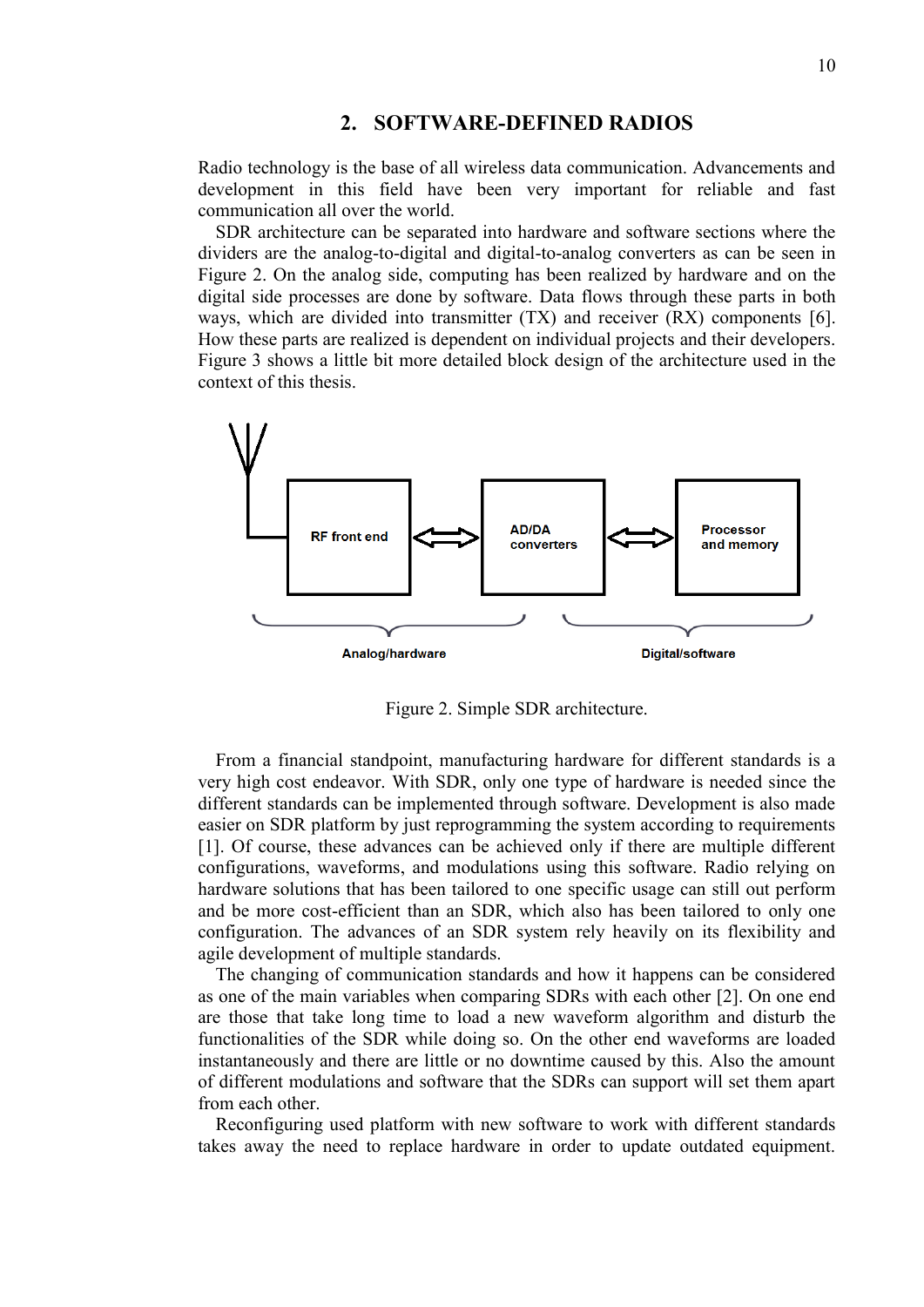Loading new software into, for example, multiple base stations is much faster and cheaper than changing each of them with new hardware. Fast reconfigurability of the SDR creates also the possibility to intercept other wireless communication because its modulation and frequency can be changed while searching the right configuration. This is especially beneficial for military use.

Software-defined and all radios in general can be stationary or portable depending on the use. Stationary ones do not have such strict specifications like size or power usage that portable devices do have. Mobility is very important especially in military use where troops might move long distances without logistics. Two most important factors that have impact on mobility with SDR are size and power usage. Smaller devices tend to weigh less so they are easier to carry, and low power usage gives longer uptime and less need of a recharge. These two attributes also go hand in hand since they are both mainly affected by the amount of used hardware. With less needed hardware and resources, the physical size of the device decreases. There would also be fewer components to power up which lowers power consumption.

There are many ways to decrease the amount of used hardware from the final product for example cutting functionalities from the design and favoring software solutions over hardware ones. Providing fewer functions is however not optimal since, as stated earlier, SDR excels when it is flexible and agile and cutting functionalities would hinder these attributes. This project is also long in its development so direct changes to hardware would be costly. This basically leaves utilizing different solutions on the already established platform. Some of these could provide answers to lowering hardware usage, enable fast waveform switching, and also bring other benefits.



Figure 3. Simplified block design of the SDR under development.

#### **2.1. Different SDR architectures**

<span id="page-10-0"></span>Since SDR is a major factor in communication technology, it is only logical that advancements on this field are developed all the time. Any improvements that can help, for instance, the performance, manufacturing, or costs should be looked into and implemented if they are viable ones. This has led into plethora of ways to create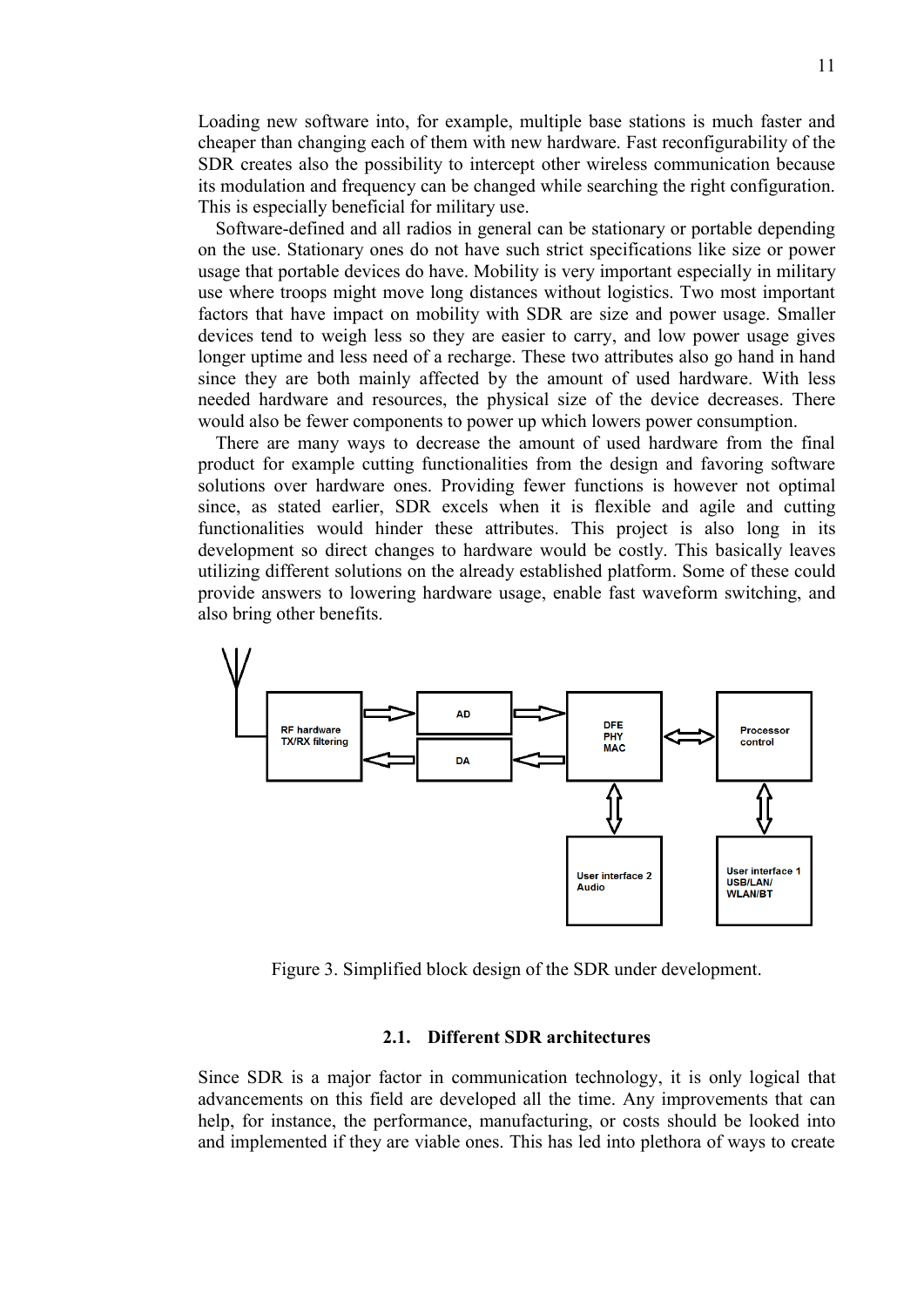an SDR device. Table 1 presents a few different possible SDR platform technologies and provides simple comparison between them [7].

|               | Performance | <b>Flexibility</b> | <b>Power consumption</b> | Complexity | Cost     |
|---------------|-------------|--------------------|--------------------------|------------|----------|
| <b>GPP</b>    | Low         | High               | High                     | Low        | Low      |
| <b>DSP</b>    | Moderate    | Moderate           | Moderate                 | Low        | Moderate |
| <b>FPGA</b>   | Moderate    | High               | Low-Moderate             | Moderate   | Moderate |
| <b>ASIC</b>   | High        | Low                | Low                      | Low        | Moderate |
| <b>Hybrid</b> | High        | High               | Low-Moderate             | High       | High     |

Table 1. Comparison of SDR design approaches

The main principle is the same: using software to implement the components that normally would be created via hardware solutions. The means, however, can be drastically different from another. The distribution between hardware and software, techniques to create needed functionalities, additional solutions to enhance the performance and other little things can make SDRs very different from each other. There are arguments for and against each approach, but these devices should be created requirements and preconditions in mind that has been made for the final product. Some techniques may work for one project but not for the other.

Deciding a proper architecture for the SDR product is a fundamental choice that affects every aspect of that product, like the distribution of functionalities on hardware and software. Each approach, be it software- or hardware-heavy solutions, has its advantages and disadvantages. The example architectures show that introducing multiple different solutions to the product and using hybrids of those solutions can bring a plethora of advantages. Figure 4 shows a rough estimate how performance and flexibility could be changed. However, there might also be tradeoffs. Not all solutions work together or the chosen architecture does not have support for those techniques. Finding the right balance in everything brings about the best end product. Introducing excessively different methods increases complexity and therefore production time and costs.



Figure 4. Rough comparison between before (left) and after introducing different methods to boost the capabilities of different platforms.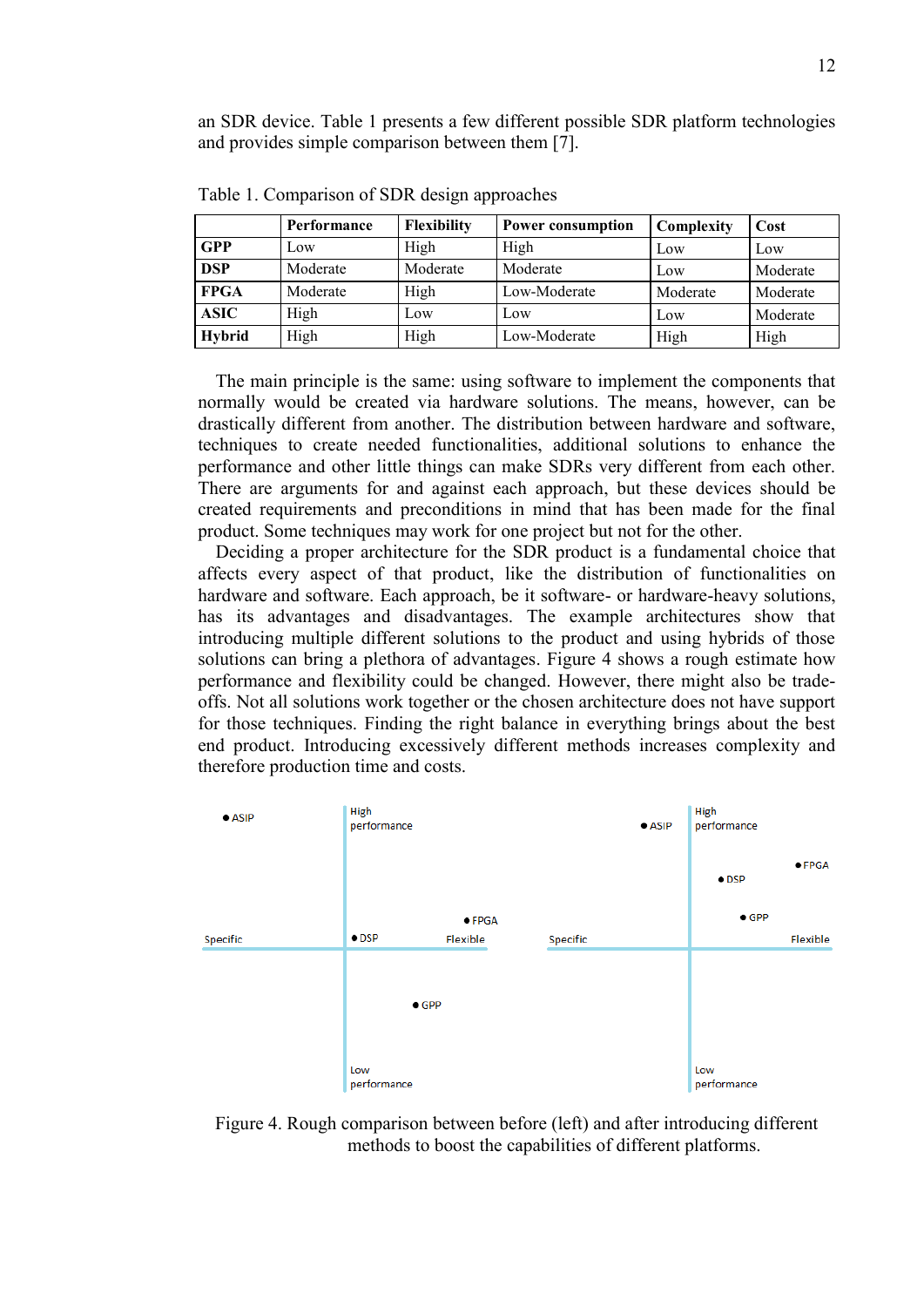Comparing different approaches and architectures is not as simple as looking their numbers. Every single one can be configured for special need and performance as well as power efficiency can be optimized through different methods. These technologies are highly adaptive and should be compared with their capabilities in mind. The next four examples are meant to show how the shortcomings could be tackled. In the end, it is the responsibility of the system designers to come up with the best solutions for their needs.

## <span id="page-12-0"></span>*2.1.1. SODA*

Signal-processing on-demand architecture (SODA) is a fully programmable architecture that supports SDR. Lin et al. [3] try to accomplish an SDR with low power consumption without sacrificing flexibility or performance with this architecture. SODA is software-heavy and this decision is explained with support for running different protocols, faster time to market, flexible prototyping, and updating even after deployment and higher chip volumes.

SODA has multiple processing elements and uses hybrid combination of different digital signal processor (DSP) architectures in order to achieve the high throughput that wireless communication demands. This is called algorithm-architecture matching where different beneficial methods between algorithms and architectures are combined. It is done in order to accomplish something greater than what these techniques could achieve separately on their own. Matching like this is common in SDRs. Different approaches are used to support each other and reduce the impact from drawbacks.

The processing elements are linked together and with system controller and global memory through shared bus as seen in Figure 5. Idea of using multiple different units for processing could be expanded by adding more of these units. This could also work for waveform switching by having different units for different waveforms and change between them when needed.

There are trade-offs with more complicated solutions than what SODA utilizes. They might bring computational advances but at the same time would increase the complexity and needed hardware. For this reason, these solutions are discarded in this proposed architecture.



Figure 5. System architecture of SODA.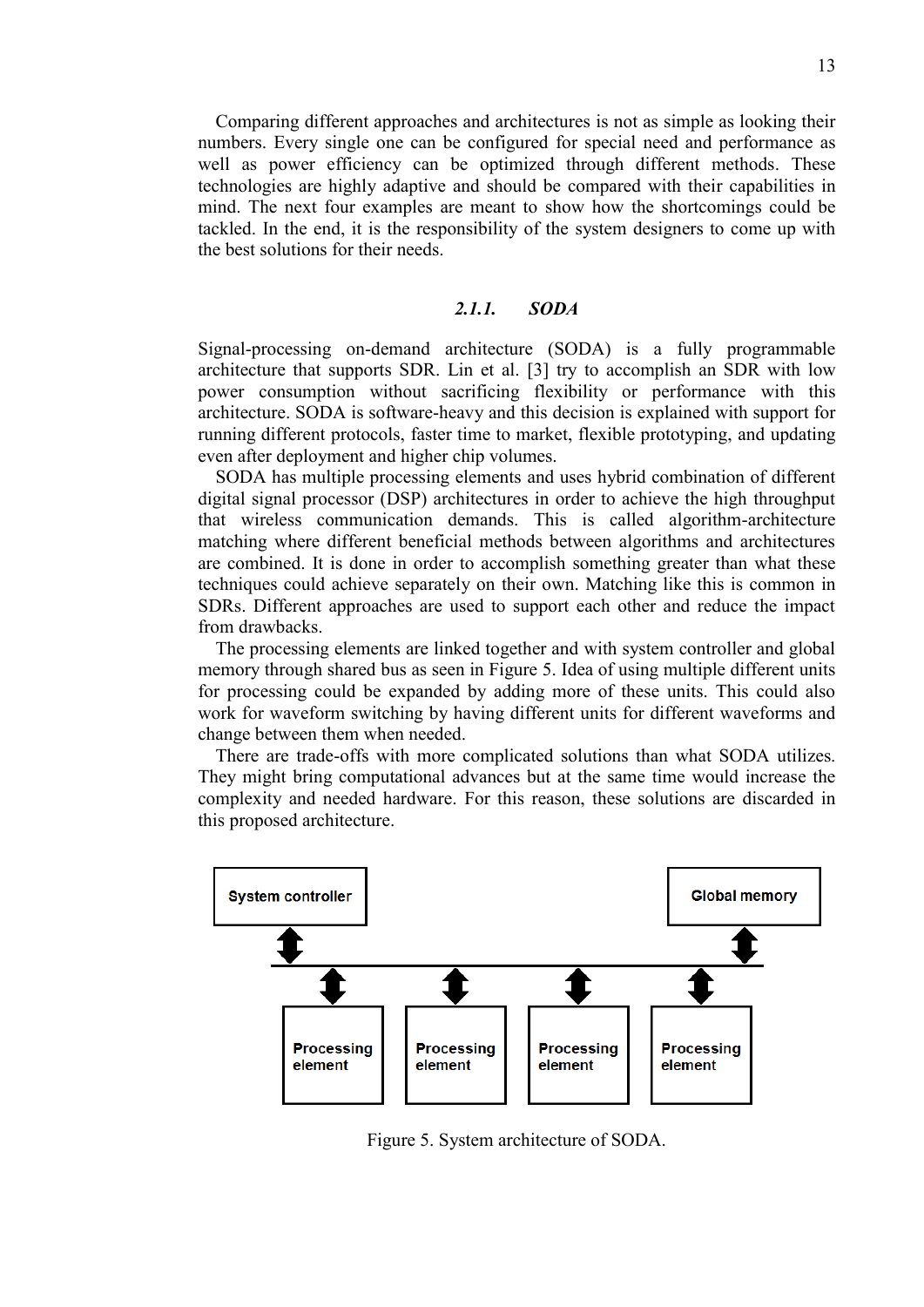There are multiple different techniques used in order to achieve the wanted lowpower design: exploiting more vector logic on DSP, having fewer ports and clustering memories for processing elements, and using smaller instruction logic. The assembly code is also optimized by hand. This kind of customization does bring all kinds of benefits, in this case lower power consumption and higher performance. However, too specific customization can also undermine flexibility. If the architecture is extremely optimized, it might not support as wide selection of different standards as less optimized one or the support is not as good.

Focusing on software solutions however does give more room for optimization without sacrificing too much flexibility. Hardware techniques could bring same kind of results or even better, but modifying hardware is much more complicated compared to software.

#### <span id="page-13-0"></span>*2.1.2. Sora*

GPP focused approach is given with an SDR named Sora. GPPs are commonly known as the computer microprocessors. As an advantage over FPGAs and DSPs, which have been the dominant solutions for SDRs, GPPs are more familiar and easier to use from the standpoint of developers. A major drawback however is GPP's limited performance. Sora is designed to tackle this problem and offers a highperformance SDR with a GPP architecture [4].

Wireless communication requires high throughput and precise timing for it to function properly. GPP is not originally designed for this kind of performance. In order to overcome this obstacle, Sora utilizes tailored radio control board, multicore architecture with its multiple features, and dedicated cores for real-time tasks. Communication functionalities rely on software as much as possible in order to achieve a flexible SDR. This makes it possible to use simple and generic hardware designs. Communication between memory and radio control is done with high speed PCIe bus in order to address the high throughput requirements. Figure 6 illustrates Sora's system architecture in a simplified manner.



Figure 6. System architecture of Sora.

The custom radio control board has a large memory that can store multiple precalculated waveforms. Different standards have generally predetermined response frames so calculating most of the contents of those frames in advance of transmission is possible. All of this precalculation results in a faster response time, which is quite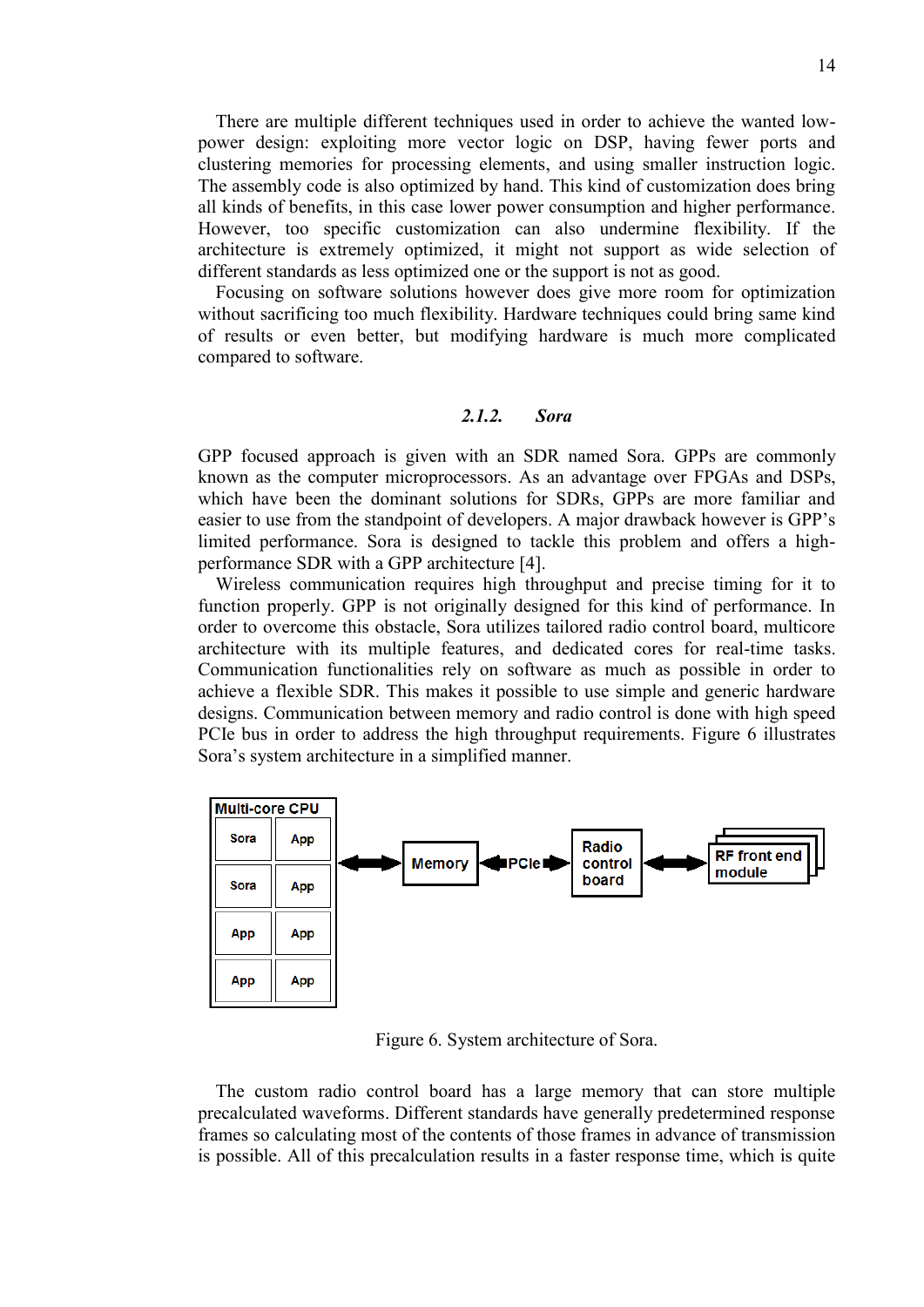complicated to achieve with GPPs, because of internal bus latency. Using radio control board's memory bypasses this latency problem.

Sora accelerates the capabilities of its GPPs even further to meet the timing and throughput requirements. This is done via lookup tables (LUT), data-parallelism, partitioning processing over multiple cores, and dedicating cores for specific tasks like software radio tasks.

This architecture shows that GPPs are also capable to work as basis for SDR systems when the right techniques are used. In the end, SDR realized this way is comparable to a commercial device.

## <span id="page-14-0"></span>*2.1.3. Hardware accelerated FPGA*

SDR solution proposed in [8] is the closest one of these examples to this thesis with the use of FPGA and partial reconfiguration. The main objective of this architecture is to provide building blocks that are flexible and programmable for the everchanging wireless networks of the future. Reasoning for using FPGA comes from the fact that traditional ASIC architectures are not flexible and GPPs lack the performance. GPPs can be enhanced like [4] shows in order to boost their capabilities but even if coupled with graphical processing units (GPU) they would lack behind in the future.

The proposed architecture is a hybrid model of an FPGA with hardware accelerated functionalities. It creates a flexible platform with the computational capabilities comparable to an ASIC. The architecture includes processing units that are tailored for different tasks and are able to compute these tasks faster than their software counterparts.

Different wireless communication standards require different operations. FPGAs can be easily reconfigured again to compensate other standards, however not everything has to be reconfigured for this. Partial reconfiguration can be applied to SDRs based on this architecture to extend and improve the switching between different processing streams and communication standards.

Controlling the processing units and communication between them can be a challenging task. This with the partial reconfiguration creates an extremely complex platform. Working product with these techniques can be a powerful one, but the complexity creates a difficult development environment.

#### <span id="page-14-1"></span>*2.1.4. Reconfigurable ASIP*

SDRs are also possible with ASIPs even though they might be considered overly static for this job. Vogt et al. [9] show an instruction level flexible and high performance architecture. Flexibility is accomplished via leaving channel code configuration dynamically reconfigurable, which can load new processes and programs that can compute different communication standards.

Multiple techniques are used to bring various benefits like lowering power consumption and used area while still maintaining great throughput and precise timing.

This architecture shines best with its performance when compared to other solutions but lacks behind with restricted flexibility. This is a common relation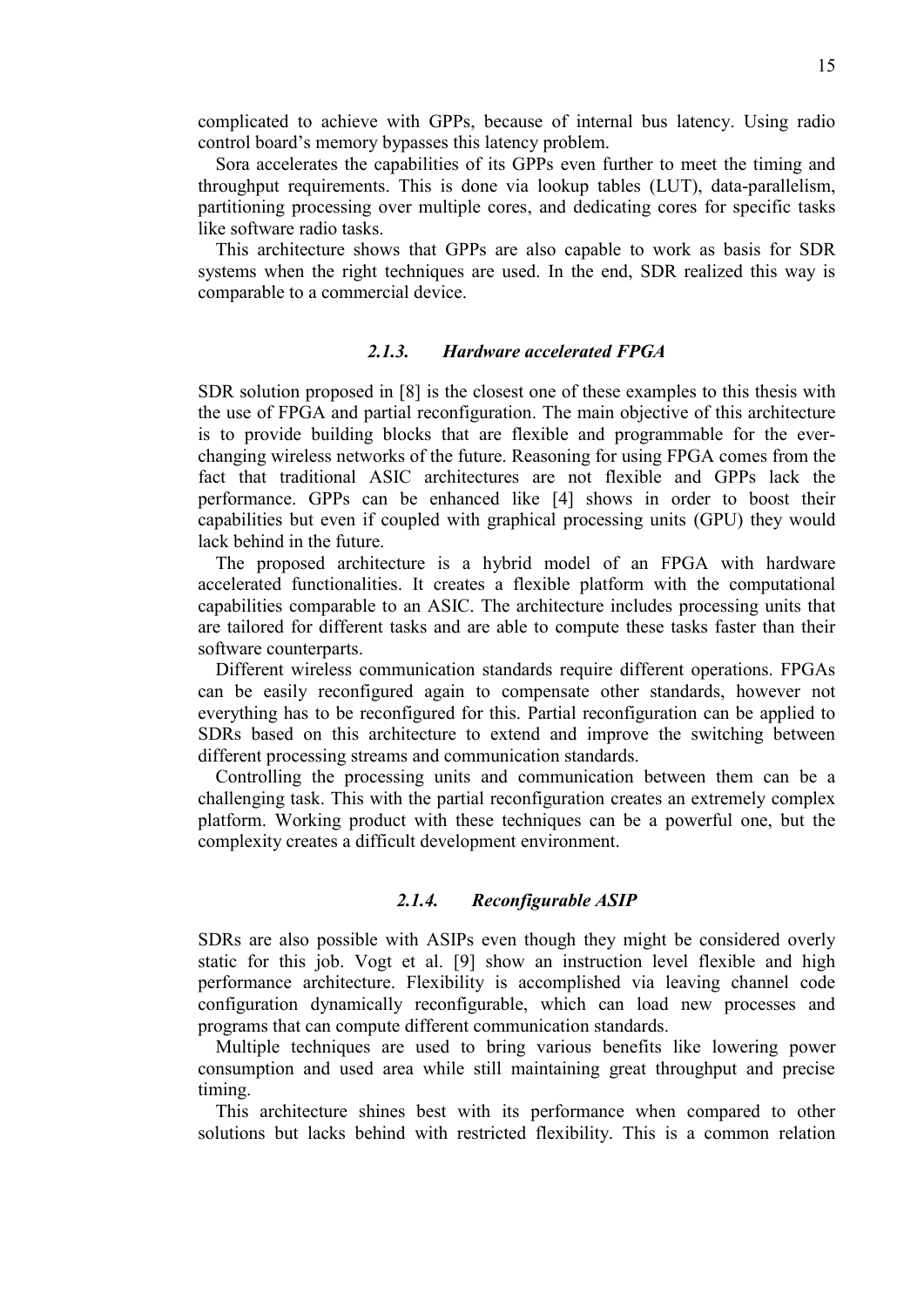<span id="page-15-0"></span>between these two attributes: higher efficiency sacrifices flexibility and vice versa. Introducing different methods to compensate the faults is a typical practice.

#### **2.2. Development of software-defined radios on FPGA**

In the past, several ways to create SDRs have been utilized, mainly ASICs, DSPs, GPPs, and FPGAs [10]. Of these the FPGA has been the dominant one for the last years with its configurability. A hybrid solution with DSP further increases the advantages by FPGA and DSP compensating the drawbacks of each other. Before this, DSP was coupled with ASICs in order to achieve same results, but FPGA has since replaced ASICs [5].

FPGAs are quite inefficient when talking about utilizing logic. ASIC solutions are superior in this manner and are also faster and more power efficient. However, the reconfigurability of FPGA sets them apart. There exists a great amount of different standards that SDRs need to support. The technology behind FPGA has introduced an easy way to create new devices and update old ones for these standards. With ASIC, the modern communication solutions would require much more logic area and would rank costs much higher than with FPGA, but this is only true with low volumes. If the intention is to manufacture a lot of ASIC based SDRs, then the costs can be lower than with FPGA in the long run [11]. However, the quantity that these ASIC based systems need to be made in order to get these financial benefits grows all the time. This is due to the increasing computing power of FPGAs and technological advancements.

DSP and GPP perform well with narrowband signals and their inability with wide ones have been tried to improve by adding other solutions into their architecture like hardware acceleration. In the end this has a snowball effect of too complex design which leads to longer development and higher costs. Realizing some of the functions on FPGA or ASIC can share the load off from these processors and boost the capabilities of both.

#### **2.3. Motivation and research**

<span id="page-15-1"></span>This thesis is targeting an SDR product, where the waveform physical layer (PHY) blocks are located on an FPGA. Higher protocol layers and user interface are located on the ARM processor cores. The FPGA has also other functions and interfaces in addition to the waveform PHYs. There are three different waveforms referenced as A, B, and C, of which A is the most complex and C is the least complex. In addition to that, there exists two variations of the SDR product: one with a smaller FPGA with a single active waveform and one with a larger FPGA with two waveforms simultaneously active. These waveforms are required to be swappable between the earlier mentioned A, B, and C. If the FPGA has two active waveforms, they can be different for example A and B or they can be both the same at any given time.

The main target for this thesis is to enable fast waveform swaps without disturbing the other functionalities of the SDR running on the same FPGA device. In the case of two parallel waveforms, while one of them is being changed, the other one should remain active and operational.

All this could be done by just fitting each waveform parallel on a large FPGA, but this is far from optimal. It would waste resources, increase the physical size and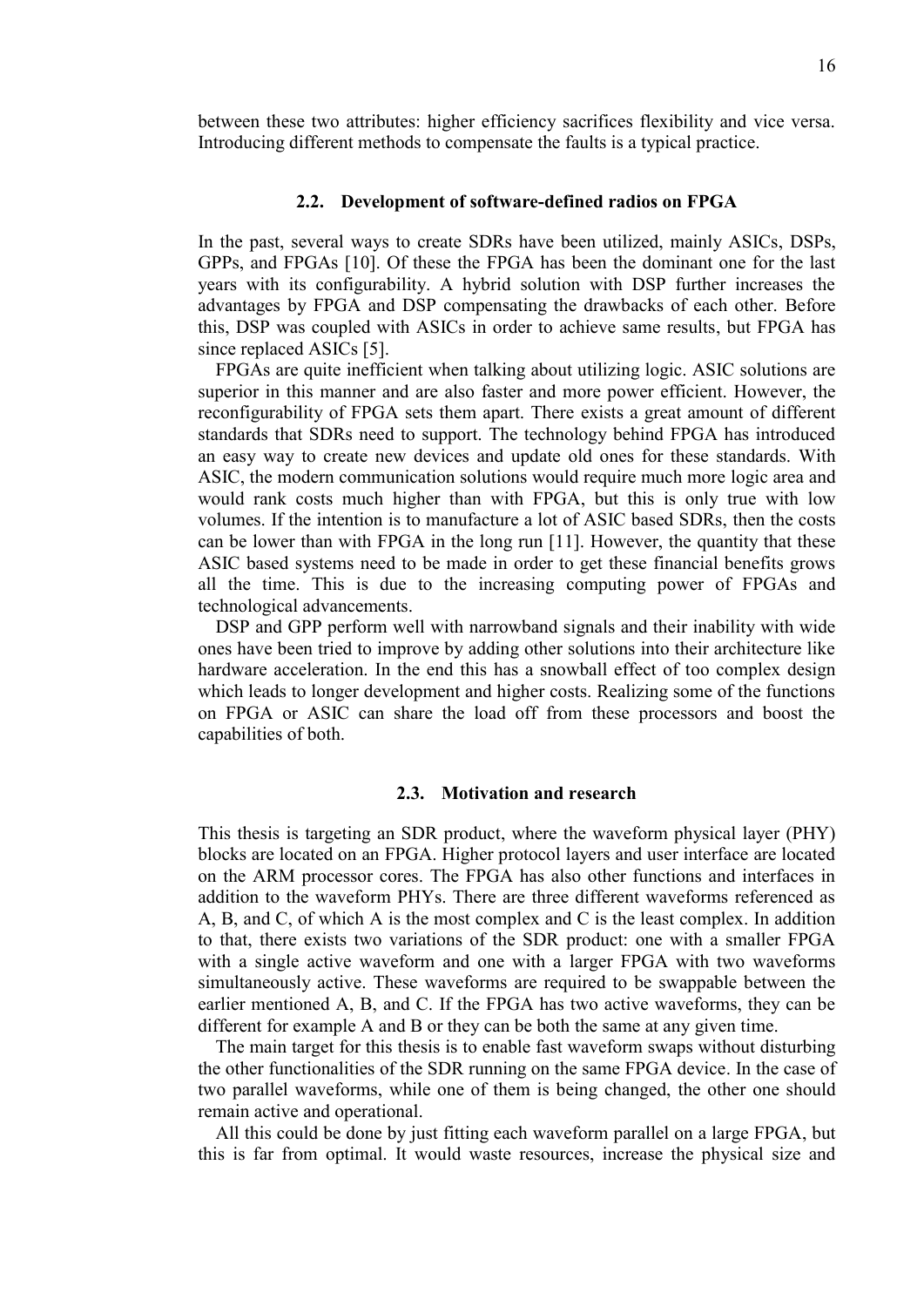would actually work against the idea of a flexible SDR on an FPGA. In conclusion this method is not considered as an option. Waveforms should be implemented on the FPGA in some efficient way that should provide the wanted fast switching of waveforms and at the same time could also bring other benefits like efficient resource usage and power consumption. These advantages that will be discussed later in this thesis should support the idea of a flexible and competitive SDR product.

There are ways to configure the FPGA in such a manner that its resources can be utilized in different ways at different times without any direct interference with the configured fabric. The device can change its functionalities by itself depending on the situation like the end user choosing a different mode. The device reconfigures itself according to the new mode and after a fast operation on the FPGA it is ready to be used with this mode without any other action by the user than just turning a knob.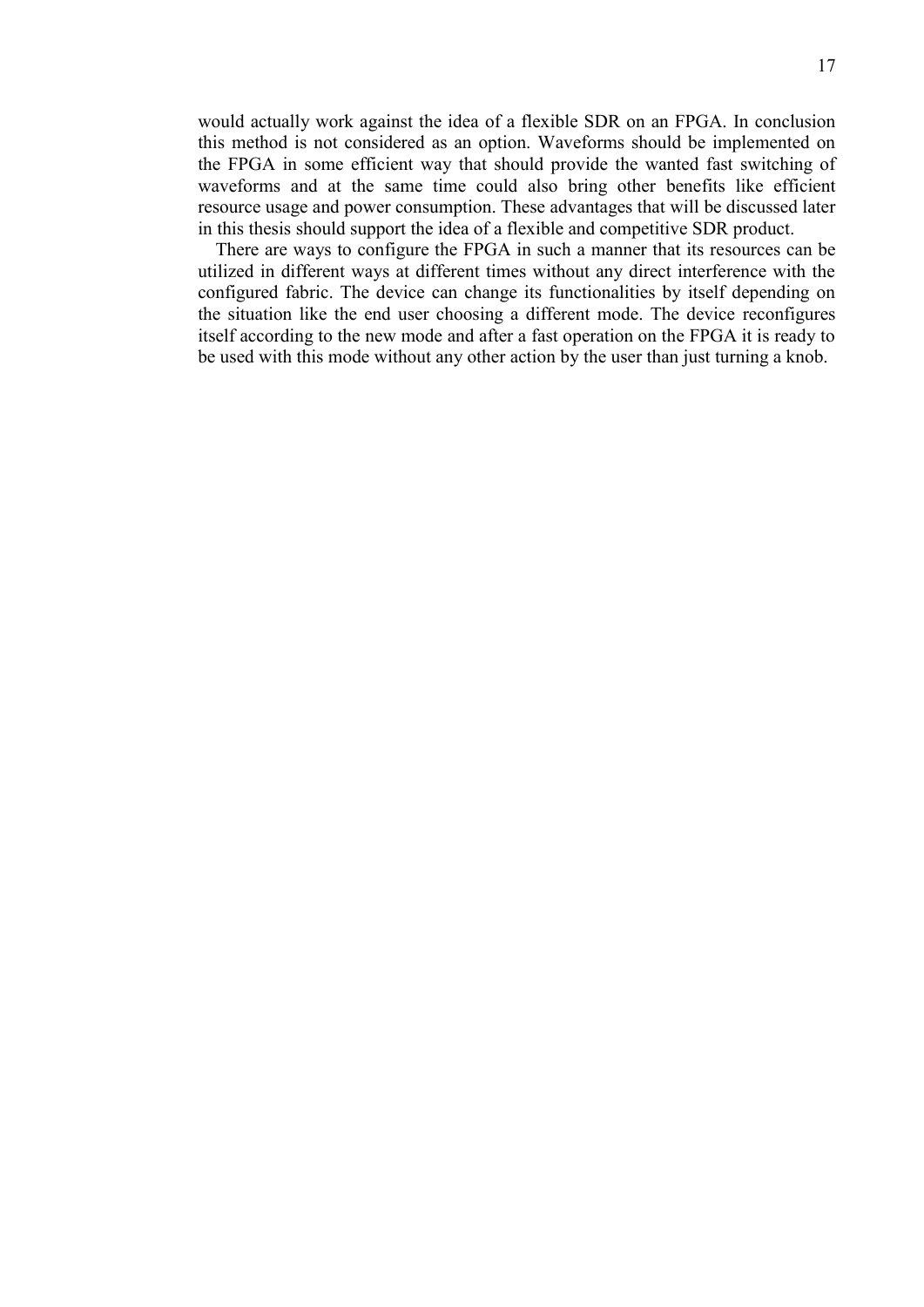## **3. RECONFIGURING FPGA**

<span id="page-17-0"></span>The main advantage of an FPGA is its reconfigurability. The circuit can be fully reconfigured after the initial application has been implemented on it. This removes the application and substitutes it with a new one. Full reconfiguration, however, is not the most efficient way to update the design or develop on an FPGA.

There are different ways to partition the resources on an FPGA for distinct needs and then reconfigure only those units while preserving the other sections that do not need reconfiguring. The main advantage this style brings is less of required resources because different functionalities can occupy the same area on various times when they are needed. These also accumulate into benefits on other fields like cost and power consumption for example. Depending on the method how this reconfigurability is established may also make development and updating faster since only parts of the whole board needs to be worked upon.

This thesis goes through the usage of partial reconfiguration, hardware acceleration, and fine- and coarse-grained logic in order to realize the wanted fast waveform switching and also looks into other possible benefits that these methods might provide. The product is developed on Xilinx Zynq Ultrascale+ FPGA device, which might affect the research. Full reconfiguration is also discussed briefly mainly as a counterpart and benchmark for the other methods.

#### **3.1. Full reconfiguration**

<span id="page-17-1"></span>FPGAs with their high reconfigurability are an essential part of modern computing hardware. Full reconfiguration of the FPGA device makes it possible to create completely different applications on the same hardware with little effort. However, using only the full reconfiguration of the device is in itself a slow way to work with an FPGA. As the name implies, the full reconfiguration wipes the whole device clean and configures an all new implementation on it. This can be an all-new feature or just a small update on the original application. The time from synthesis all the way to the reprogramming of an FPGA can be more or less the same in both these cases even though the smaller change can be negligible when compared to the full new application.

<span id="page-17-2"></span>Full reconfiguration can be considered as the traditional way of working with FPGAs. This method is used as the reference level when comparing the various procedures and their advantages and disadvantages.

#### **3.2. Hardware acceleration**

SDR has all or a significant part of it realized as software. Some functions and operations are however not ideal on software and would greatly benefit from hardware solutions. This kind of hardware acceleration could bring wanted computational throughput by optimizing some parts of the SDR by utilizing hardware computation that DSP, FPGA and ASIC can give. This reduces the flexibility that the software solutions have but finding a good balance between hardware and software can make the required fast waveform switching possible through faster computation.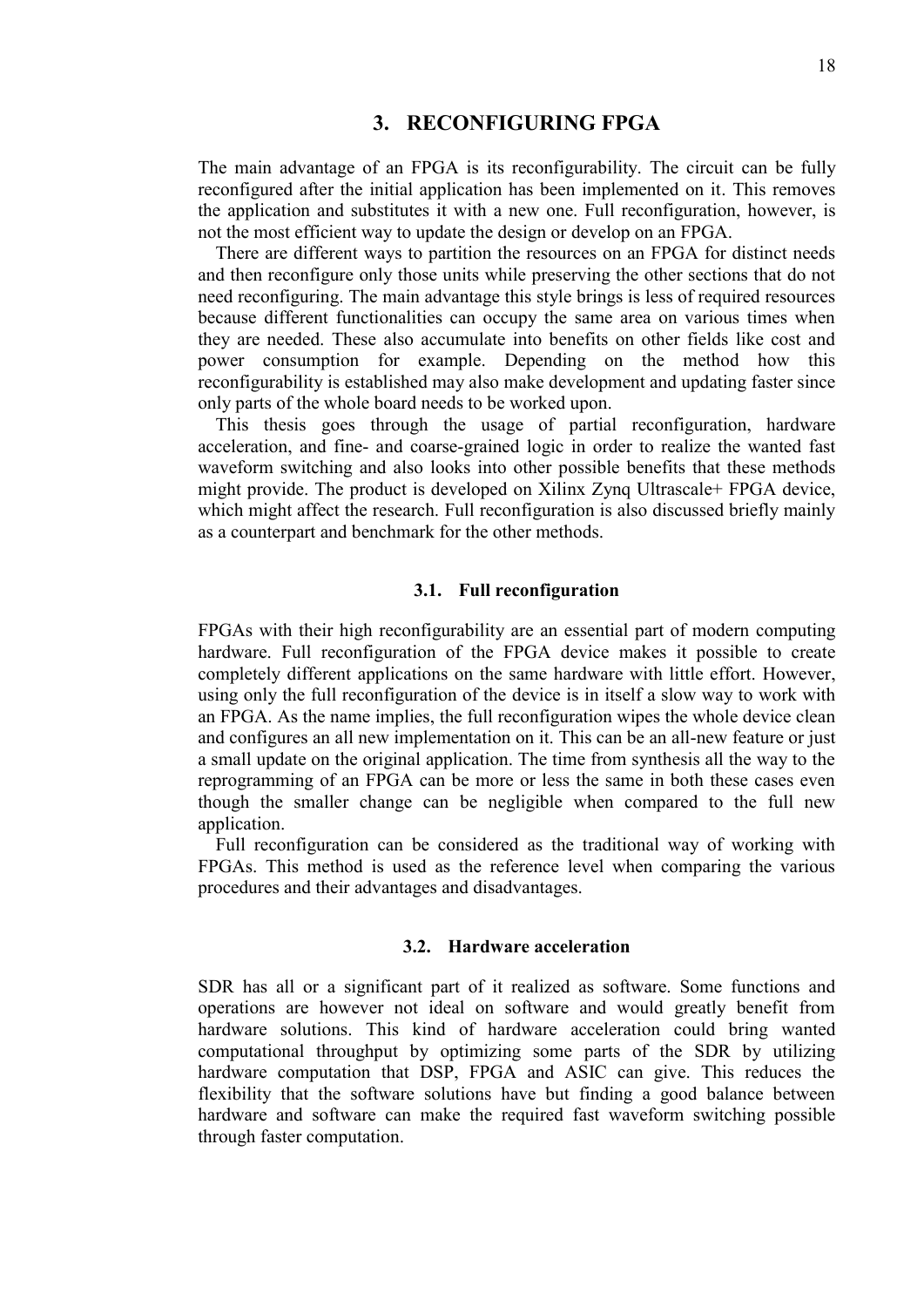In some cases, SDR might need a lot of computational power to operate on the wanted level. There might exist over 20 different standards that the SDR has to support with a wide variation between those standards from quite simple ones to very complex solutions. Going over these standards fast and loading those in to and out from an active stage asks a considerable amount of computing [12].

The SDR product considered in this thesis is already using FPGA based hardware acceleration to speed up operations and balance performance. Without hardware acceleration the software processes would be under considerable load, which would demand a more powerful processor and increase power consumption. It could be possible to expand hardware acceleration in order to switch waveforms fast enough as the specification demands. With multiple waveforms, however, hardware acceleration does not solve the problem of fitting each waveform on the FPGA and is actually detrimental in this cause. Moving more and more functionality into hardware will of course require more space on the FPGA, which can already get scarce in the case of two active waveforms of type A.

Traditional solution is to create different implementations and bitfiles with every possible combination of waveforms and use full reconfiguration with hardware acceleration to load those on the FPGA when needed. This however does not take away the drawbacks of rebooting and interfering with other parts of the device. In the products under development, the FPGA includes also other functions and services in addition to the waveforms so full reconfiguration would mean a full reboot of the product, which takes time. Bitfiles for full reconfiguration also increases the size of non-volatile memory to fit all those different bitfiles on the device. This case of needed memory is discussed in more detail later in this thesis.

#### **3.3. Fine- and coarse-grained logic**

<span id="page-18-0"></span>Fine- and coarse-grained logics are not reconfiguring methods, but they do introduce different ways to improve the functionality and potential of an FPGA. In fine-grained logic, the resources are separated into smaller parts and each of them can compute different tasks at the same time. Coarse-grained logic creates larger units from the resources of an FPGA and these units are given defined tasks. For this reason, it is not as flexible as fine-grained with smaller tasks, but coarse-grained outperforms fine-grained logic when the given tasks are more suitable for the larger logic units. Especially if only the output is required and the operations between input and output are more or less meaningless. FPGAs can have both fine- and coarse-grained logic in them [13, 14]. Figure 7 shows how there can be fine-grained logic and various coarse-grained logic blocks on the same fabric and that the coarse-grained blocks are basically composed of fine-grained logic.

Partitioning logic into fine- and coarse-grained can be divided into different levels. Behavioral level partitioning happens before synthesis while register transfer level (RTL) and gate-level, which are considered structural partitioning, happens after synthesis. Behavioral level partitioning is considered superior when working with larger designs [13].

In coarse-grained logic, the advantages can only be achieved if the given application is using the coarse-grained logic units. These units can only execute the tasks that they are designed for and if those tasks are not needed then those logic units are not being utilized and are wasted. This creates a dilemma where precise coarse-grained logic units are indeed faster and more efficient on their tasks, but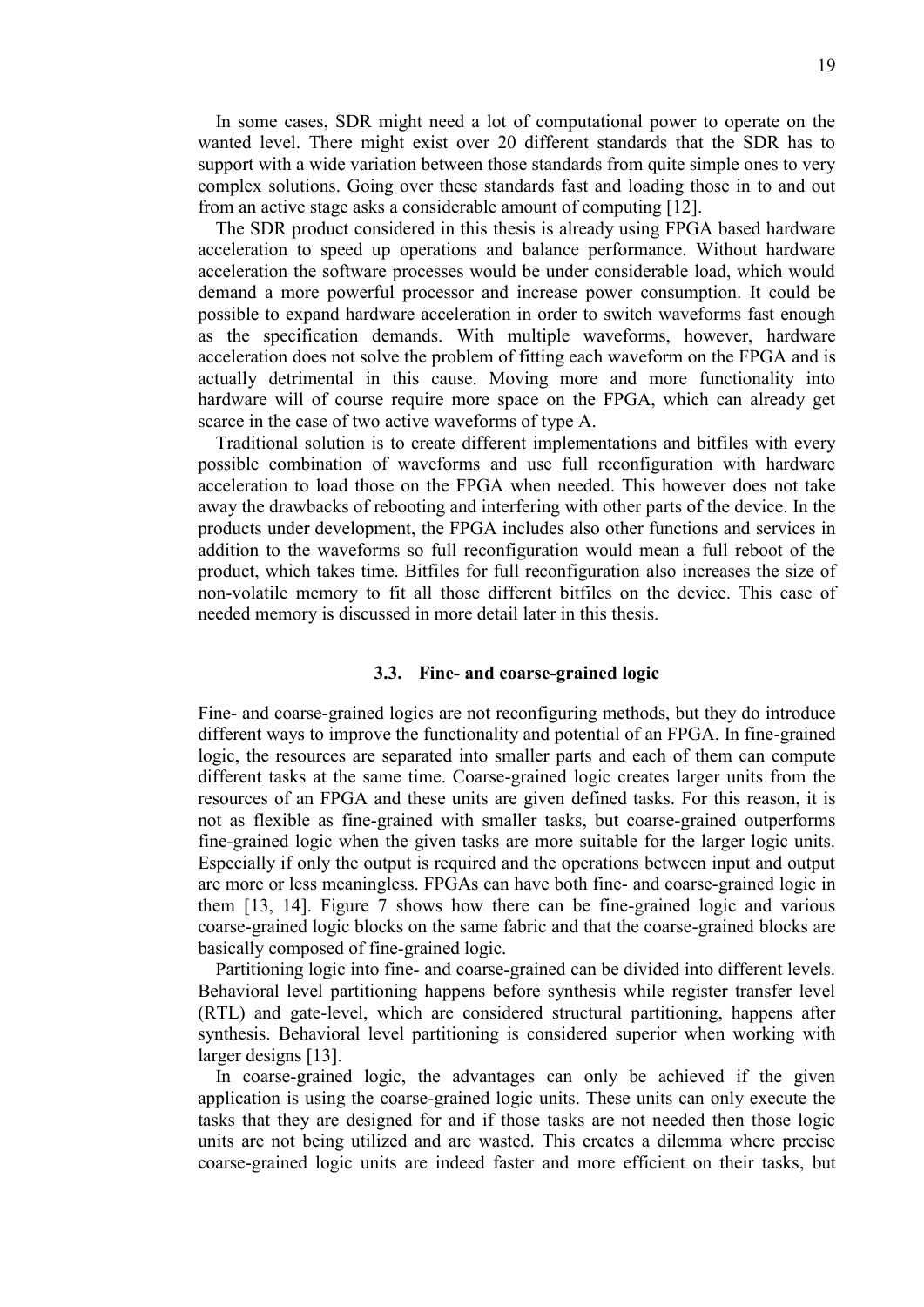fine-grained logic can work on multiple different applications. This leaves the question what percentage of fine- and coarse-grained logic should there be on an FPGA for the best performance.



Figure 7. Fine- and coarse-grained logic blocks on a 10x10 grid.

Different waveforms can differ from each other quite a lot, which creates a problem with coarse-grained logic. Some logic units may work for one waveform but not for the others if the units are too specific. Taking into consider how this could be detrimental to the original goal of the product under development, there are no real advantage over the other opportunities researched in this thesis.

There is also a problem on how to lay these coarse-grained units on the FPGA to maximize their usefulness. In [14] the interface between these units and the rest of the hardware is explored on a broader scope. Part of the summary includes that the most efficient way is to use square shaped units that are next to each other in the middle of the board. This grants easier access for the applications to utilize the embedded blocks and minimizes the connections that are needed between the blocks.

These findings can be beneficial also on partially reconfigurable FPGAs implying that the reconfigurable regions should be square-like, close to each other and positioned as middle as possible. Maximizing these attributes while staying within given constraints can come out as taxing and take too many work hours to be beneficial but keeping these findings in mind during the research and development may bring desired benefits.

#### **3.4. Partial reconfiguration**

<span id="page-19-0"></span>Partial reconfiguration is a technology that makes it possible to reconfigure certain physical areas on an FPGA after its initial full configuration without disturbing the operation of the other areas on the same FPGA [15]. Without partial reconfiguration,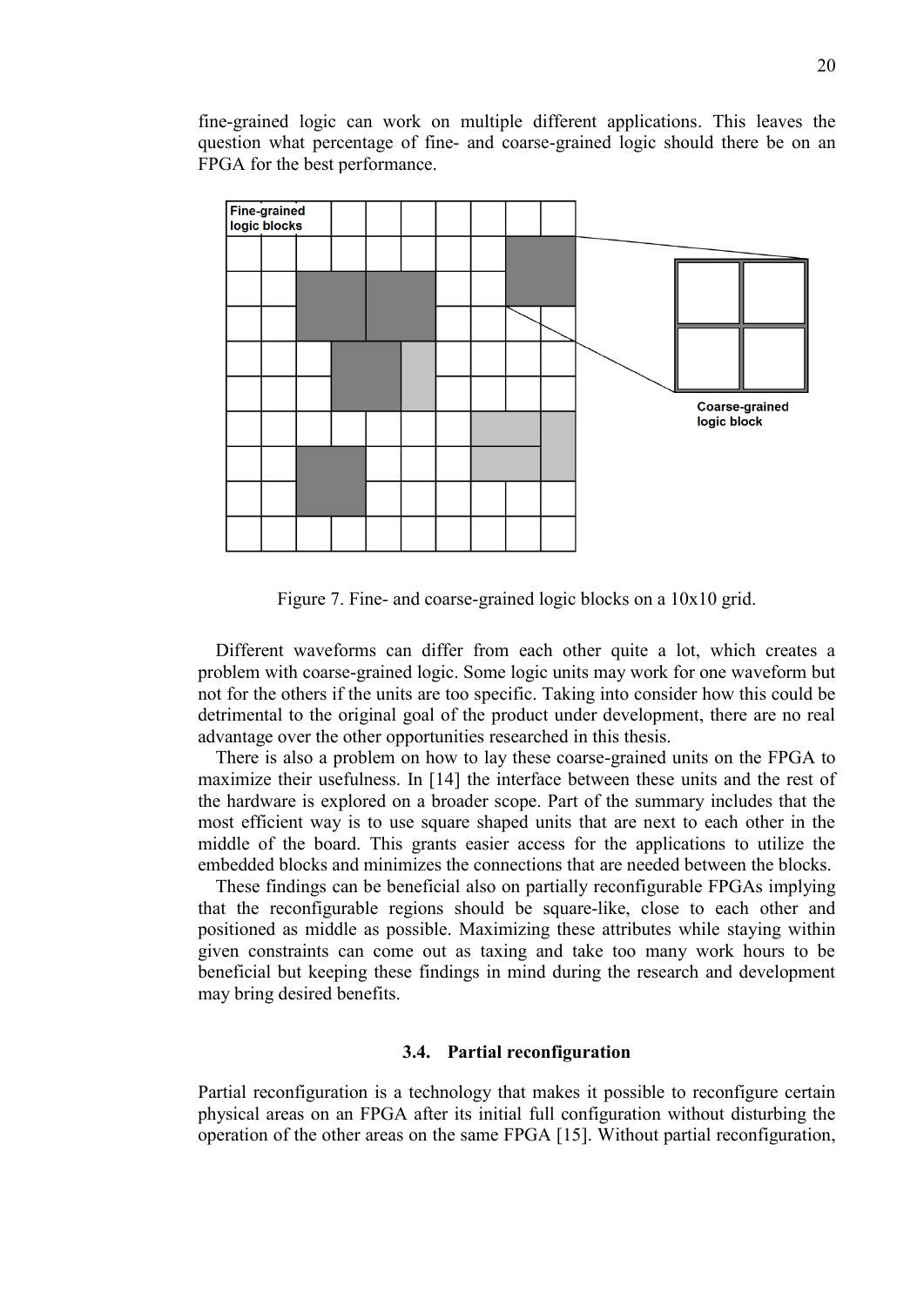the functionalities of the hardware cannot be changed without full reconfiguration of the FPGA, which takes time and resources depending on the device.

Partial reconfiguration makes it possible to change the functionality of a specific area on an FPGA while the rest of the device is running. This reconfigurable area can be used for different functions, which reduces the total amount of logic resources, therefore decreasing the size of the device, and doing this on the fly is faster than rebooting the system in between. Testing and performance are also improved when there is less downtime. Testing may also gain further benefits from this kind of fragmentation. If there are development changes only on these reconfigurable parts, it might be enough to verify the functionality of those and not the whole system, speeding the testing process.

Reconfiguration done on the fly while the FPGA is operational is called active or dynamic partial reconfiguration. When the device is inactive in shutdown mode, partial reconfiguration is still possible and it is called static partial reconfiguration [15, 16]. This thesis focuses on the former.

Xilinx offers two different ways to implement reconfiguration on their hardware. These are difference-based and module-based partial reconfiguration. The former is used in smaller changes while the latter can be used to change larger modules [16, 17].

As the name implies, the difference-based method keeps only track of the differences between configurations and uses this information to achieve reconfiguration. Thanks to this, while using this method the generated partial bitstreams are quite small because they do not need to store all of the device information. Difference-based partial reconfiguration is useful for very small changes like altering LUTs or memory blocks.

Module-based approach alter larger area. The reconfigurable modules (RM) can be swapped into and out of their designated area on the FPGA changing the operations on the fly. Figure 8 shows how four different modules can utilize the same resource space compared to an implementation without any partial reconfiguration and how this makes it possible to use smaller FPGA. However, switching between different modules demands more from the design and brings more restrictions to the project than smaller changes that can be done with difference-based reconfiguration.





Figure 8. Larger and smaller circuits without and with partial reconfiguration respectively.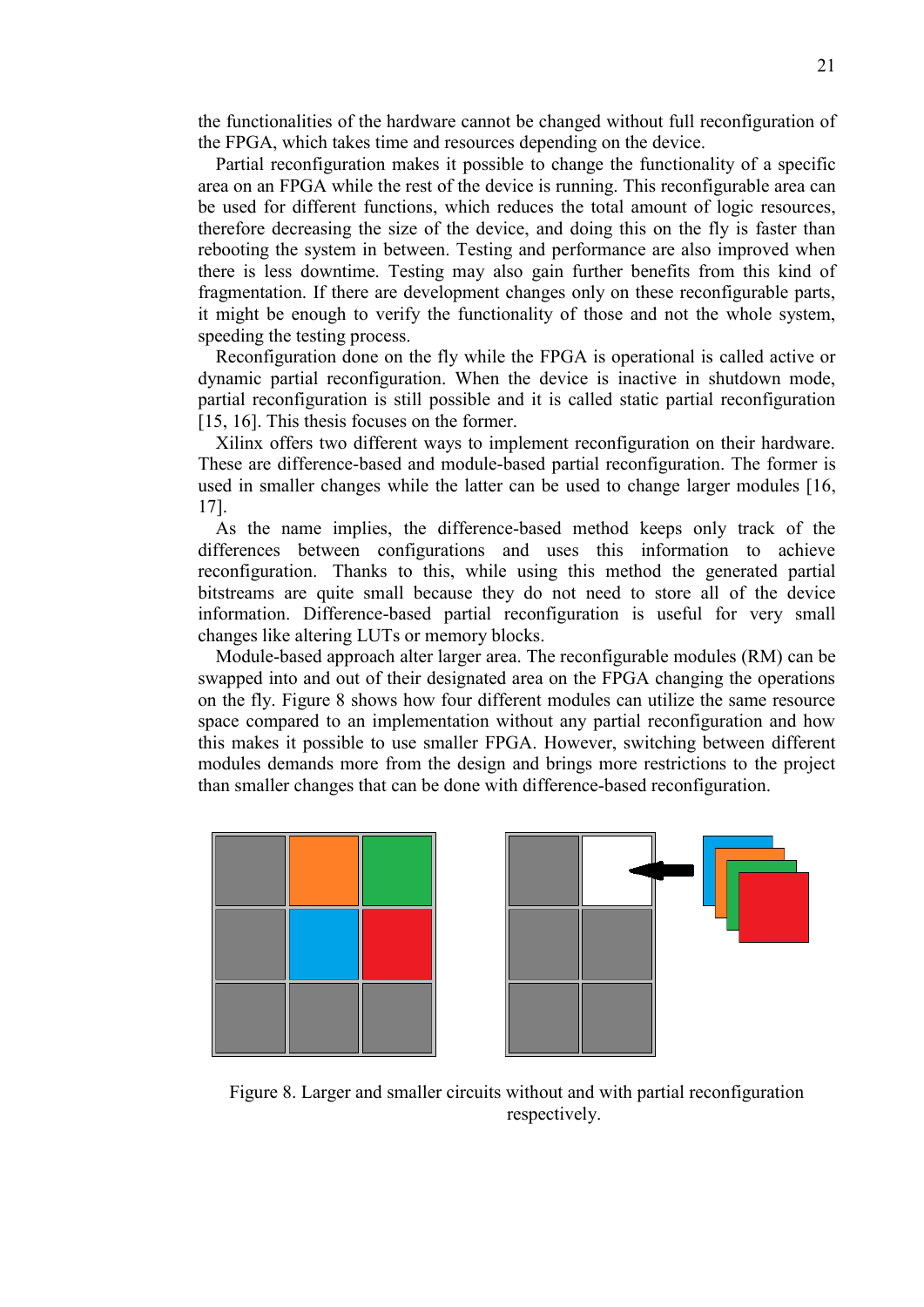The waveforms considered in this thesis occupy remarkably large areas on the Ultrascale+ FPGA devices used in the project so module-based reconfiguration fits well to that. Difference-based reconfiguration might work in the case of similar waveforms by changing the functionalities between them, but in this case the waveforms differ so much from each other that it is not a feasible method to realize the wanted fast switching.

Partially reconfigurable hardware brings opportunities for faster development, cutting bill of materials, and flexible troubleshooting. SDR can be implemented with several parallel waveforms on the fabric for different communication standards but this increases the size of the device and while one of the waveforms is in use, the others are idle and are just wasting resources and consuming power. This makes the waveforms of an SDR a desirable target for partial reconfiguration. Waveforms can occupy a significant amount of area on an FPGA and that can be seen in the Table 2.

In the context of this thesis, in one of the products ⅔ of the whole FPGA has been reserved for waveforms and ⅓ for other platform services. If the product needs different capabilities through different waveforms, which is the case in this thesis, partial reconfiguration is a viable mean to make those wanted waveforms into RMs and using only a part of the FPGA for all of them while releasing more resources for other applications.

|                                 | LUT    | FF     | <b>BRAM</b> | <b>URAM</b> | <b>DSP</b> | <b>MMCM</b> |
|---------------------------------|--------|--------|-------------|-------------|------------|-------------|
| <b>Available on FPGA fabric</b> | 230400 | 460800 | 312         | 96          | 1725       |             |
| <b>Budget for Platform</b>      | 76800  | 153600 | 104         | 32          | 575        |             |
| <b>Budget for WF1</b>           | 76800  | 153600 | 104         | 32          | 575        |             |
| <b>Budget for WF2</b>           | 76800  | 153600 | 104         | 32          | 575        |             |

Table 2. Budgeted distribution of resources for different parts on the FPGA with two parallel waveforms

#### **3.5. Summary**

<span id="page-21-0"></span>FPGAs can be programmed repeatedly with different configurations and thus change the way they work. Changing the implemented configuration in order to enable new functionalities on the SDR is a powerful tool to extend the capabilities of the given platform. Reutilizing the same resources and the possibility to change different waveforms via software maintains the flexibility of an SDR and keeps the size of the device small. Mobility, in which power usage and size play key roles, is a very high priority with the final product of which this thesis is a part of.

Dynamic partial reconfiguration suits well to the needs of an SDR device residing on an FPGA. To enable fast switching between waveforms without partial reconfiguration, each waveform would need a dedicated and parallel implementation on the FPGA. This would require resources and thereby increase power consumption and bill of material costs. With partial reconfiguration waveforms can be partially reconfigured, which makes it possible to use the same logic resources for all of them. Different waveforms can be swapped quickly from and to an FPGA depending on the need without ever interrupting the running system. This bypasses the need to reboot the FPGA when reconfiguring different functionalities on it and therefore the whole SDR if other parts rely on services running on that FPGA. This lowers the downtime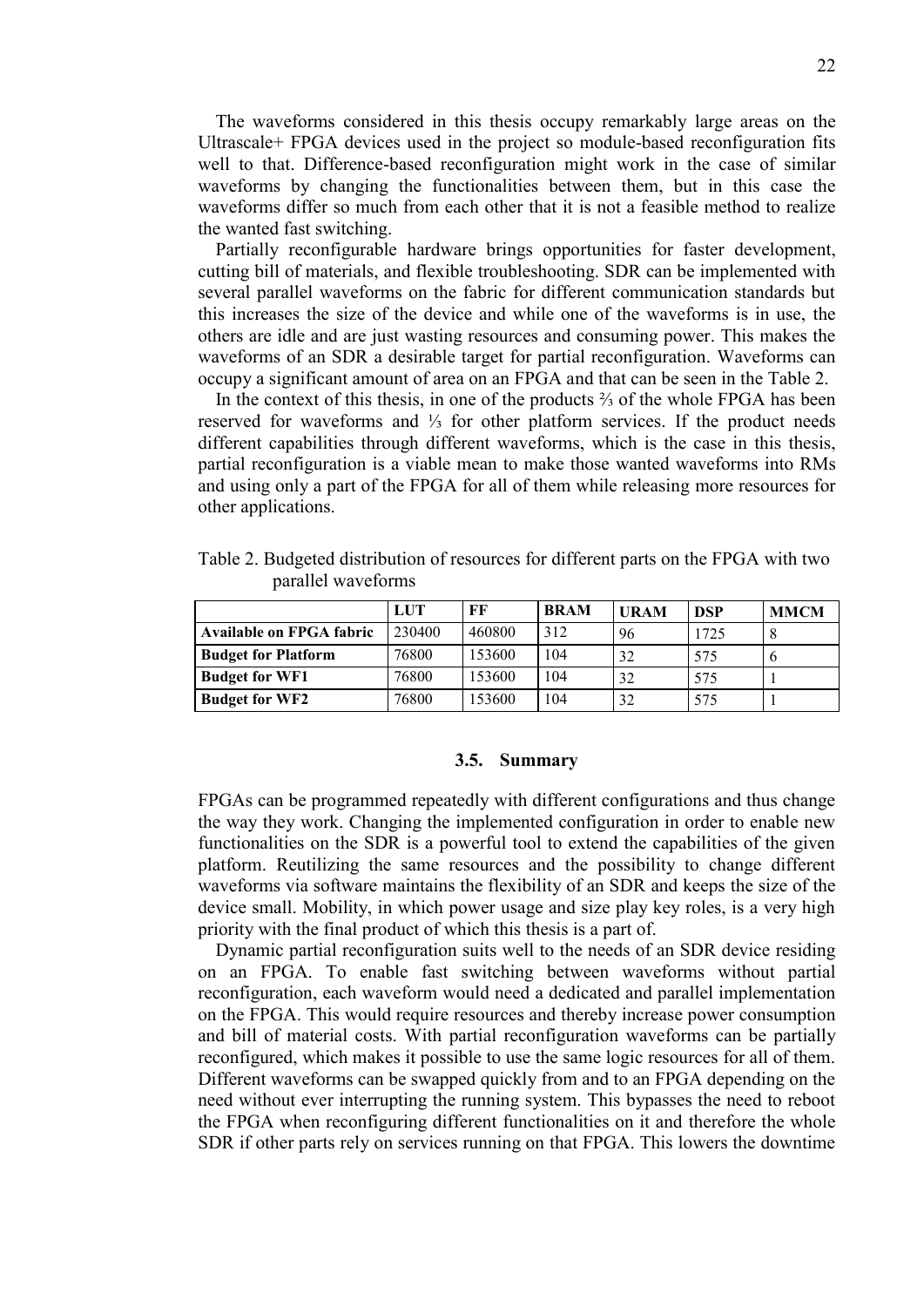from tens of seconds or even minutes of a full reboot to mere seconds of a partial reconfiguration.

There are also other advantages when partial reconfiguration is introduced to the design. It enables smaller hardware because the different waveforms do not need to fit on the hardware at the same time, which in turn reduces costs and power consumption. However, it is good to notice that this is true in the case where fast waveform switching is mandatory. The device can be rebooted and fully reconfigured using the same amount of hardware as with partial reconfiguration if there are not any time restrictions.

Partial reconfiguration can also make workflow and implementation of the research and development faster, because if the changes only affect the RMs and not the static portion of the FPGA, only the functionality of the RMs need to be verified again. The interface between static and partially reconfigurable area also needs to stay intact for this to be true since changes into the interface means changes to the static.

In the future, there could, and most likely will, also rise a need to implement new waveforms on the existing old product. If partial reconfiguration has already been successfully implemented on that product, it is more flexible to introduce a new RM to it than refactoring the design in order it to be compatible with this new waveform. Without partial reconfiguration, preparing the project for future updates like this would require much more flexibility from both the software and hardware of the device, which could create more complex solutions which in return takes more work hours and raises costs.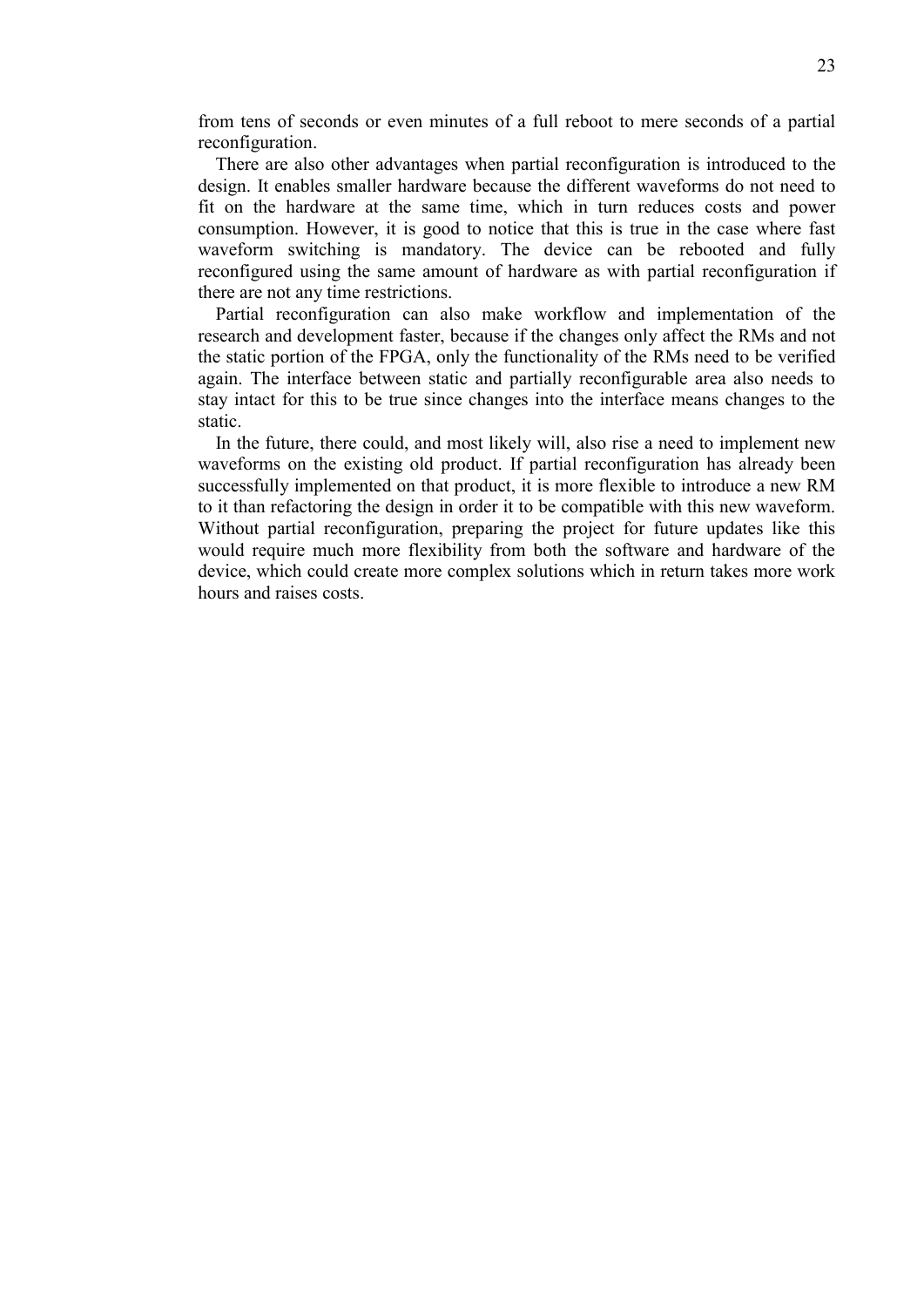## **4. PARTIAL RECONFIGURATION**

<span id="page-23-0"></span>Due to the increasing number of gates, popularity, and therefore times of configurating FPGAs, partial reconfiguration holds a lot of potential. There have been coarse- and fine-grained implementations with different logics located on the reconfigurable area. A good example is given in [18], which goes over a comparison between 3G, LTE and WIFI standards on a Xilinx FPGA with different solutions. The study shows how dynamic partial reconfiguration lowers the needed space and power usage when these standards are made partially reconfigurable. However, this also creates some time overhead from the reconfiguration, which is not needed with full configuration with parallel modules since all of the modules exist on the FPGA already.

With SDR, partial reconfiguration also demands more memory with the static and all of the RMs compared to a full configuration with support for all of the required standards. However, in case of [18], the difference was found to be only 1.4 MB (3.8 MB versus 5.2 MB). This is heavily subject to how much the modules overlap each other with their logic and how the initial implementation is realized with partial reconfiguration. The required memory in the case of the this thesis is discussed later in the experimental implementation chapter.

Research presented in [19] explores the usage of a tool called PARBIT [20], which can create reconfigurable bitfiles for FPGA out from existing bitfiles. That research uses a term dynamic hardware plugin (DHP), which is equivalent to RMs discussed in this paper. As stated, PARBIT accomplishes the partial reconfigurability using earlier bitfiles, while Xilinx Vivado, which is used in this project, can be used to create a project around this concept where the completed implementation is already partially reconfigurable.

PARBIT brings the flexibility of partial reconfiguration to existing designs but does not help during the development of the bitfiles that it uses as input. Using PARBIT also creates its own restrictions and rules to synthesis, routing, and placement that must be taken into consider during development [19]. So this tool can be used on existing bitfiles in order to combine parts of them into a partially reconfigurable whole. However, the original files must be developed with the special restrictions in mind. Xilinx Vivado on the other hand gives a framework for partial reconfiguration in order to ensure its functionality in the final stages.

PARBIT, however, shows that partial reconfiguration can be implemented after the workflow of creating a bitfile, so it is not absolutely necessary to accomplish it during development. It must also be taken into notice that the introduction of PARBIT took place in the early 2000s, and technology on this area has since then gone a long way. This tool might still have some use, but for future developments it might already be obsolete.

#### **4.1. Development of partial reconfiguration**

<span id="page-23-1"></span>Xilinx introduced partial reconfiguration support to its FPGA hardware in the 1990s with XC6200 but the popularity of this technology grew in the early 2000s when Virtex family line got its second member: Virtex-II [21]. With the next generations, Virtex-4, -5, and -6, came new architectural improvements to FPGAs and partial reconfiguration. These include the switch to LUTs for flexibility, which eased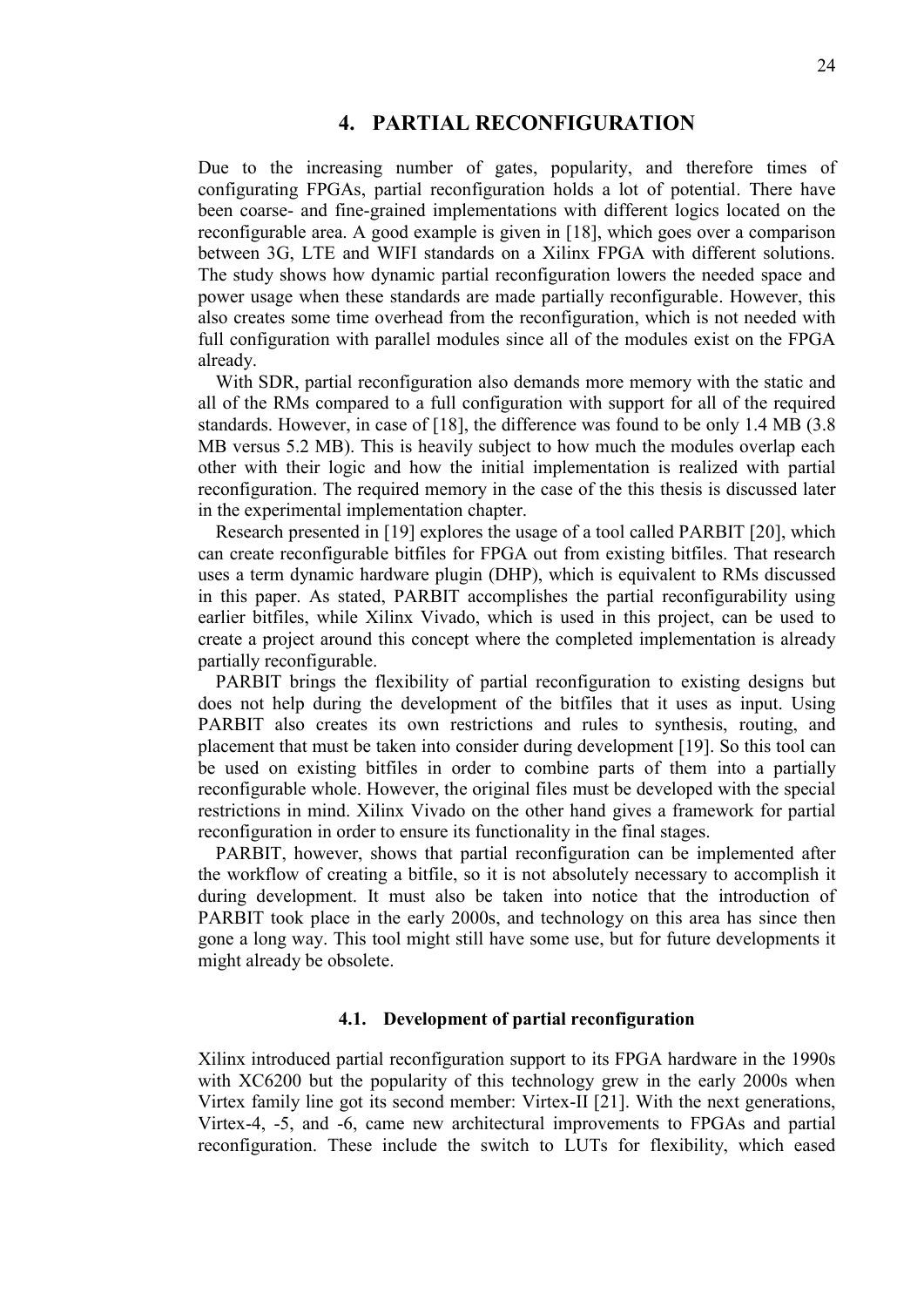connectivity and separating the silicon area into smaller clock regions so reconfiguration could take place in smaller areas. Table 3 shows the release times of the Virtex generations as well as the process technologies, which also shows the increased computing power, which in return enabled new techniques and solutions on the FGPAs [22, 23].

With the introduction of Xilinx integrated synthesis environment (ISE) Design Suite, also partial reconfiguration evolved. It started increasingly to rely on software while the older versions relied on specific hardware solutions and techniques that can be seen as primitive compared to today's standards.

When Virtex-7 series was introduced in 2010 and Vivado Design Suite in the following years to substitute ISE Design Suite, also partial reconfiguration went through significant development. Until 2017, partial reconfiguration was a separate tool within Vivado but has been since then included into the software itself and needed its own license until the release of version 2019.1 [24]. All of this shows that partial reconfiguration is constantly under development and is being optimized by Xilinx for better performance.

| Virtex family           | <b>Introduced</b> | Process technology (nm) |
|-------------------------|-------------------|-------------------------|
| E                       | September 1999    | 180                     |
| $\mathbf{H}$            | January 2001      | 150                     |
| II Pro                  | March 2002        | 130                     |
| $\overline{\mathbf{4}}$ | June 2004         | 90                      |
| 5                       | May 2006          | 65                      |
| 6                       | February 2009     | 40                      |
| 7                       | June $2010$       | 28                      |
| <b>UltraScale</b>       | May 2014          | 20                      |
| UltraScale+             | January 2016      | 16                      |

Table 3. List of Virtex family FPGAs

With Virtex family, Xilinx also introduced integrated configuration access port (ICAP) technology which gave the FPGA a possibility to reconfigure itself. Configuration data could be read from an external memory through ICAP and loaded into the FPGA without any external controller. The device could now change its behaviour according to what is demanded from it all by itself. This technology is in a key position for a fast change of modules in partial reconfiguration solutions. Later in development other such ports were introduced on new devices: processor and media configuration access ports (PCAP, MCAP). These brought new ways to reconfigure bitstreams onto FPGA fabric.

Partial reconfiguration was less complicated but also more restricted with its capabilities during its earlier iterations. With new technology and solutions added on the Xilinx's devices came major advantages and improvements to partial reconfiguration design but also new restrictions. These new additions had to be taken into consider in the partial reconfiguration workflow so reconfiguring the FPGA on the fly would not interfere with these functionalities.

Good example is the requirements for the area where the partial reconfiguration would take place. On older iterations, this area would have to be specific size and shape like expand the whole height of the FPGA, but on present devices this area can be located almost anywhere and can be almost any shape. This however also raises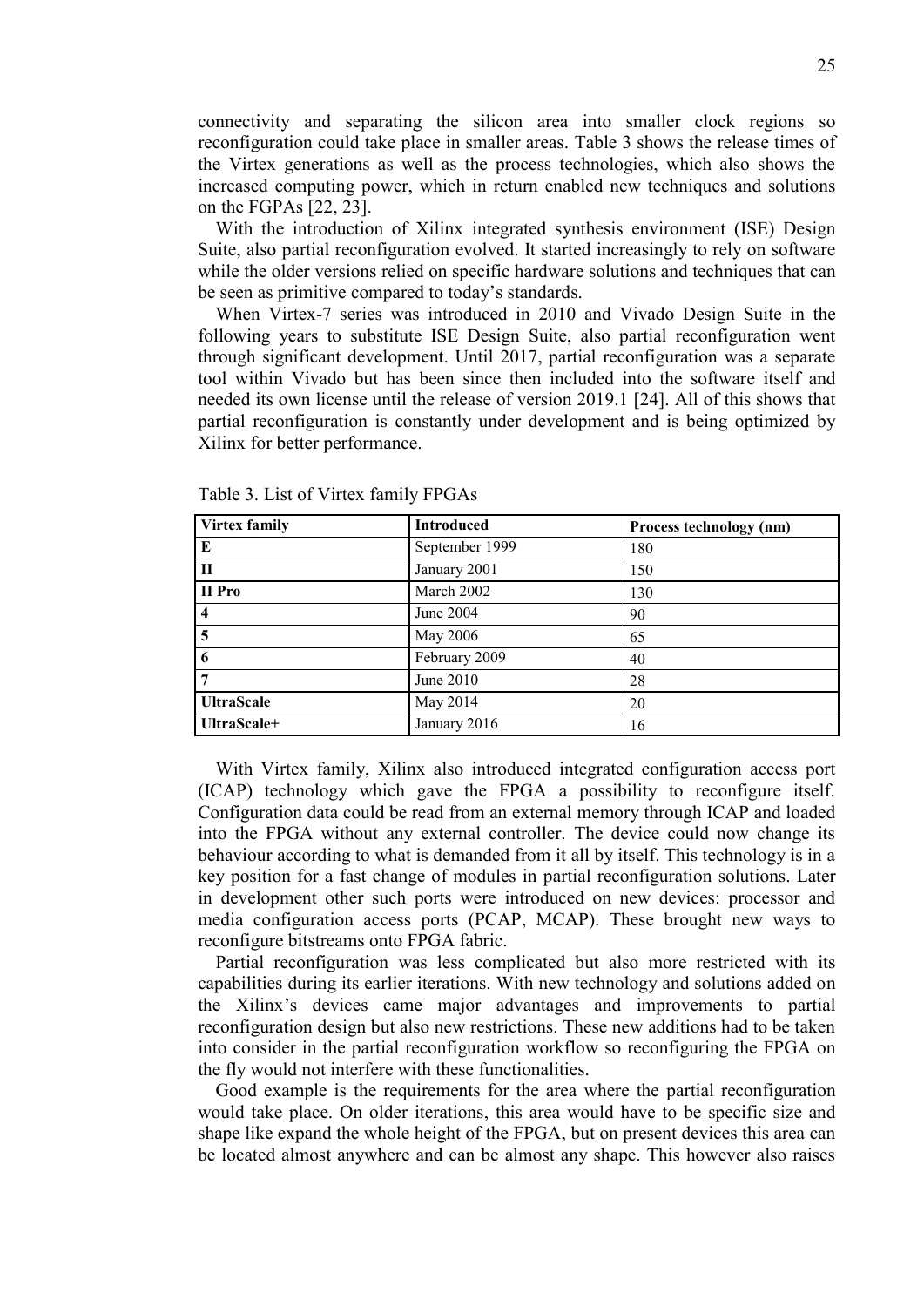questions like where and how this area should be located to gain optimal resource utilization while on previous devices there was only a few options to choose from, which would streamline the workflow.

While Xilinx has been the forerunner on partial reconfiguration, other vendors have also been working on their own solutions like this. However, Intel's Altera is the only one of them still supporting partial reconfiguration. Reasons for this are mainly due to complicated development of such technology and limited usage of it in practical solutions. Xilinx and Altera are also the lead developers of large FPGAs that benefit more from partial reconfiguration. Smaller devices can utilize simpler methods to achieve similar kind of goals that partial reconfiguration brings to larger FPGAs.

<span id="page-25-0"></span>Naturally smaller FPGAs are cheaper and easier to manufacture than larger ones. Creating hardware that is capable to utilize partial reconfiguration makes it possible to implement larger solutions on smaller FPGAs and thereby cut costs while still keeping the performance high.

#### **4.2. Modulation and waveforms**

Modulation and demodulation with coding and decoding are key functions of waveform PHY's TX and RX pipes respectively. Addition to these functionalities, there can be fast Fourier transform (FFT), synchronization, quantifiers and many more depending on the waveform that is being used. Figure 9 shows a basic block diagram for these pipes for orthogonal frequency-division multiplexing (OFDM) waveform [25]. These parts also have to be tuned for their specific waveforms, which makes them easily noninterchangeable between waveforms.



Figure 9. Basic TX-RX block diagram for OFDM.

Modulation in telecommunication can be analog or digital and there are many different types of modulations, but they can be divided into three different groups: amplitude, frequency, and phase modulation. In analog, these are called modulation and in digital they are called shift keying, but the quintessential meaning in both cases are the same.

In each different modulation, the corresponding value is modulated in order to carry the wanted information over radio signals. These modulations can be combined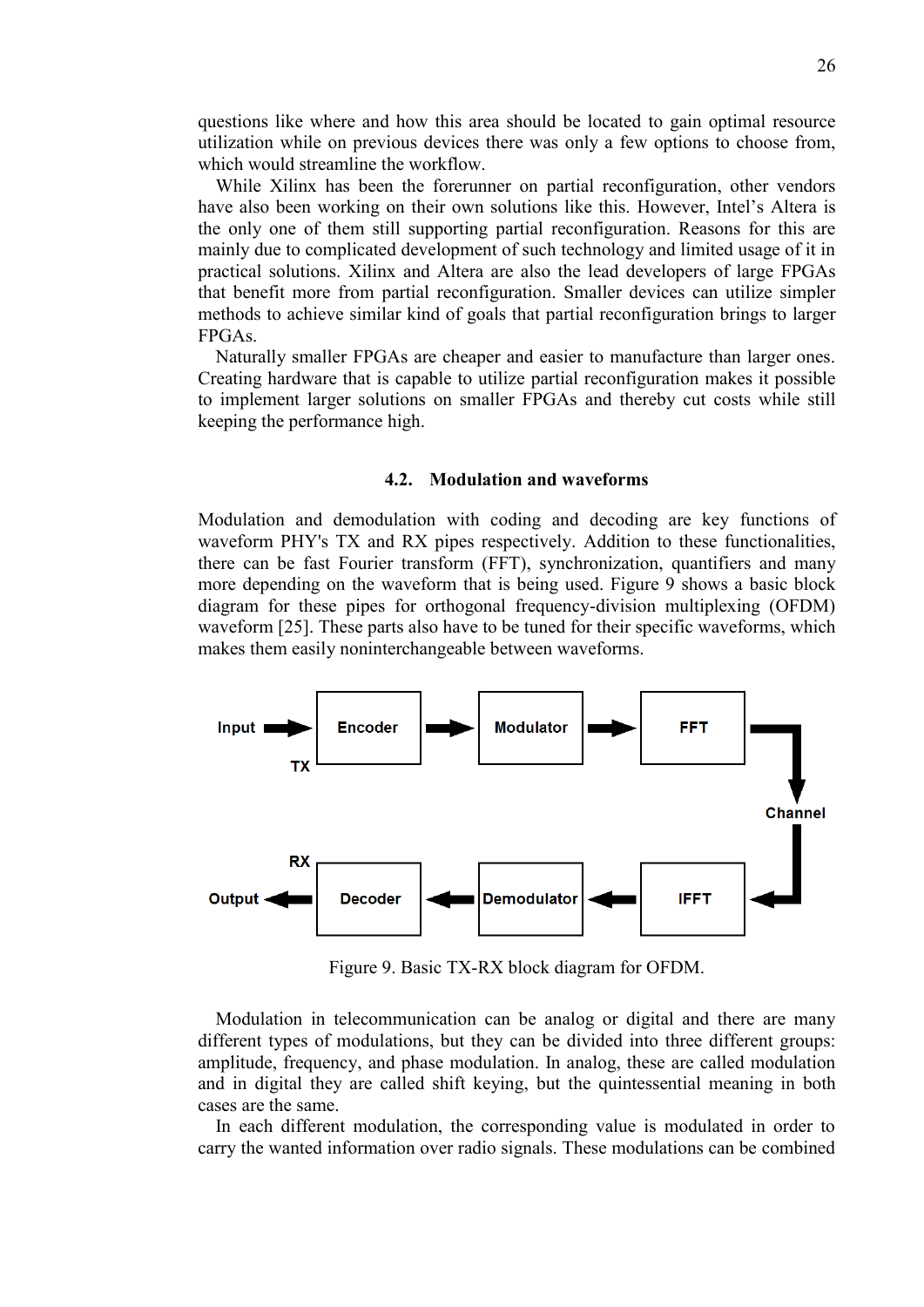into a more complex modulation that can carry more information over the same period of time. One of these modulations is quadrature amplitude modulation (QAM), which combines amplitude and phase modulations and is one of the most used modulation techniques in telecommunication this day. QAM itself can be expanded with various ways to increase its bitrate and reliability [26].

QAM can be separated into different categories based on the amount of constellation points the modulation uses. These are represented by a number like 16- QAM and 64-QAM, which can be seen in Figure 10. The more constellation points there are the higher bitrate can be achieved, for example with 16 constellation points one point can hold 4 bits, with 64 one point can hold 6 bits. This also establishes higher risk for errors through noise and other disturbances.



Figure 10. Constellation of 16-QAM (left) and 64-QAM.

Since different QAMs can modulate different number of bits into one symbol, the word lengths are different. The transmitted signal could still be demodulated with any QAM when the amplitude is normalized, but the result would be worthless with a wrong receiver because the symbols would be interpreted incorrectly. This means that different modulations need distinct PHYs to work properly.

Even when waveforms are using the same modulation technique on the base level, they may differ from each other so much that distinct TX and RX pipes are needed. In this thesis, there are three waveforms, A, B, and C, with different modulations and features. There are major differences between them so creating exclusive PHY for each of them is inevitable. This means designing a configuration with these waveforms in parallel is far from an optimal solution.

#### **4.3. Waveform switching with partial reconfiguration**

<span id="page-26-0"></span>There are two kinds of controllers for partial reconfiguration: external, like a PC connected to the FPGA that has the partial reconfiguration modules, and internal, which resides on the FPGA itself [27]. This internal reconfiguration is mainly done through ICAP, but can also utilize PCAP or MCAP if needed [21]. In the context of this thesis, the development was done with an external controller but the final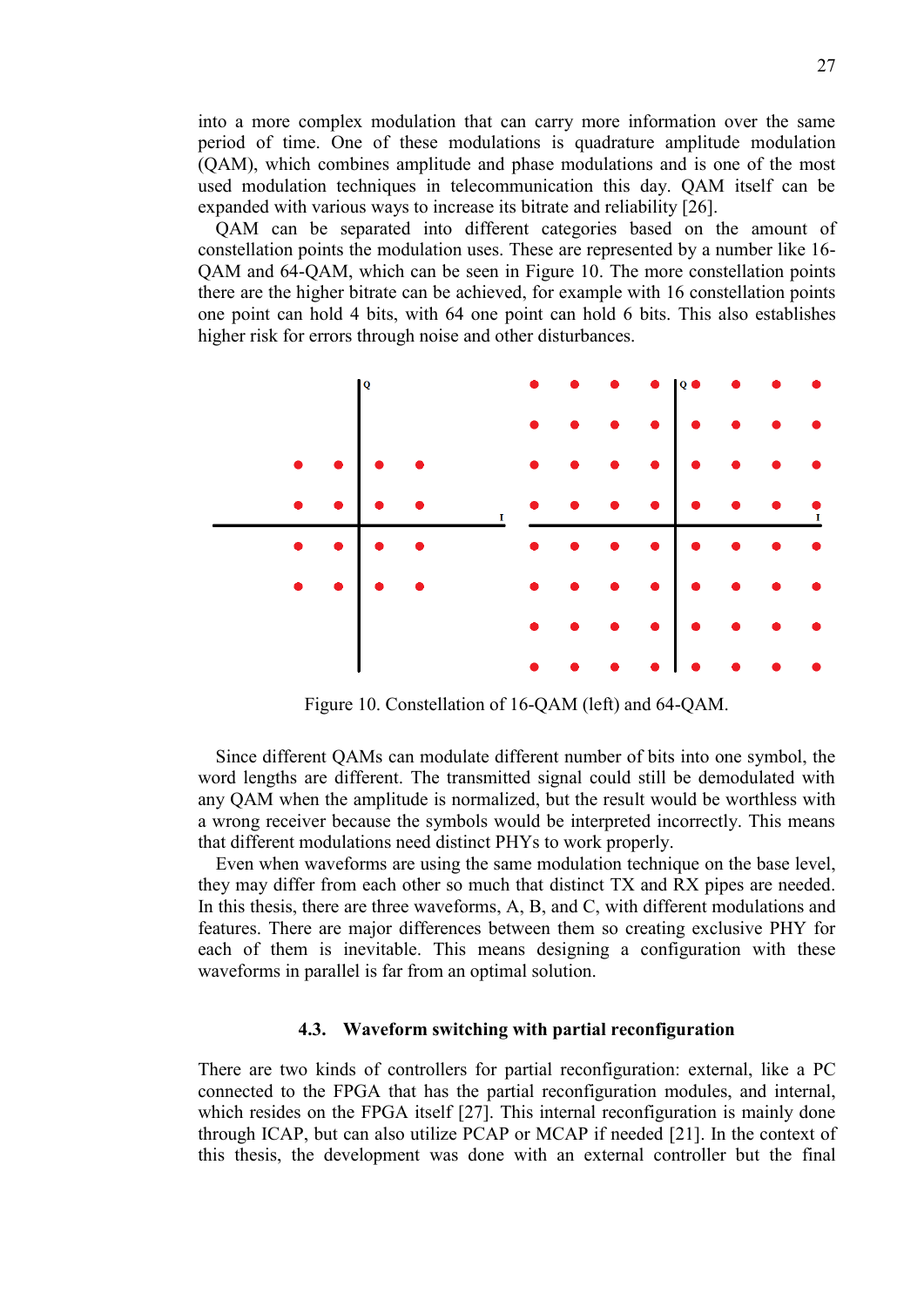configuration of the product can be thought to use the internal scheme, since there will be a separate processor, which will take care of loading binaries on the FPGA. The end user should be able to change the waveform on the FPGA without any external device that would be connected to the device.

In this project, waveform A has been designed to use the whole budget that has been given to it, waveform B around 50%, and waveform C 25%. The space would get scarce if all the needed waveforms had to be implemented on the silicon at the same time. The objective is not even to support a configuration where all of the waveforms would exist on the FPGA at the same time because of the lack of resources. Rigid solution without partial reconfiguration also does not help with the plan that these SDR products could support completely new waveforms in the future. Partial reconfiguration is considered as an option to solve the problem to fit all these and future waveforms on the device against the idea of creating different full bitfiles and using full reconfiguration.

Partial reconfiguration also brings benefits for downtime related to rebooting the device. Without partial reconfiguration, the FPGA would go through full reconfiguration, which also reconfigures and resets other vital services on that FPGA and therefore would require a complete reboot. Partial reconfiguration on the other hand only affects predetermined areas on the silicon and can happen while the device is running and the downtime of a waveform that is being reconfigured would be just mere seconds.

#### **4.4. Restrictions and drawbacks on Xilinx FPGA**

<span id="page-27-0"></span>There are also drawbacks with partial reconfiguration. Adding more functionalities into a project increases the complexity, which in return increases the needed work hours, cost, and time to market. However, partial reconfiguration should bring advantages in a long run with its benefits and not only for this product but for next generations where it can be implemented with the help of this thesis. Before any of that, there are obstacles to overcome for partial reconfiguration to be put into practice successfully.

Modules that are made partially reconfigurable need a predetermined area, a partially reconfigurable region (PRR), from the targeted FPGA. This area can be anywhere on the FPGA as long as it contains enough resources for each reconfigurable part and it does not include any non-permitted parts. Some of these restrictions created by logical units are addressed in the experimental implementation chapter.

The design of the project and hardware may bring their own restrictions, as for example some part of the design must be located on one specific region on the silicon. This may occur because there are specific resources only on one part of the silicon or that the hardware has some special functionalities for something particular, for example debugging, so those parts of the design must be routed on that distinguished part of the FPGA if they are present.

The PRR should also be as simple as possible for better performance, for example a square. A more complex region requires more complex routing and placement to fit the needed structure inside it. These two factors, resources and shape, could create problems depending on the used FPGA and how its components are laid out. Trying to fit all the necessary parts into the PRR while at the same time trying to keep the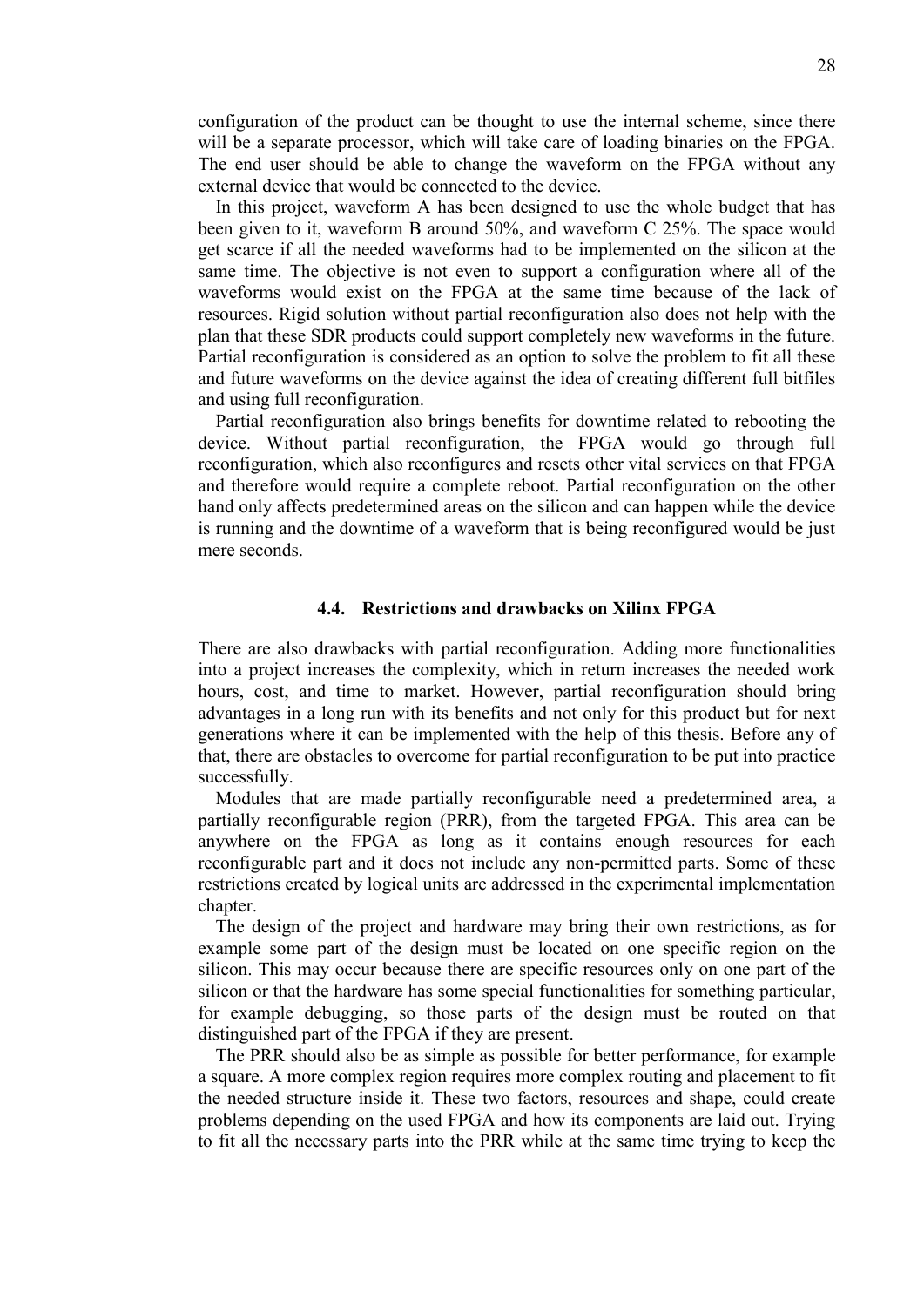shape simple and not covering too much extra resources, ergo creating overhead, can be a taxing endeavor.

If the project has same intellectual properties (IP) that are situated on different places, for example on static and RMs, they must have different names for Vivado to implement them correctly. The IPs can still be the same, but their names must differ from each other. This increases the complexity because normally Vivado is able to use the same IP in every instance in the project if it just has the same name.

## *4.4.1. Overhead*

<span id="page-28-0"></span>The PRR that has been reserved for partial reconfiguration is permitted only for the RMs. Static components cannot occupy any of this area. This region is one or a combination of rectangles on the FPGA that will cover all the needed resources for the RMs. It is possible in theory to pick only the needed resources from the silicon to the PRR, but this would increase the complexity of the region and would make routing the device on the FPGA near impossible.

In reality, the area will cover more resources than what is needed depending on the layout of components on the FPGA. This is considered overhead of resources because the RMs do not use them and static implementation is not allowed to utilize them. In the contest of this thesis, this can be seen most clearly when comparing the usage of the least and most complex RMs on the FPGA, where the waveform C covers only a fraction of the area that waveform A takes, depicted in Figure 14 and Figure 12 respectively. The Figure 11 shows the layout with an empty RM, which Vivado refers as greybox, and Figure 13 with waveform B as the RM. In all of these figures, the orange part represents the static logic and the blue shows the used logic of an RM, residing inside the PRR, which consists of four rectangles. In Figure 11, the PRR is mainly black because the RM is an empty greybox module without any logic.

RMs can differ a lot from each other and one of them may require resources that the others do not and vice versa. In the worst case, the first RM utilizes a lot of LUTs and FFs but very little BRAMs and the second RM utilizes very little logic but a lot of BRAMs. If these kind of RMs are implemented on the same PRR, all of their needed resources must be included in it. This increases overhead and unused resources when one RM does not utilize all of the resources that have been given to it. The more similarities the RMs have with their resource utilization, the more advantage partial reconfiguration brings. This is one concept that is good to take into consider in early design steps when it is under discussion what functionalities are realized on what part of the device.

Different functionalities can be realized through multiple different means, for example FIFO buffers can be made through BRAMs or LUTs. Tweaking these resources and using different techniques between RMs can bring their utilization characteristics closer with each other.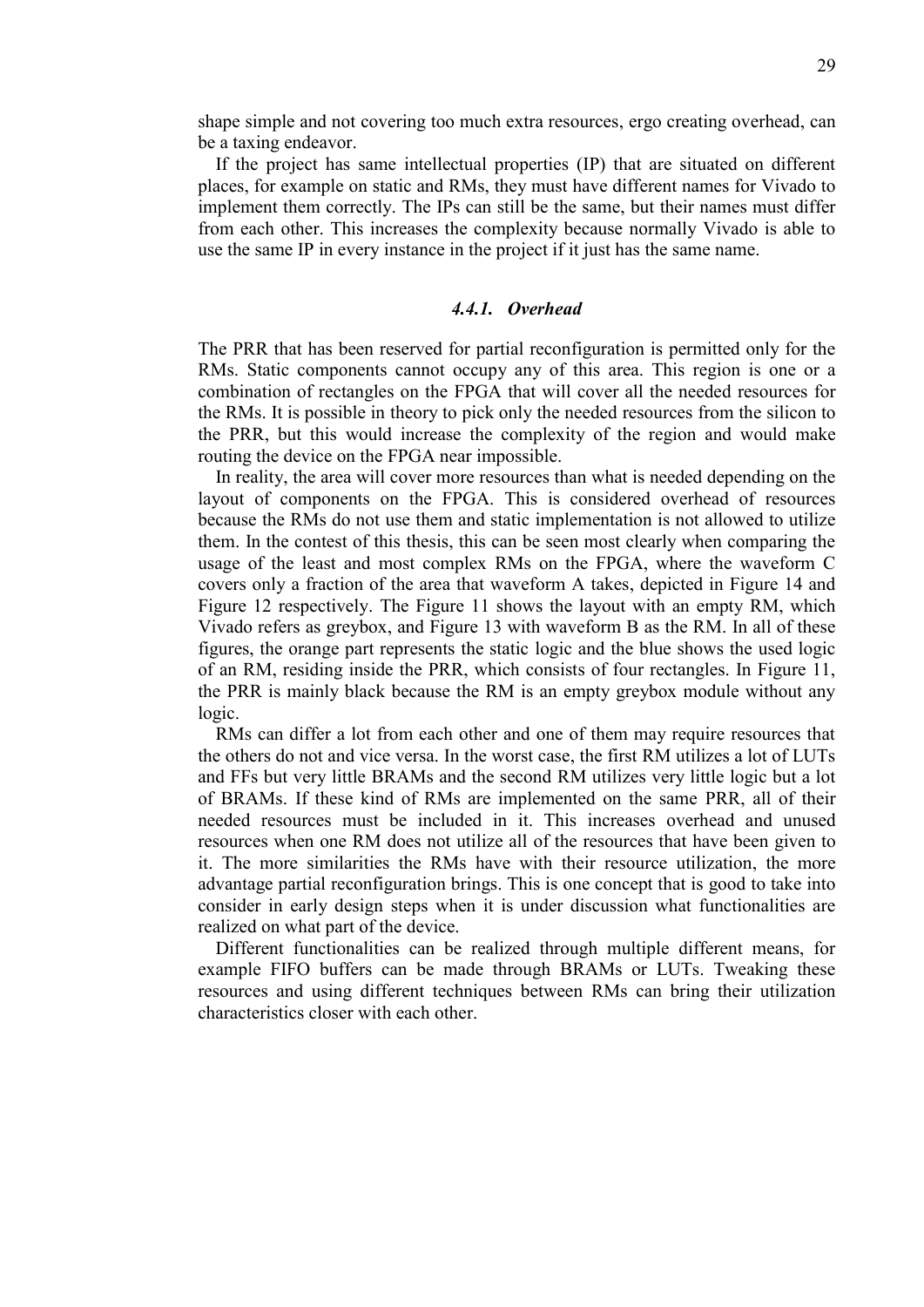

Figure 11. FPGA layout with greybox RM.



Figure 12. Utilization of PRR with waveform A.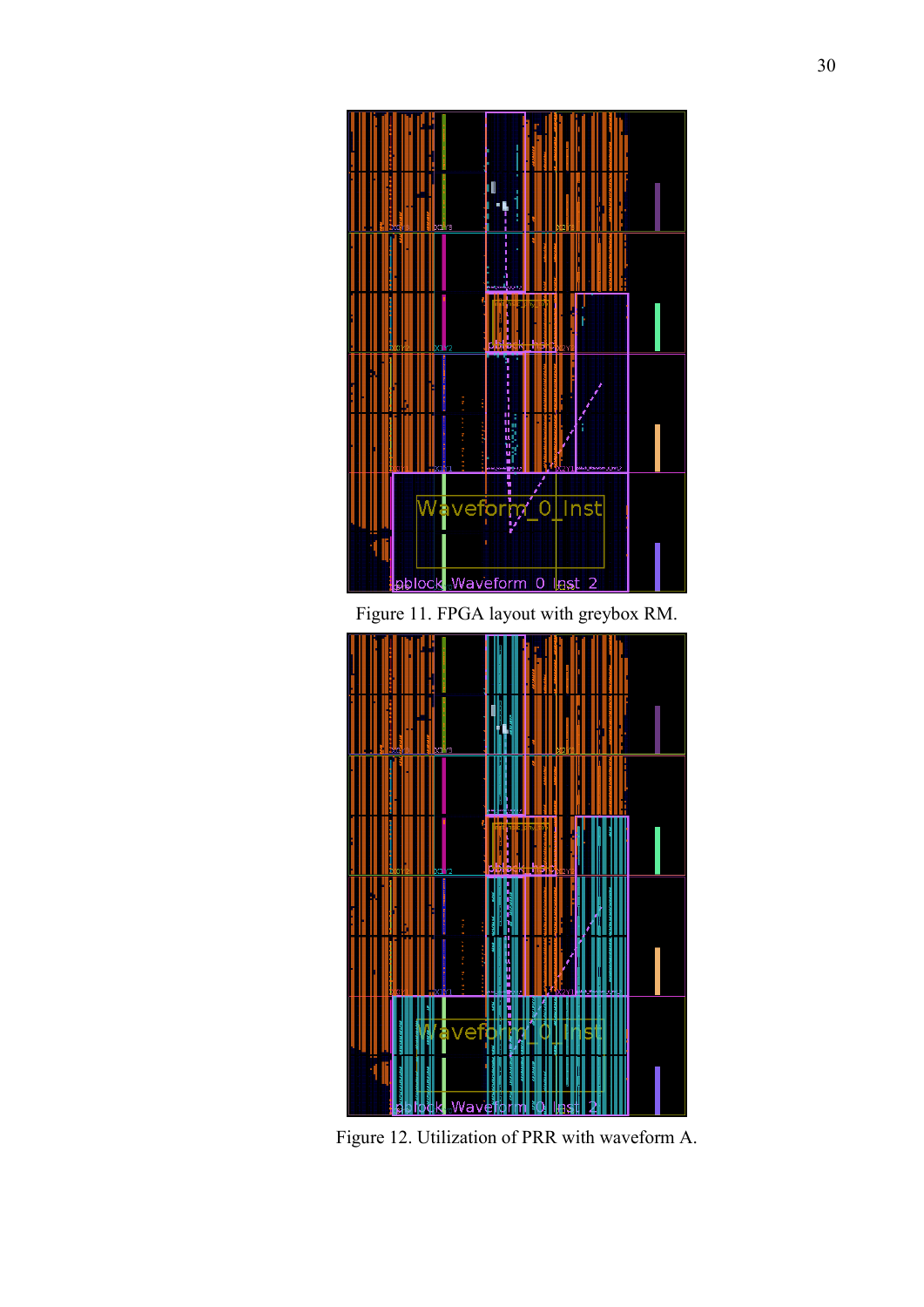

Figure 13. Utilization of PRR with waveform B.



Figure 14. Utilization of PRR with waveform C.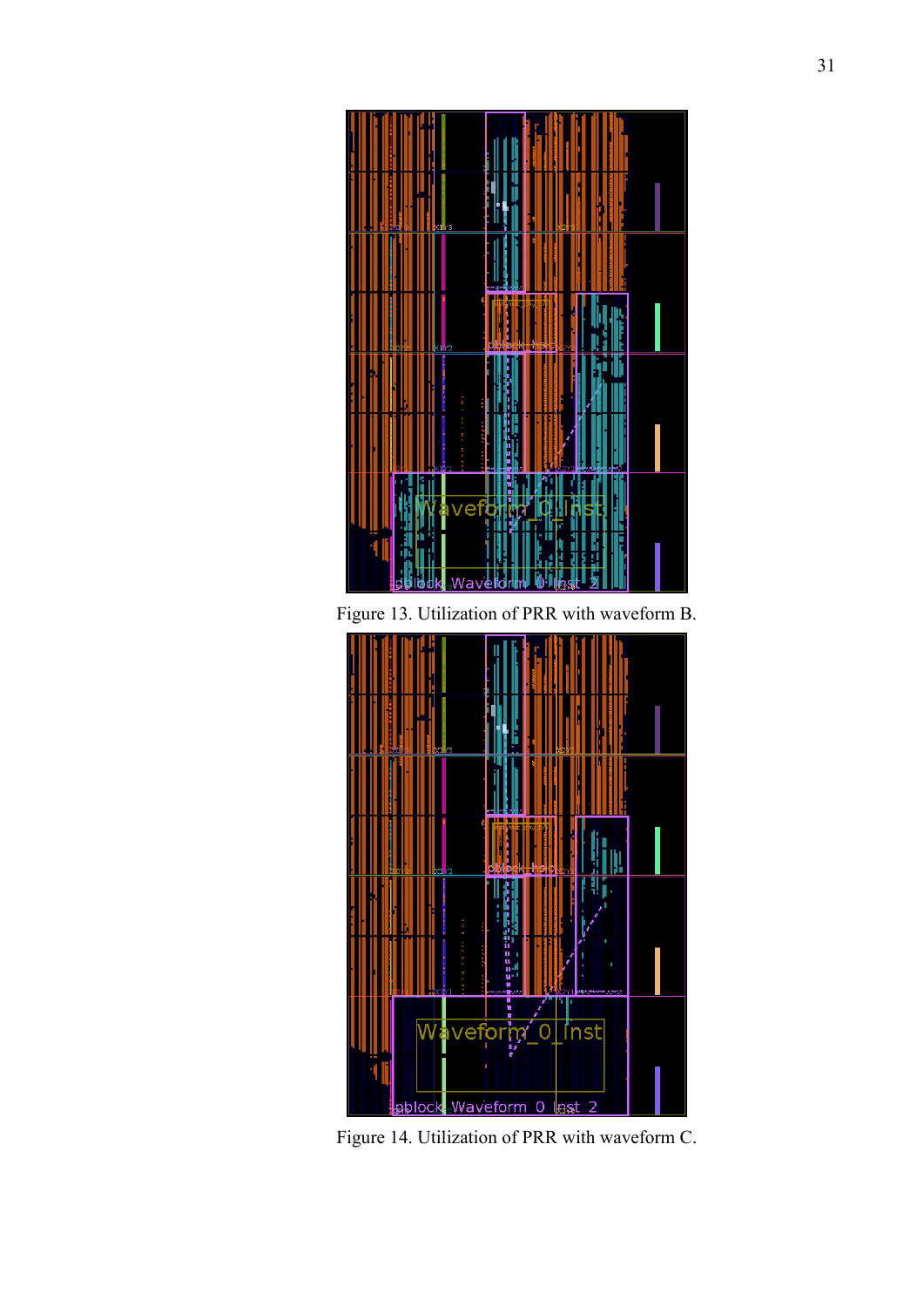The overhead can be minimized with different tactics, but there will always be some overhead on the area and it is not only a negative thing. The overhead gives more margin for the RMs in general, which helps the routing tool algorithm with laying the logic on the FPGA. Future bug fixes, feature updates, and even totally new waveforms would be easier to fit without changing the size or location of the PRR. The overhead can be seen as a design space for these additions and fixes. If the final product is implemented with tight PRR that is tailored for the original waveforms, only a little more complex waveform can be much harder to implement from this point forward. Also, the unused resources of the overhead do not waste any dynamic power.

In the end, it must be noticed that the final product with partial reconfiguration will still use less space and resources than fitting each waveform onto the board at the same time even when overhead is taken into consider.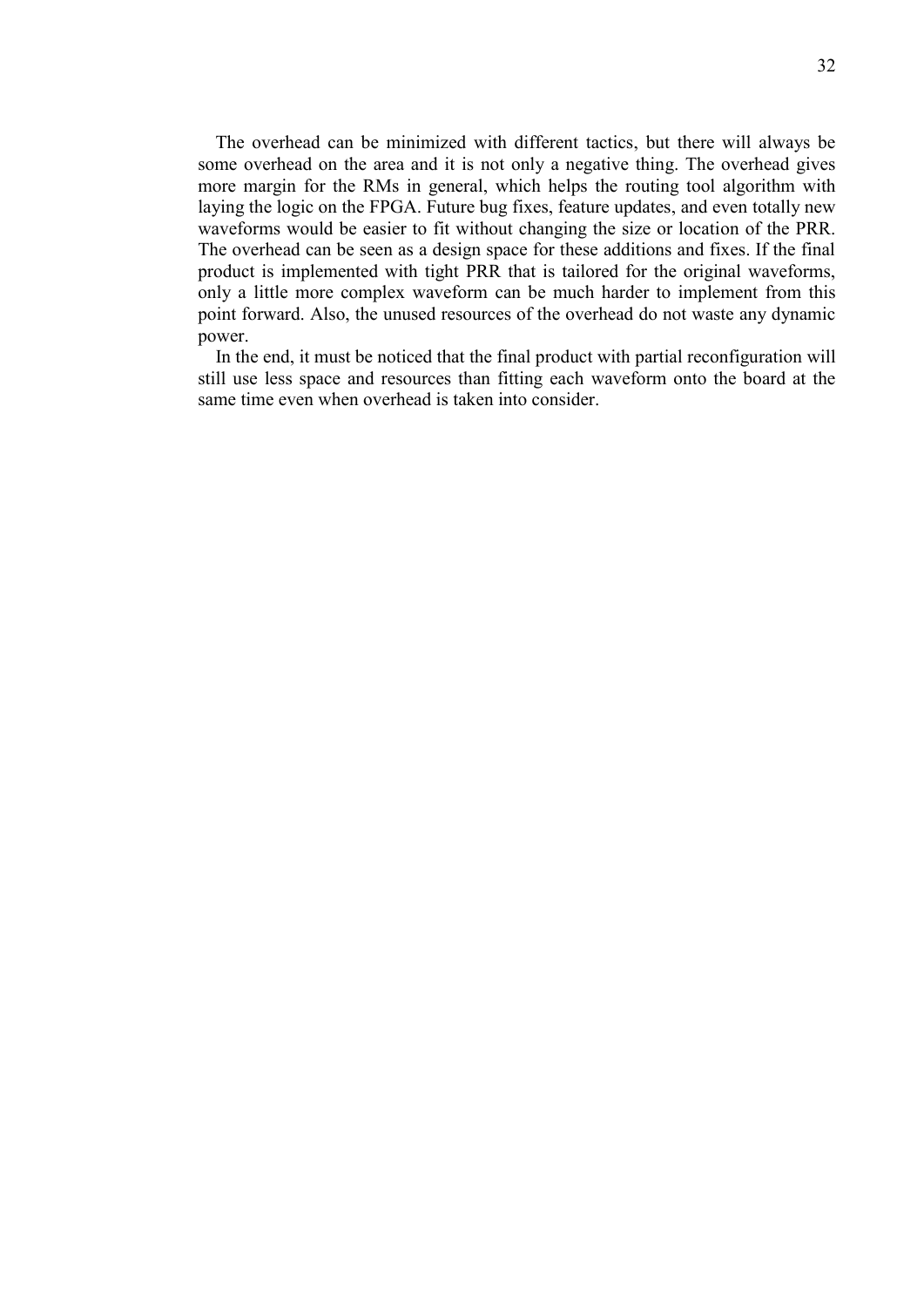## **5. EXPERIMENTAL IMPLEMENTATION**

<span id="page-32-0"></span>This thesis was part of a research and development project, where an SDR product with different waveforms was developed. Partially reconfigurating the used FPGA was chosen as a solution to tackle the problem of enabling fast waveform switching without simultaneously fitting all the waveforms on the given FPGA. The work was done on Xilinx MPSoC UltraScale+ devices with Vivado Design Suite software development tool, versions 2017.4 through 2019.1, which was run on a Unix-like operating system. Vivado's partial reconfiguration design flow was also tested on Windows based computers.

Secondary goals for partial reconfiguration were to reduce power consumption, make development more efficient, and to decrease the used hardware resources. Optimizing these factors was expected to result a lighter and more efficient product.

Vivado gives the possibility to manage the FPGA design project via TCL-scripts. Design project based on these scripts defines the source files and settings for synthesis and routing processes. TCL-scripts are very useful for version-control and testing when the test environment needs to recreate the design flow multiple times the same way. Focusing version-control on these scripts is much more effortless than managing whole Vivado project databases without them. During the development, also the partial reconfiguration design flow was implemented with TCL-scripts.

#### **5.1. Vivado workflow**

<span id="page-32-1"></span>Vivado projects in default start without partial reconfiguration active so that has to be enabled manually. This action is a simple click of a button but irreversible, so it is good practice to create a copy of the project before this. After this, it is possible to define the wanted sources into partially reconfigurable modules. The following workflow is depicted in Figure 15.

There are restrictions to what is allowed on an RM and what is prohibited in addition to other design criteria. The list of these is quite extensive and specific, because there are differences between FPGA platforms and limitations in certain conditions. Some of these cases are covered in the next sections, but the guide for partial reconfiguration offered by Xilinx [24] goes over all of them in a more specific manner.

RMs are also required to have configurations, which can be made with Vivado's Partial Reconfiguration Wizard tool. These configurations determine how these modules function and how they are run. If there are multiple PRRs, these configurations also specify how the modules are paired and on which region they are located in each implementation. The Wizard tool is also used to determine possible greyboxes and the parent-child relations, which is discussed in more detail in section 5.2.

After this, it is possible to run synthesis, which transforms the design into a gatelevel representation [28] and allows the creation of PRRs. These are drawn on the device fabric and must include all the needed resources while not including anything prohibited. Choosing these areas is analyzed in section 5.3. The modules are assigned their corresponding PRRs through Vivado's netlist.

Running implementation lays the design on the fabric and after that, it is possible to import bitfiles and other wanted files out of Vivado. The number of created bitfiles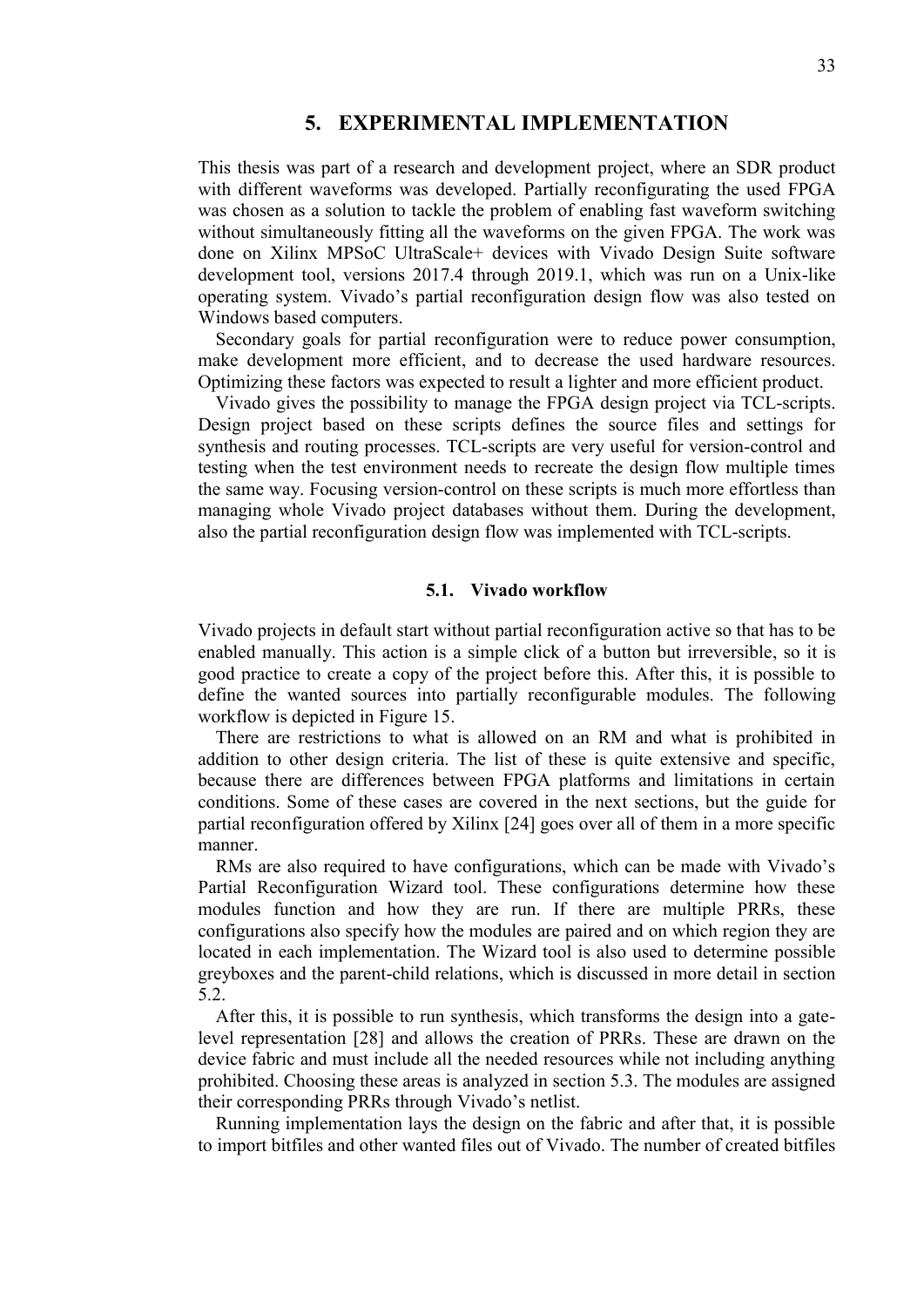depends on the earlier configurations and the number of RMs and PRRs. Section 5.6 covers this in more detail.

With partial reconfiguration, waveforms could be easily added or removed from the project. They could be combined with each other in any way in a platform with multiple parallel waveforms just by changing the configurations. They could be coupled even with greybox modules if needed.

Such flexibility does not work without partial reconfiguration. In order to create different waveform configurations in this manner, the project needs to be started all the way from the beginning with the new waveforms or remove the old ones and add the new ones after that. In any case, this means maintaining multiple different Vivado projects at the same time in order to create all the combinations compared to just one project with partial reconfiguration. This eases the maintenance and shortens the needed time drastically when only one project needs to be run compared to multiple.



Figure 15. Creating partially reconfigurable Vivado project.

#### **5.2. Module relations**

<span id="page-33-0"></span>When creating implementations for multiple RMs on a PRR, there needs to exist a parent-child relationship between the RMs. One of them must be chosen as a parent and the others are configured as children to that parent. The parent implementation reserves the preconfigured PRR for the RMs, implements the parent RM on that region and includes the static part of the application on the rest of the silicon. After a successful parent implementation, the children will be implemented on the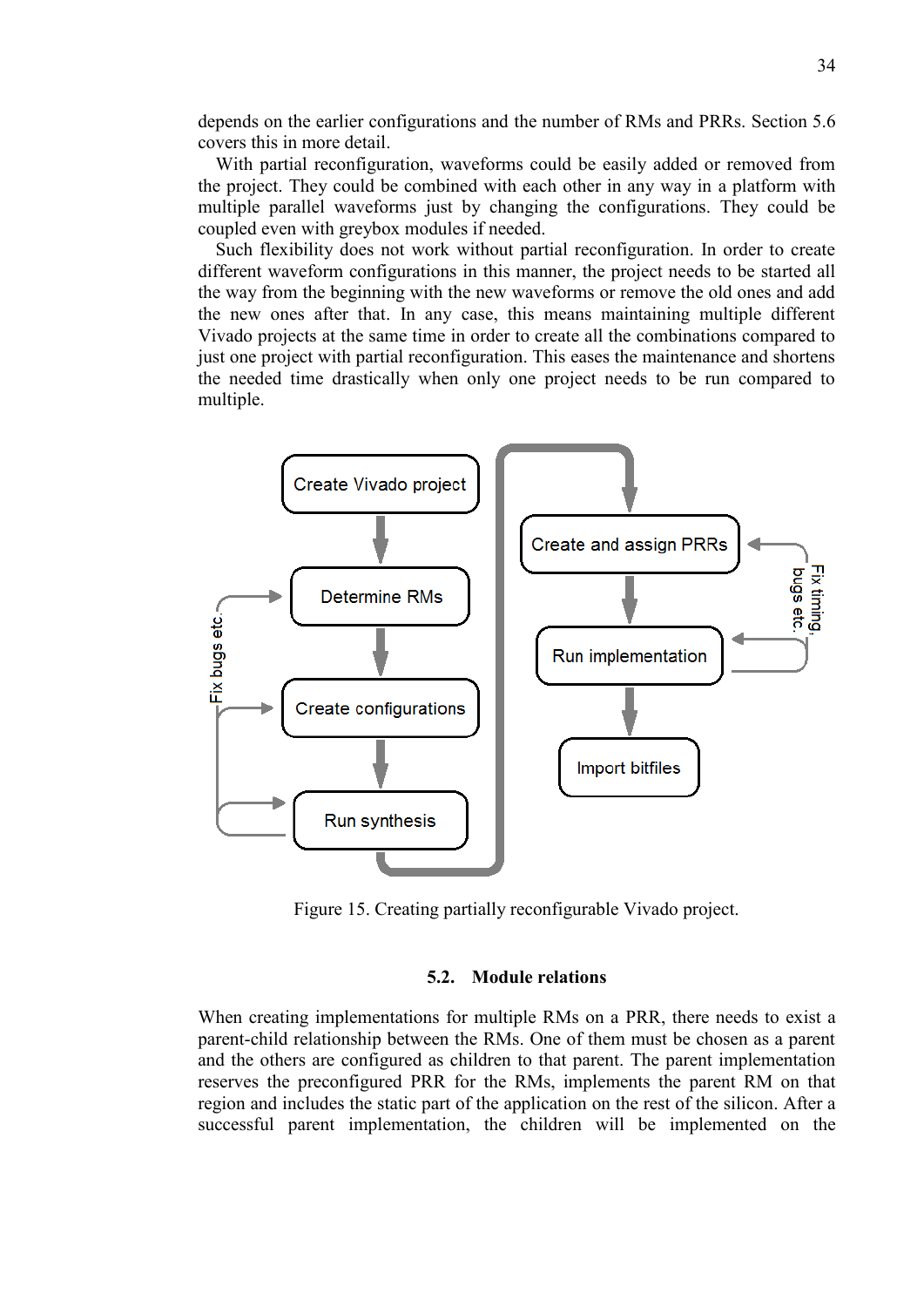corresponding PRR. These tasks do not interfere with the static side after the parent implementation has been done.

Vivado allows the usage of a greybox as one of the RMs, which means an empty module. This module can be used as the parent module, which releases the other modules from the state of a parent and all of them can be realized as child modules. This can be seen as a benefit because if the parent module goes through changes, it forces the static side to also go through the workflow again even if the changes do not impact it directly. This cascades to all the children because they need to be implemented again for the new static side that was forced through the parent module.

The greybox module will not need any changes to it because it is an empty module. If the real RMs need any changes and the static does not, it can be left as is and only the RMs that are affected need to go through the workflow and they can just use the old static module as a reference for routing and such. This speeds up the workflow because working only with the RMs is much faster than routing the whole device repeatedly during development.

There are drawbacks in this parent-child relationship. This procedure can create problems if there are large differences between the RMs. The static side is optimized for the parent RM and the other RMs do not change the static implementation so the children have to work with more restrictions that have been created by the already made static side.

This is especially a major concern if a greybox module is chosen as the parent RM. In this kind of configuration, the static part of the implementation has minimum restrictions from the RM and therefore the usage of the silicon and routing may not work with the children RMs.

#### **5.3. Selecting reconfigurable region**

<span id="page-34-0"></span>As stated earlier, RMs require an area from the FPGA that has been predetermined for them. These regions are referred as pblocks by Vivado and as PRRs in this thesis. Depending on the SDR variant, there were one or two PRRs, one for each simultaneously active waveform. According to the earlier research made during this thesis, these PRRs should be as simple as possible, include all the needed resources while not including any prohibited resources or solutions, should be situated near the middle of the device, while minimizing the overhead but still giving enough space for the routing to take place. A full Vivado project with layout implementation were first made without partial reconfiguration on the FPGA with two waveforms of type A to examine how Vivado lays this configuration on it. This layout was used as a starting point when determining PRRs for RMs.

During development, it was found out that the size of the created bitfile for each RM was subject to the determined PRR. Even though the areas covered almost the same amount of resources in two different implementations, the bitfile from the more complex PRR ended up being significantly larger. This is the result of how Vivado implements routing with partial reconfiguration. Xilinx FPGAs are divided into clock regions and the area for RM may go over multiple of these regions depending on the needed resources. If a PRR needs just some of the resources in a clock region, the entire region is added into the routing area that the RM can use. This does not increase the amount of resources in any way and static implementation can still use the other parts of this clock region that the RM does not use.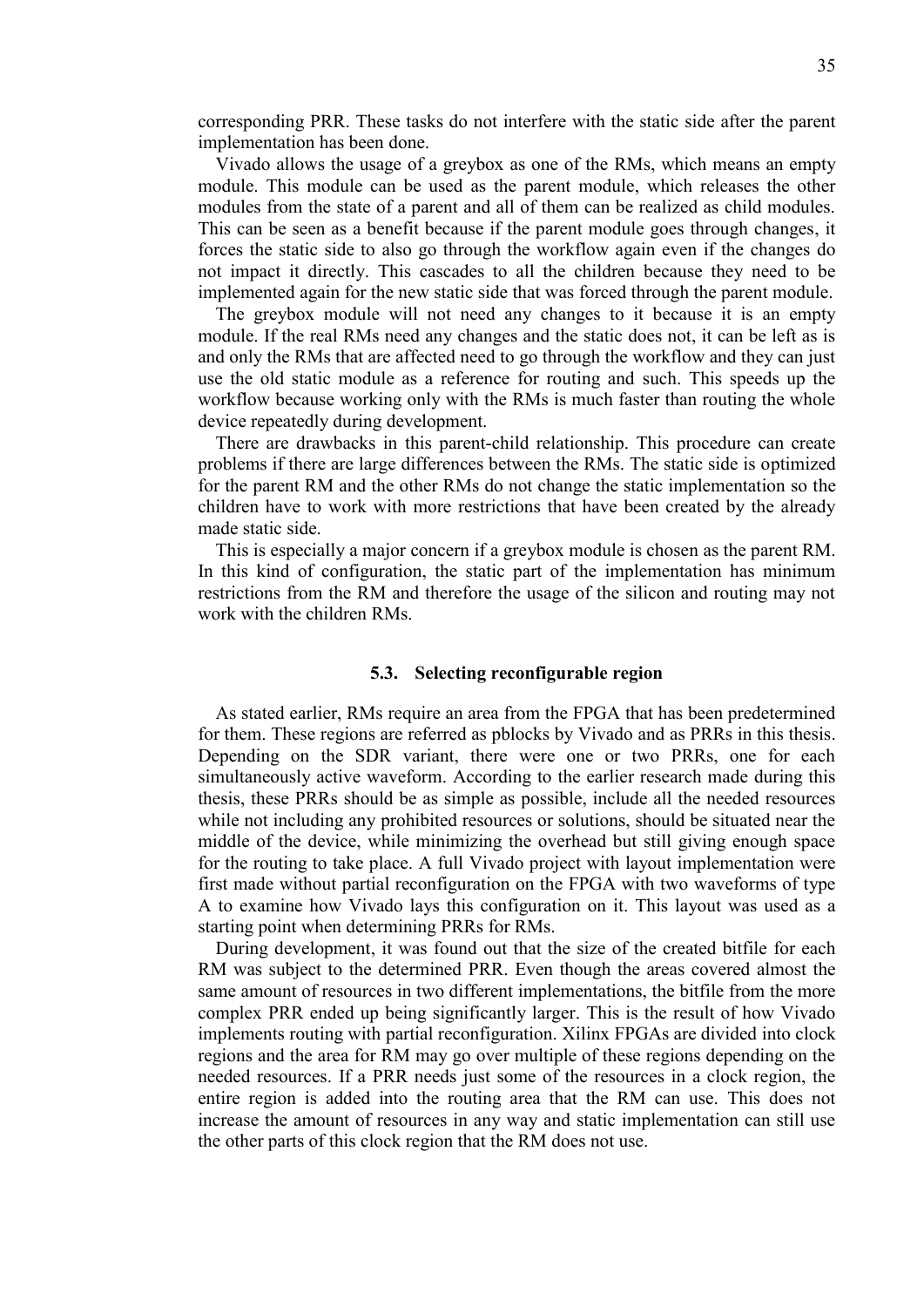<span id="page-35-0"></span>In the case of multiple different PRRs, there are corresponding routing areas for each of them. The routing areas are prohibited from crossing one another in Vivado. This means that other PRRs cannot use resources from a clock region that already has another PRR crossing it because both of them would try to include that clock region into their own routing area.

Vivado creates the routing area automatically based on the PRR and what clock regions it crosses. Through experiments, it seems like Vivado also makes the routing area into a rectangle if there is nothing in the way, for example another RM's routing area. If the PRR is really complex and crosses a lot of clock regions vertically and horizontally, this leads to including even more clock regions into the routing area and it will ultimately end up being remarkably large.

Figures 16 and 17 show an example of this behavior with 12 clock regions. The bitfiles that would be created according to the PRR in Figure 16 would be larger than the bitfiles from PRR A in Figure 17 although they cover the same logical resources. This is due to the larger routing area.



Figure 16. Creation of routing area with one PRR.



Figure 17. Creation of routing areas with two PRRs.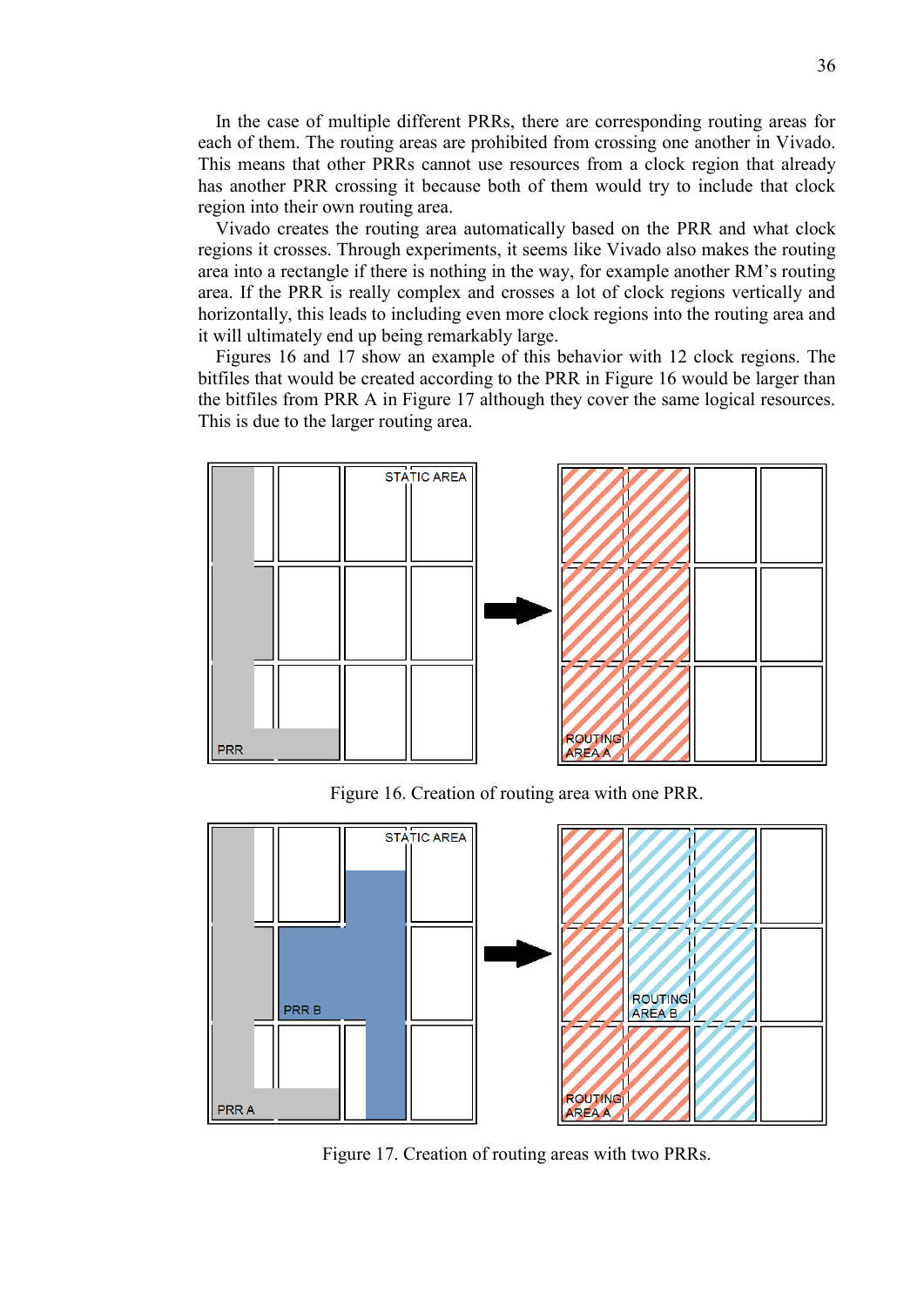#### **5.4. Vivado restrictions**

There are restrictions to where the PRR can reside on the FPGA with Xilinx hardware. There are also restrictions what can be included to an RM

Route-through signals are not permitted to go through an RM. During reconfiguration, such signal would be cut off and could create other problems and therefore it is prohibited. During development, this kind of a problem arose from a clock signal that was through-routed from waveform's in port to out port.

Few workarounds were explored for this case. However, these solutions were found impossible to implement by another restriction that prevents certain resources to exist on the RM's area, in this case input-output blocks (IOB). These blocks are allowed to be partially reconfigurable on UltraScale and UltraScale+ FPGAs in certain conditions, but those conditions could not be met in the project considered in this thesis.

The workarounds needed a mixed-mode clock manager (MMCM) primitive to reside in the PRR to work, but with the given Xilinx FPGA those reside next to IOBs. Trying to include an MMCM to the PRR would also include IOBs to the area, which is prohibited like stated earlier. This is also true for some other primitives like phase-locked loops (PLL) that were also considered as a solution to the original route-through problem. MMCM primitives were budgeted for the RMs, like shown in Table 2, but this kind of restrictions forced them to be physically located on the static side. These restrictions should be considered in the early phases of the FPGA's internal architecture planning in the project.

During development, any FPGA project needs debugging and logical resources for that, like integrated logical analyzers (ILA). Enabling debugging with partial reconfiguration needs extra steps when compared to without it. Xilinx recommends using specific naming style of ports in RM-static interface. When these ports and logical blocks like ILAs are present on RMs, Vivado automatically creates debug hubs and connections for the static side and RMs. This style of enabling debugging was chosen for this project for its simplicity after experimenting with debug bridges.

This method however forces the parent module to have these ports and logic for Vivado to go through these steps creating the debug hub also on the static side. If this hub is missing from the static side, but the child modules do have it, the connections will not occur between these hubs, which leads to a failing implementation [24].

Introducing partial reconfiguration into a Vivado project increases its complexity and managing it becomes more challenging. It is beneficial to maintain a design project without partial reconfiguration for comparison and debugging purposes, because the gained information from that could help with partial reconfiguration.

#### **5.5. Power consumption**

<span id="page-36-0"></span>Using a partial reconfiguration solution decreases the amount of needed LUTs when compared to the full system implementation with parallel waveforms. Using the same resources for different tasks at different times makes it possible to use a smaller FPGA altogether, which reduces costs and power consumption. With partial reconfiguration, only the needed modules are loaded on to the FPGA for any given time, which lowers the amount of active LUTs and therefore decreases power consumption.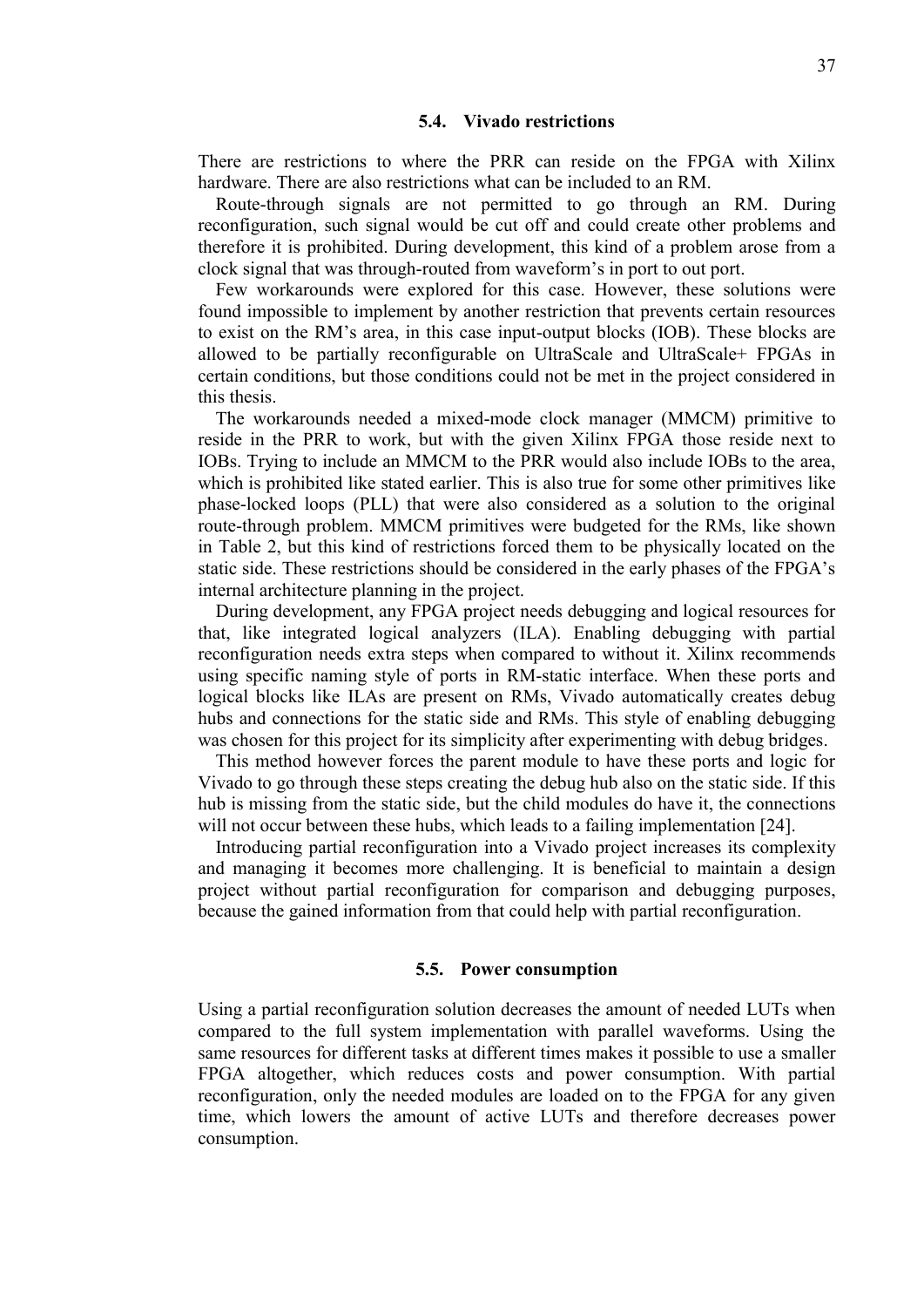In [18], the difference between consumed power with RMs and a full implementation is significant. The smallest module's logic, 3G, consumes only 0.24 mW while having all the three standards on the FPGA at the same time ranks the number to 171.47 mW. The most complex module, LTE, consumes 128.8 mW. This shows the possible power savings that can be achieved with partial reconfiguration.

Figures 18-20 show that there is no actual difference in power usage between implementations when partial reconfiguration is enabled and when it is not in the case of only one waveform in each implementation in the SDR product this thesis focuses on. With partial reconfiguration, there can be seen a slight increase on the total consumption over the board, but that is expected with more complex design and overhead from the PRRs.



Figure 18. Power consumption with waveform A.



Figure 19. Power consumption with waveform B.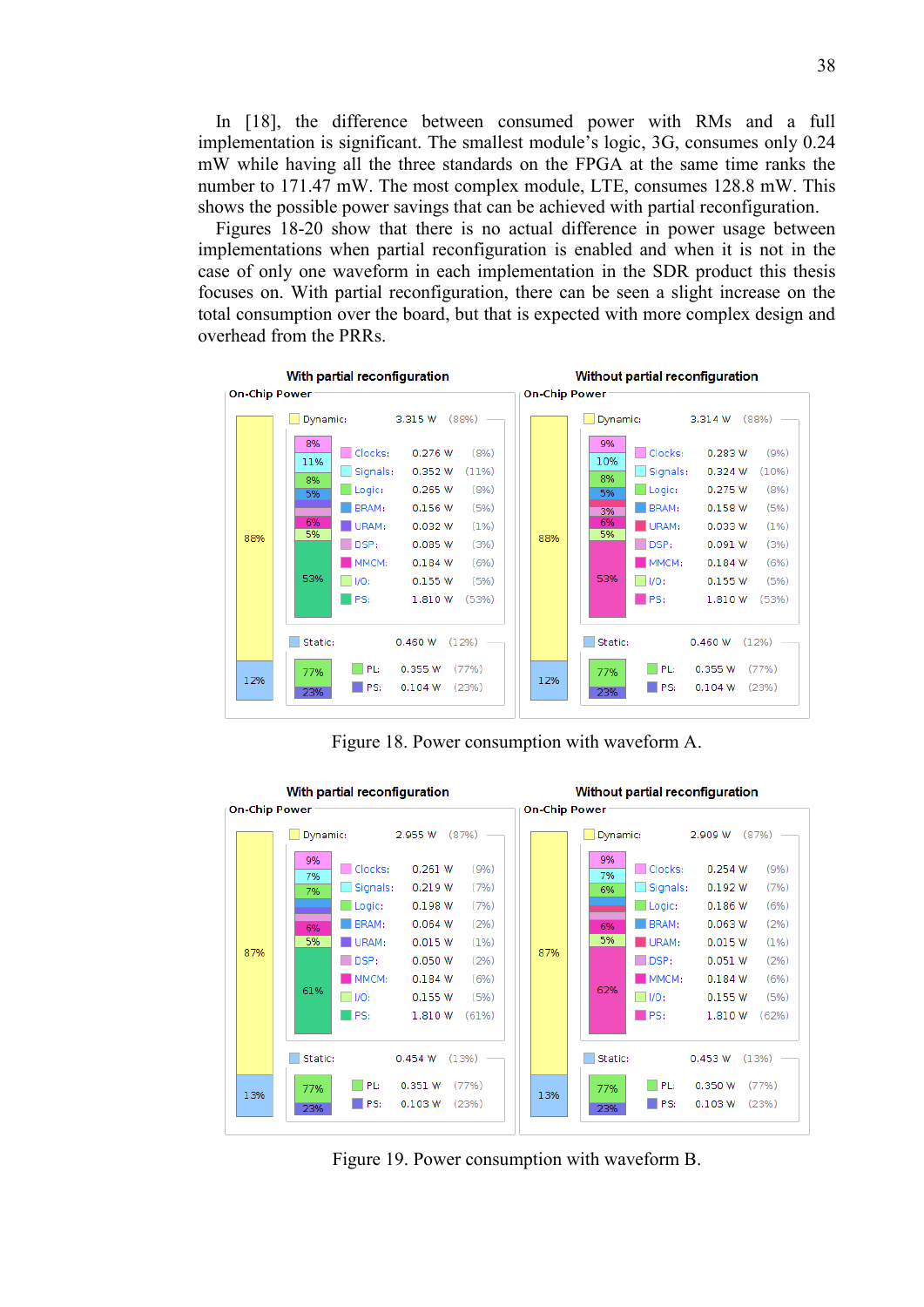

Figure 20. Power consumption with waveform C.

The final product will use multiple waveforms and without partial reconfiguration the right sides of these figures would see a drastic increase in the power consumption with multiple waveforms on a larger FPGA at the same time. With the partial reconfiguration enabled, this configuration already has all these three waveforms implemented as RMs, although only one active at a time, and the left side in these figures could demonstrate the power usage of the final product. These images were extracted from Vivado, which gives a power consumption estimate after a successful implementation.

#### **5.6. Usage of memory**

<span id="page-38-0"></span>While partial reconfiguration decreases the need for hardware resources by enabling them to be used for different tasks at different times, it also lowers the combined size of generated bitfiles. This opens more space from the memory where the bitfiles are stored and from where they are loaded into the FPGA. There are two main factors that affect the needed non-volatile memory when comparing implementation with or without partial reconfiguration. These are the partial reconfiguration itself, the overhead and PRRs, and the needed bitfiles and the amount of them.

When comparing just the inclusion of partial reconfiguration in this project and the effect it had on the file size, the differences were quite negligible. Depending on what time during the development these sizes were compared, both solutions could take less space at one time or another while the difference never went over 0.5MB.

These variances were mainly caused by the amount of overhead and how the PRRs are configured, which were discussed earlier in this thesis. If the area is really complex and covers multiple different clock regions, the routing area can cover almost the entire FPGA. This can dramatically increase the size of partial bitfiles and if the routing area includes the whole FPGA, the size of the bitfile can even match the size of a full bitfile.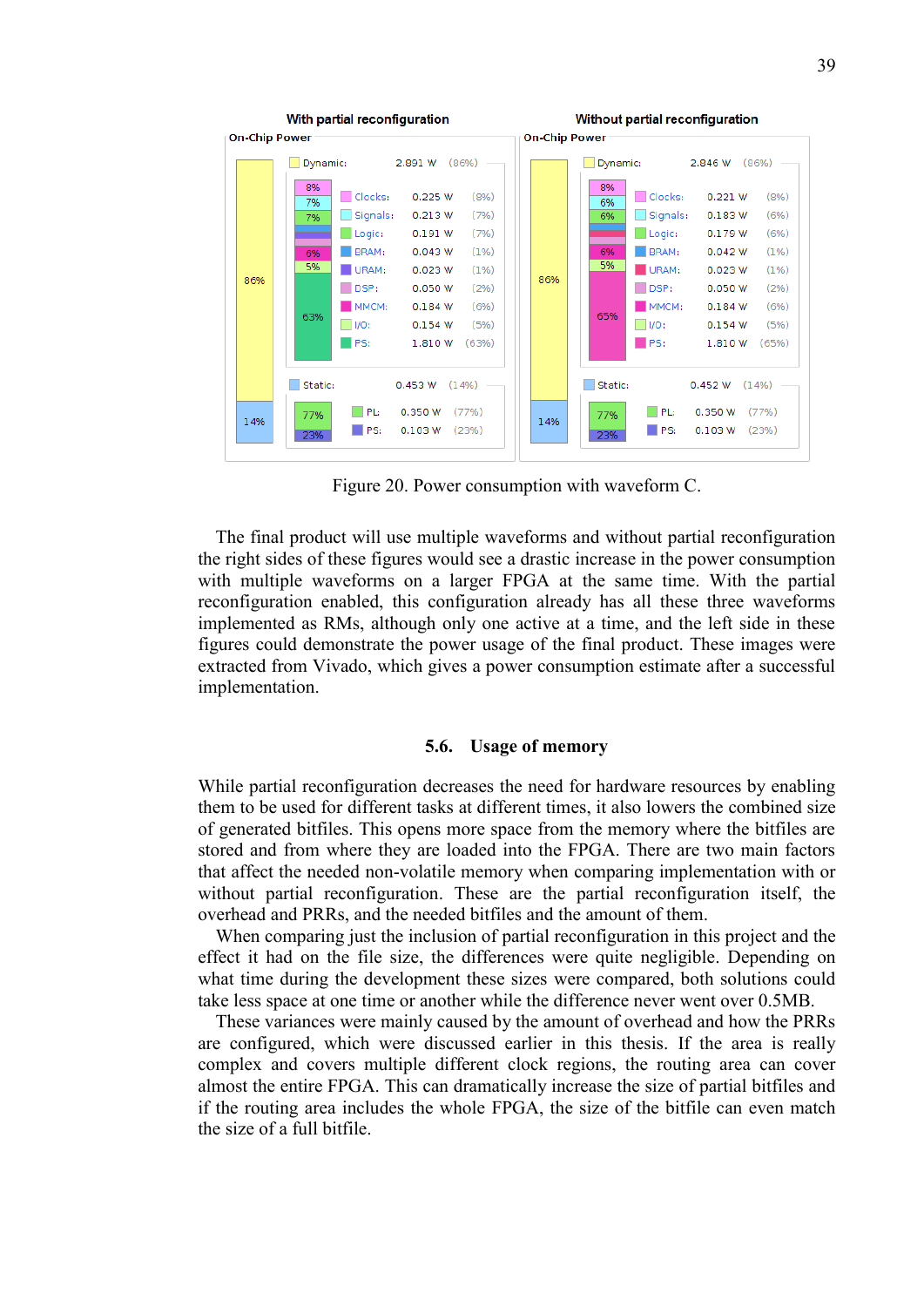The number of bitfiles affects the needed memory in a much larger scale. Without partial reconfiguration and fast waveform switching, for this project there should exist full bitfiles for every combination of wanted implementations with different waveforms. With partial reconfiguration however, there only needs to be one main bitfile with all the static parts and partial bitfiles for the RMs. The full bitfile would also include the parent waveform for it to function properly. This means that the parent RM actually appears twice in the final implementation: once in the full bitfile and once as a partial bitfile.

In the case of the platform with one active waveform, without partial reconfiguration there would need to be three full bitfiles for all three waveforms and with partial reconfiguration one full bitfile and three partial bitfiles for RMs. The number of different bitfiles naturally increases with the platform with two active waveforms. The number of possible combinations can be calculated by combination with repetition

$$
\left(\binom{n}{k}\right) = \binom{n+k-1}{k},\tag{1}
$$

where n is the number of waveforms and k is the number of active waveforms on the platform.

Therefore, with three possible waveforms there exist six different combinations with two active waveforms. This means without partial reconfiguration there would need to be six different full bitfiles. With it, there still needs to be one full bitfile, but with two active waveforms there exists two different PRRs. Those regions need different bitfiles from each other, so each RM needs a bitfile for each area. That means with three waveforms and two PRRs, six different RM bitfiles needs to exist in order to create every configuration combination.

The combined size of these generated bitfiles was without partial reconfiguration 85MB and with it 47MB. The combined size is cut almost in half and this is only with three different waveforms. When the product would be updated with support for new waveforms, in the case without partial reconfiguration, every new combination would need to be made into a full bitfile. With partial reconfiguration enabled, only the new RMs need to be added and they could be used to create new combinations with the old RMs. The number of full bitfiles would increase more rapidly, than the number of new RMs for partial reconfiguration solution, and that way the overall needed space for the bitfiles accordingly. The increase in number of bitfiles can be seen in Figure 21.

The impact of possible greybox RMs were left out from these calculations since there are no such thing when partial reconfiguration is disabled. Greyboxes are optional and are mainly used for development purposes if they are used in the first place. They can be used as the default RMs when the system is powered up if the design is able to do that with an empty module. One greybox was around 50kB in this project.

These calculations do not take into consideration if there is a difference between combinations like A-B and B-A. Meaning that if waveform A was in the first PRR and waveform B in the second, swapping these two between each other would have no difference. This might not be true in the final product.

For example, there can be different frequency ranges defined for different RMs and there can be variance between register addresses in these waveforms depending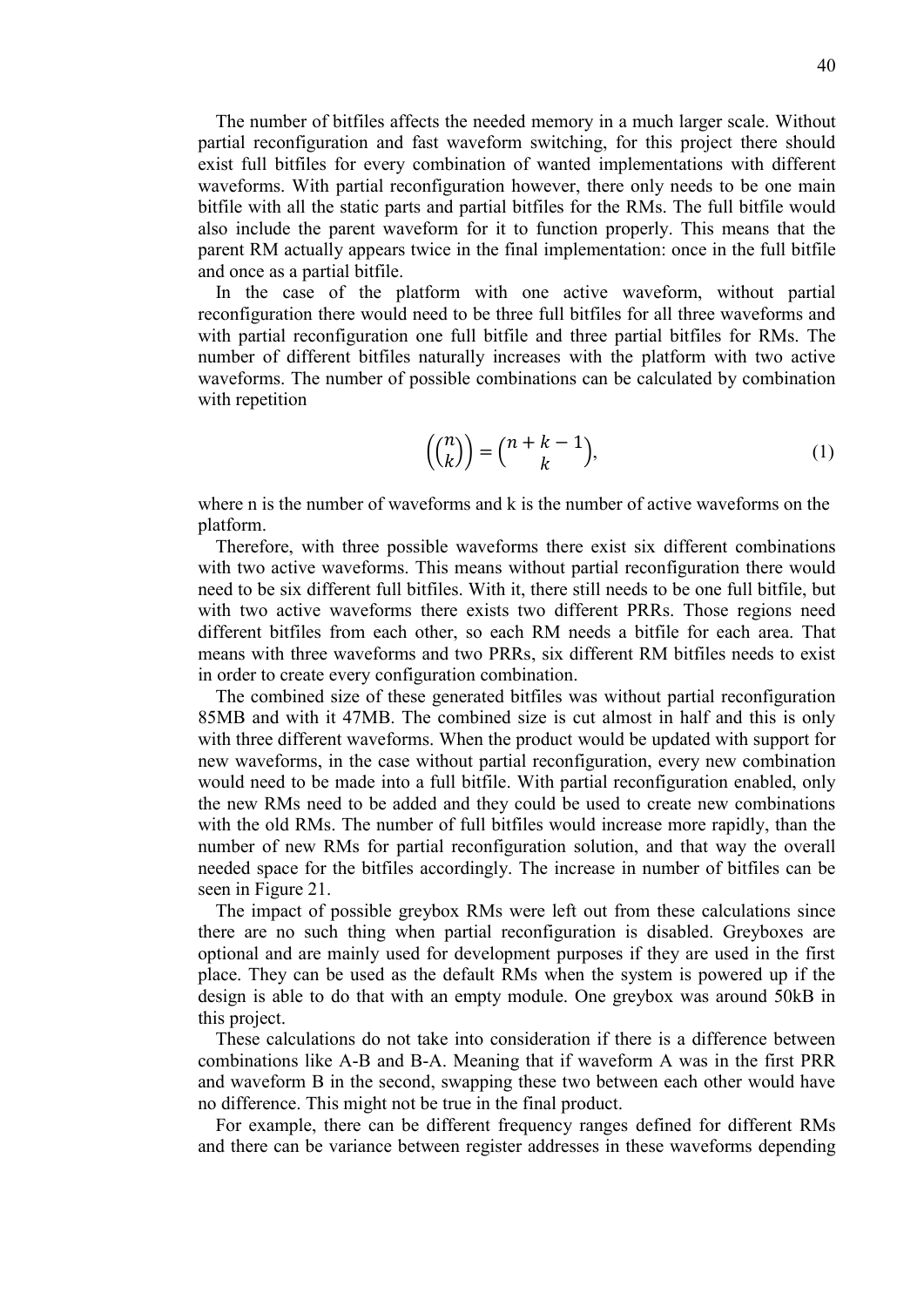on where they should be located. If this possibility is taken into calculations, the number of files will stay the same with partial reconfiguration but increase without it.

In the case of three different waveforms there would exist nine different combinations between those waveforms if the order does matter which would mean nine different bitfiles. The number of bitfiles would grow exponentially. This means that without partial reconfiguration, in the final product the number of bitfiles would be somewhere between (1) and n².



<span id="page-40-0"></span>Figure 21. The number of needed bitfiles on the platform with two active waveforms depending on the number of supported waveforms.

#### **5.7. Switching of waveforms**

After a successful build was completed with partial reconfiguration, it was tested how the swapping between different modules happen in practice and how it would perform.

The results confirmed the studied benefits. Waveforms could be changed through the command prompt with simple commands and the change would take only few seconds. The connection with the FPGA stayed stable during the change although of course the waveform going through the change went down but was back online right after the reconfiguration. The system did not require any full reboots and could start to operate with the new configurations right after the change was complete. Older versions of the build without partial reconfiguration required a full restart of the system if the waveforms needed to be changed. This could take minutes, which is considerably longer than the few seconds of partial reconfiguration.

The functionalities were tested during the development but not with the final product. This thesis was completed before the benefits could be confirmed on the field on actual usage with the end user. The observed advantages during testing however proved that partial reconfiguration was capable of achieving the objectives that it was meant to overcome.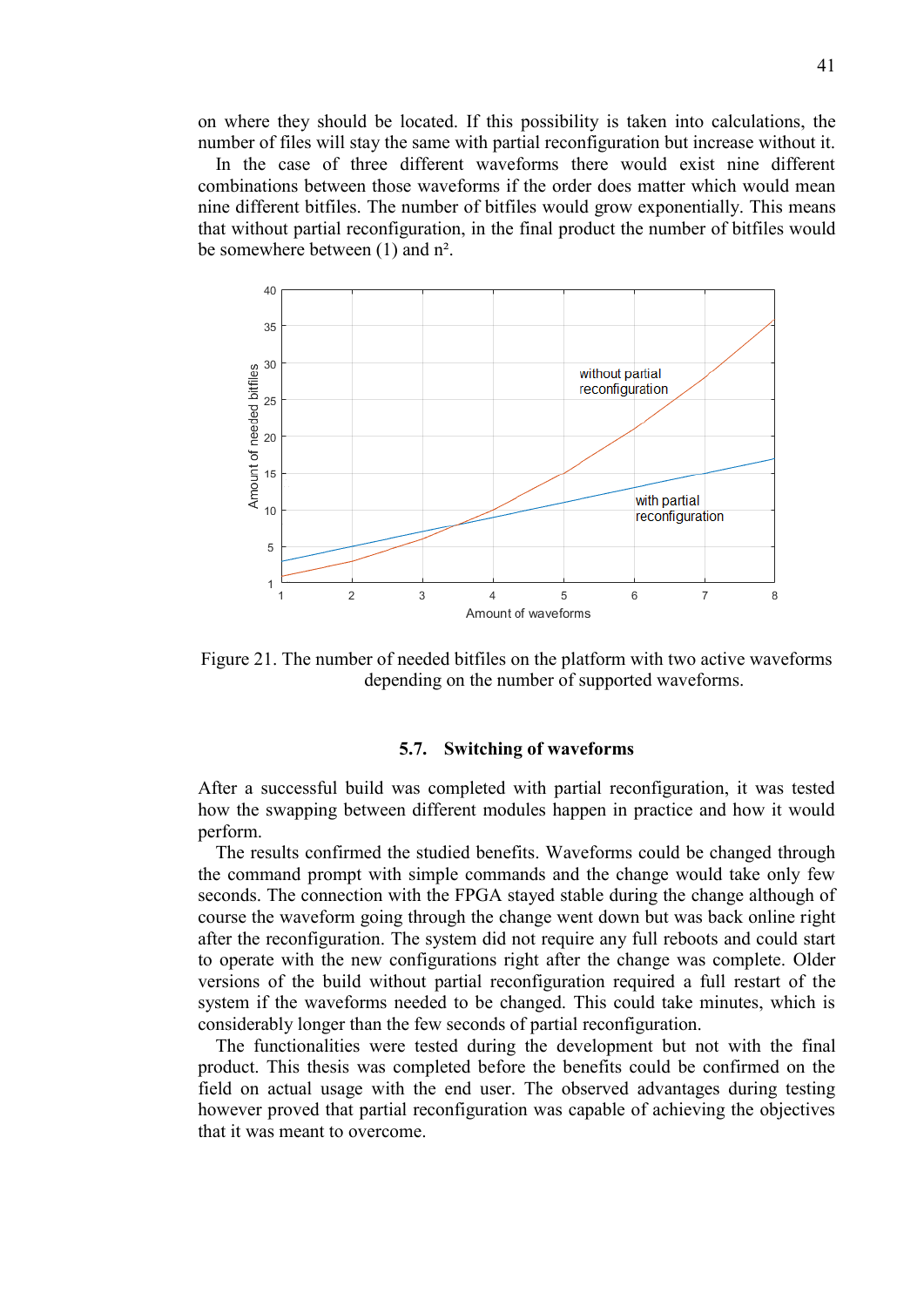## **6. DISCUSSION**

<span id="page-41-0"></span>During this thesis and the project it was a part of, it was proven that partial reconfiguration could enable the wanted fast waveform switching. The partial reconfiguration would also bring other benefits along, mostly increasing the flexibility to add future waveforms to the product. However, advantages seldom appear without some disadvantages. Adding new features increase intricacy and takes time as well as resources to implement.

Implementing partial reconfiguration is most efficient and easiest when the research and development is started with that in mind. In the project this thesis is part of, partial reconfiguration was not a high priority from the beginning. The key driver for implementing it was raised later from the fast waveform switching time targets. The already chosen architecture did not prevent using partial reconfiguration, but it was not fully optimal either. This caused constraints on the manner how partial reconfiguration could be realized because the architecture could not be changed anymore without high costs. Older FPGA generations would also have a partial reconfiguration design flow that has matured longer providing more stable solutions. Examples from other designers would also be more plentiful.

There have been many projects with partial reconfiguration, but part of this thesis with two PRRs on the FPGA proved to be a quite troublesome task. There are many examples with two PRRs where the RMs on those areas are different from each other. In this project, we had three waveforms that needed to be implemented on these areas in any combination, which made this project rather unique. Coming up with a flexible solution that could go through every wanted waveform combination with ease proved to be a much more time-consuming endeavor than originally expected.

Vivado has a lot of configurations and rules that can be used to control how it executes different stages of the project like synthesis and implementation. Going through all of those and finding those that could be beneficial to partial reconfiguration would have been too time-consuming. Partial reconfiguration is only a part of the whole picture and most of these configurations are determined by other parts of the project creating restrictions for partial reconfiguration. There were a plenty of different corners that were not explored in the given time frame that could have yielded positive results.

Updates from Xilinx for their software raised its own problems. Vivado Design Suite tool is under a constant development and there were several new version releases during this project. Changing from a version to another had impacts on the project depending on the success of the build and how much the new version updated the software. This created a constant constraint on the project that was under development.

Xilinx has admitted that there can exist differences in the implementations between different operating systems from the same sources. This is a problem with Vivado in general and not just with partial reconfiguration. In this project, there were people who worked on Linux and others who worked on Windows and outcomes from those environments could differ even if the source codes were identical. This made that not all results were comparable with each other between these operating systems.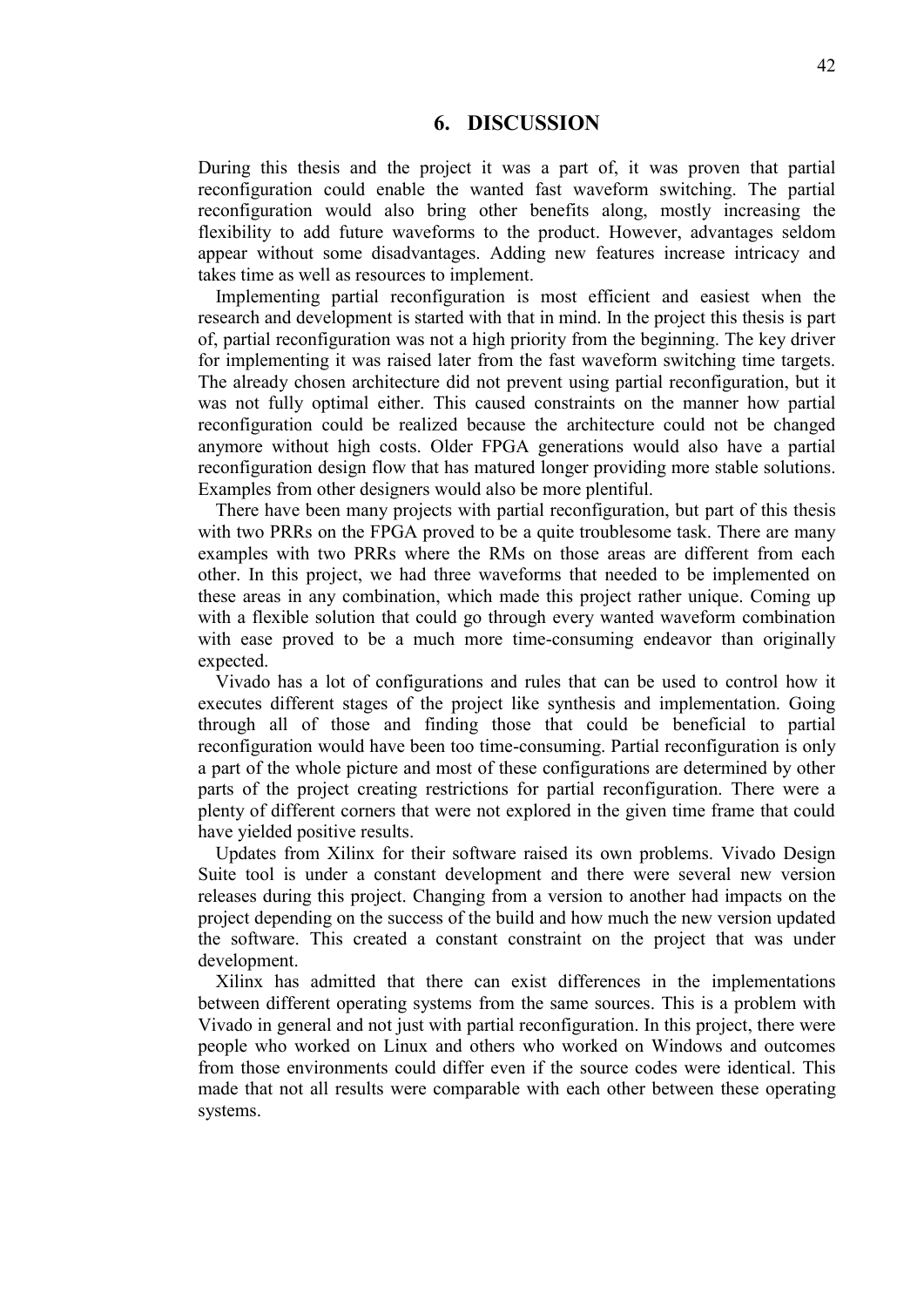## **7. CONCLUSIONS**

<span id="page-42-0"></span>Wireless communication evolves constantly. Throughput and performance are improved after every new generation and standard. This also increases the complexity and requirements that the developers must take into consider when designing products that use these standards. New techniques and methods are also being developed in order to make it possible to realize these new products. Although the performance increases, the power consumption or size has to stay low.

This thesis focused on partial reconfiguration on Xilinx FPGA in order to realize fast waveform switching on an SDR product and explored other possible benefits as well. Partial reconfiguration was founded to be a compelling and versatile tool in the FPGA's repertoire. The results showed that switching waveforms with this method was possible and could carry it out in the wanted time frame.

The final and stable partial reconfiguration implementations for the given SDR platforms were not fully finished during work of this thesis due to other priorities in the project. However, the proof of concept with benefits were demonstrated and the SDR development project proceeds to utilize partial reconfiguration as one key feature of the SDR products.

For the future, partial reconfiguration could be expanded upon to achieve different goals. For example, Xilinx hinted about a possibility of creating a static implementation with a PRR but without the RMs. This implementation could be distributed without the risk of compromising the original RMs that could not be shared with other developers for a reason or another.

In the case of SDRs, the next logical step right now, which is under development on this field, would be cognitive radio (CR). These radios could automatically do what SDRs do right now. CR could listen to signals and change its configurations appropriately in order to interpret the given signals. It could also learn from its adaptations and change its functionalities accordingly [2]. Partial reconfiguration could be a powerful tool for this kind of radios as well, adding new ways how this automatic reconfiguration could occur.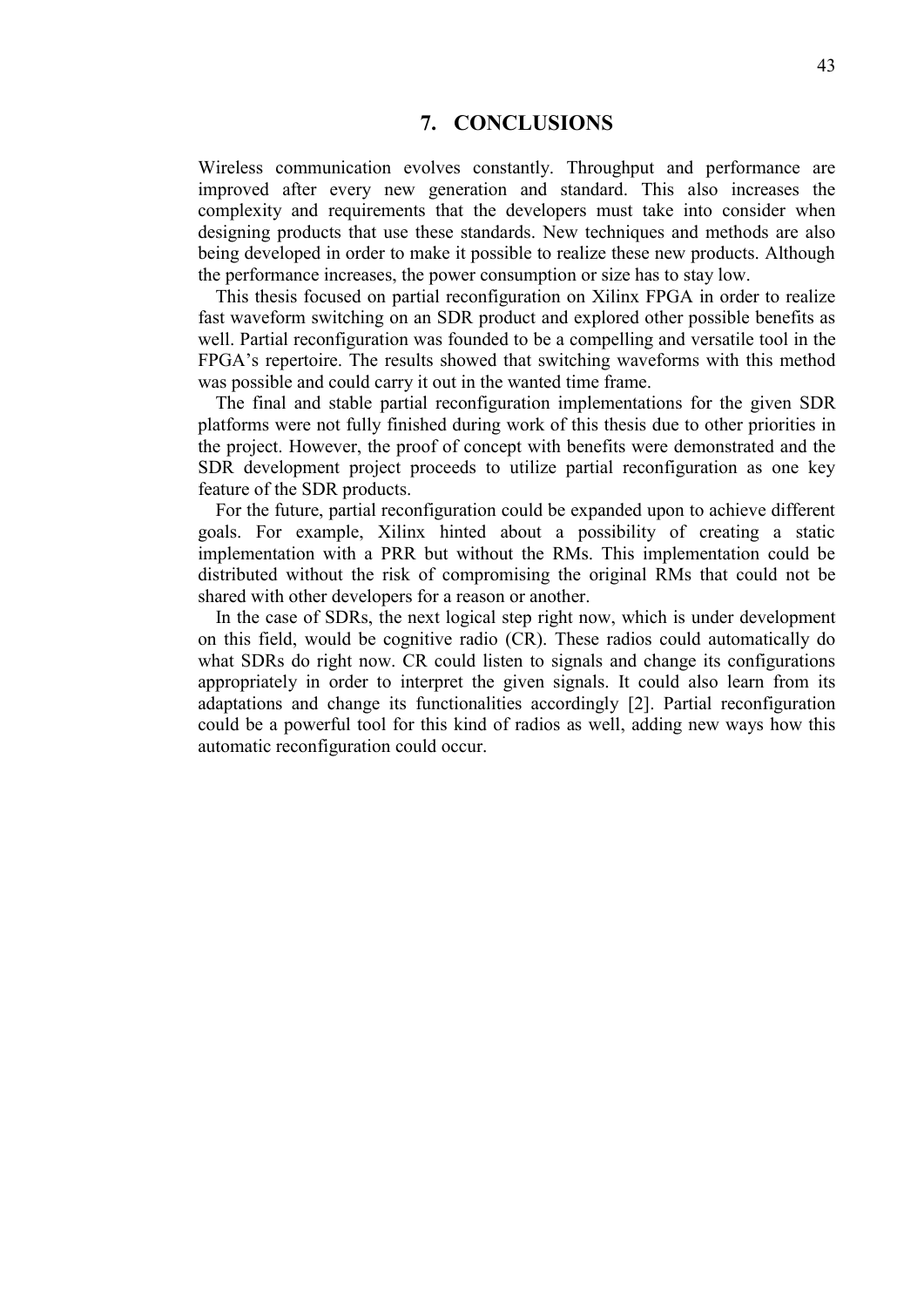## **8. REFERENCES**

- <span id="page-43-0"></span>[1] Brannon B (2004) Software-defined radio. In: Dowla F (ed) Handbook of RF and wireless technologies. Burlington, MA, Elsevier: 133-179. DOI: https://dx.doi.org/10.1016/B978-075067695-3/50007-0.
- [2] Ulversøy T (2010) Software defined radio: challenges and opportunities. IEEE Communications Surveys & Tutorials 12(4): 531-550. DOI: https://dx.doi.org[/10.1109/SURV.2010.032910.00019.](https://doi.org/10.1109/SURV.2010.032910.00019)
- [3] Lin Y, Lee H, Who M, Harel Y, Mahlke S, Mudge T, Chakrabarti C & Flautner K (2006) SODA: a low-power architecture for software radio. Proc. 2006 International Symposium on Computer Architecture. Boston, Massachusetts. USA, 89-101. DOI: https://dx.doi.org[/10.1109/ISCA.2006.37.](https://doi.org/10.1109/ISCA.2006.37)
- [4] Tan K, Liu H, Zhang J, Zhang Y, Fang J & Voelker G (2011) Sora: highperformance software radio using general-purpose multi-core processors. Communications of the ACM 54(1): 99-107. DOI: https://dx.doi.org[/10.1145/1866739.1866760.](https://doi.org/10.1145/1866739.1866760)
- [5] Cummings M & Haruyama S (1999) FPGA in the software radio. IEEE Communications Magazine 37(2): 108-112. DOI: https://dx.doi.org[/10.1109/3](https://doi.org/10.1109/SURV.2010.032910.00019)5.747258.
- [6] Bambang R, Langi A, Kurniawan A, Marpanaji E, Mahendra A & Liung T (2015) Software architecture of software-defined radio (SDR). URL: https://www.researchgate.net/publication/268378153.
- [7] Akeela R & Dezfouli B (2018) Software-defined radios: architecture, stateof-the-art, and challenges. Computer Communications 128: 106-125. DOI: [https://dx.doi.org/10.1016/j.comcom.2018.07.012.](https://dx.doi.org/10.1016/j.comcom.2018.07.012)
- [8] Kazaz T, Praet C, Kulin M, Willemen P & Moerman I (2016) Hardware accelerated SDR platform for adaptive air interfaces. Proc. 2016 ETSI Workshop on Future Network Technologies. Sophia Antipolis, France, 1- 10. URL: https://arxiv.org/abs/1705.00115.
- [9] Vogt T & When N (2008) A reconfigurable ASIP for convolutional and turbo decoding in an SDR environment. IEEE Transactions on Very Large Scale Integration (VLSI) Systems 16(1): 1309-1320. DOI: https://dx.doi.org[/10.1109/TVLSI.2008.2002428.](https://doi.org/10.1109/TVLSI.2008.2002428)
- [10] Safadi M & Ndzi D (2006) Digital hardware choices for software radio (SDR) baseband implementation. Proc. 2006 International Conference on Information & Communication Technologies. Damascus, Syria, 2623-2628 DOI: https://dx.doi.org[/10.1109/ICTTA.2006.1684823.](https://doi.org/10.1109/ICTTA.2006.1684823)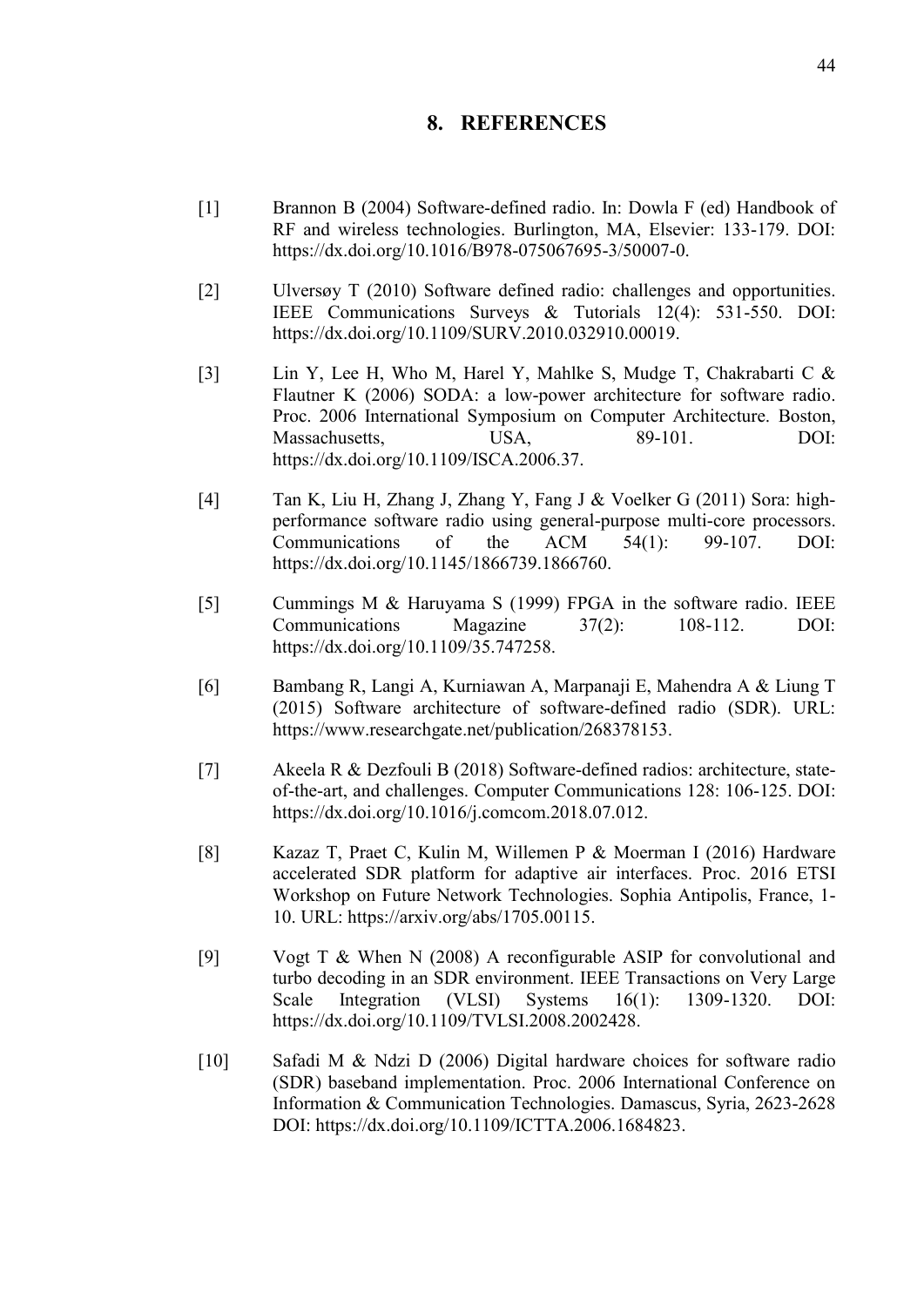- [11] Jayaraman R (2001) (When) will FPGAs kill ASICs? 2001 Design Automation Conference. Las Vegas, Nevada, USA. URL: https://www.doc.ic.ac.uk/~wl/teachlocal/arch/killasic.pdf.
- [12] Lau D, Blackburn J & Seely J (2005) The use of hardware acceleration in SDR waveforms. Proc. 2005 Software Defined Radio Technical Conference and Product Exposition. Orlando, Florida, USA. URL: https://www.wirelessinnovation.org/assets/Proceedings/2005/2005-sdr05- 1-6-03-lau.pdf.
- [13] Srinivasan V, Govindarajan S & Vemuri R (2001) Fine-grained and coarse-grained behavioral partitioning with effective utilization of memory and design space exploration for multi-FPGA architectures. IEEE Transactions on Very Large Scale Integration (VLSI) Systems 9(1): 140- 158. DOI: https://dx.doi.org[/10.1109/92.920829.](https://doi.org/10.1109/92.920829)
- [14] Yu C, Lamoureux J, Wilton S, Leong P & Luk W (2008) The coarsegrained/fine-grained logic interface in FPGAs with embedded floatingpoint arithmetic units. International Journal of Reconfigurable Computing 2008: article ID 736203. DOI: https://dx.doi.org/10.1155/2008/736203.
- [15] Kao C (2005) Benefits of partial reconfiguration. Xcell Journal (55): 65- 67. URL: https://www.xilinx.com/publications/archives/xcell/Xcell55.pdf.
- [16] Lie W & Feng-yan W (2009) Dynamic partial reconfiguration in FPGAs. Proc. 2009 International Symposium on Intelligent Information Technology Application. Shanghai, China, 445-448. DOI: https://dx.doi.org[/10.1109/IITA.2009.334.](https://doi.org/10.1109/IITA.2009.334)
- [17] Lim D & Peattie M (2002) Two flows for partial reconfiguration: module based or small bit manipulations. Xilinx Application Note 290 (v1.0). URL: https://www.cs.york.ac.uk/rts/docs/Xilinx-datasource-2003 q1/appnotes/xapp290.pdf.
- [18] Sadek A, Mostafa H, Nassar A & Ismail Y (2017) Towards the implementation of multi-band multi-standard software-defined radio using dynamic partial reconfiguration. International Journal of Communications Systems 30(17). DOI: https://dx.doi.org/10.1002/dac.3342.
- [19] Horta E, Lockwood J, Taylor D & Parlour D (2002) Dynamic hardware plugins in an FPGA with partial run-time reconfiguration. Proc. 2002 Design Automation Conference. New Orleans, Louisiana, USA, 343-348. DOI: https://dx.doi.org[/10.1145/513918.514007.](https://doi.org/10.1145/513918.514007)
- [20] Horta E & Lockwood J (2001) PARBIT: A tool to transform bitfiles to implement partial reconfiguration of field programmable gate arrays (FPGAs). Technical report. Washington University, Department of Computer Sciene and Engineering. DOI: https://dx.doi.org/10.7936/K7T43R9B.